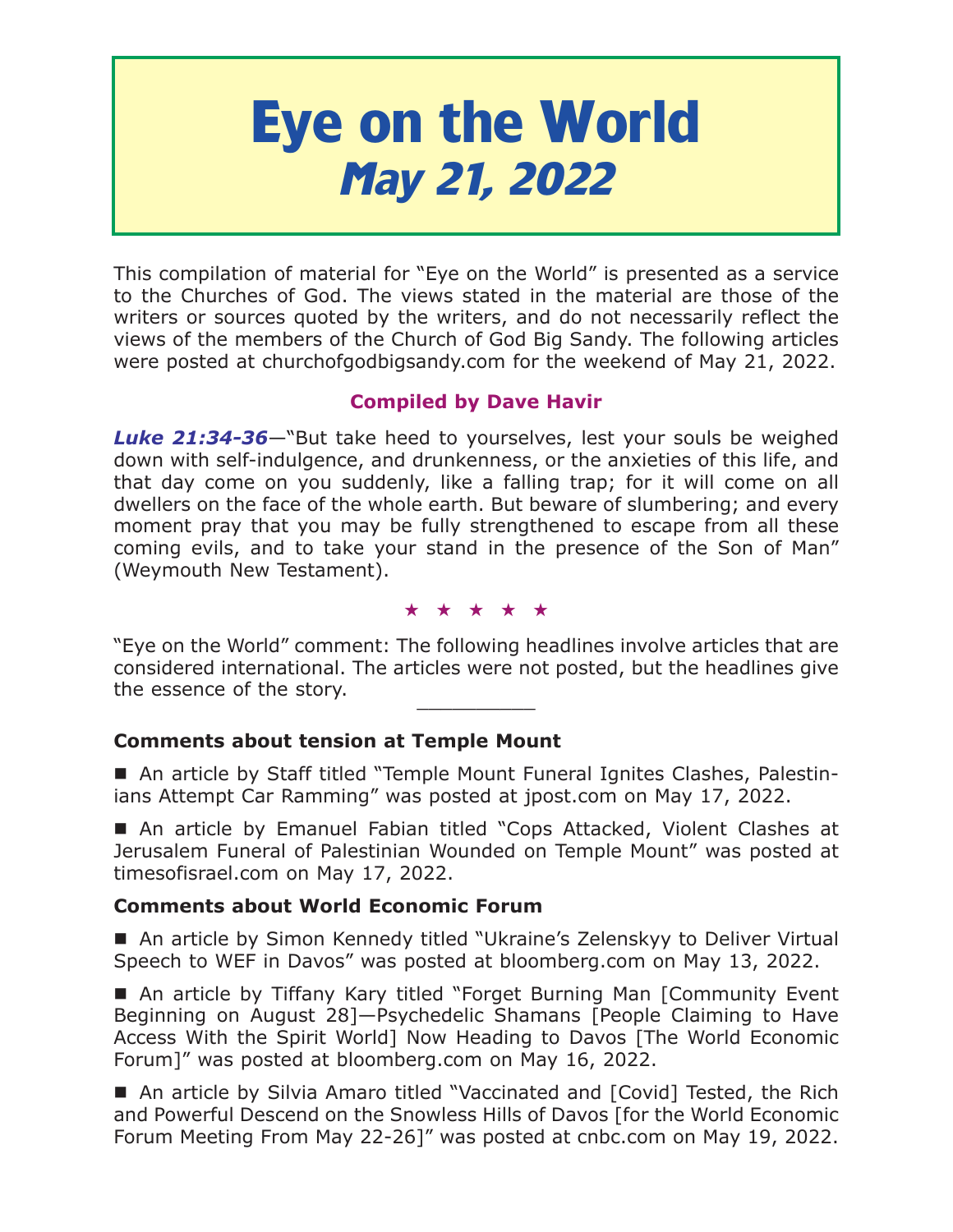## **Comments about international food crisis**

 An article titled "Nations Must 'Act Together, Urgently and With Solidarity' to End Crisis of Food Insecurity" was posted at news.un.org on May 18, 2022.

■ An article by Martin Farrer titled "Ukraine War Has Stoked Global Food Crisis That Could Last Years, Says UN" was posted at theguardian.com on May 18, 2022.

■ An article by Matt Murphy titled "Ukraine Invasion Could Cause Global Food Crisis, UN Warns" was posted at bbc.com on May 19, 2022.

■ An article titled "UN Hopes to Restore Ukraine Grain Exports Amid Global Food Crisis" was posted at aljazeera.com on May 19, 2022.

#### **Comments about Russia-Ukraine war**

 An article by Michael W. Chapman titled "Polish Prime Minister [Mateusz Morawiecki]: Vladimir Putin 'Is More Dangerous' Than Hitler or Stalin" was posted at cnsnews.com on May 13, 2022.

 A Reuters article by Singh Shekhawat and William Schomberg titled "Britain Says Russia Has Lost a Third of Its [Ground] Forces in Ukraine" was posted at reuters.com on May 15, 2022.

■ An article by Ukrayinska Pravda titled "Russians Confirm They Are Hitting Ukrainian Targets With Banned Cluster and Phosphorus Weapons; [According to the] Security Service of Ukraine" was posted at yahoo.com on May 15, 2022.

■ An article by Will Stewart and Rachael Bunyan titled "Putin Unleashes the Terminators: Russia's Much-Vaunted War Vehicles Are Finally Deployed as Ukraine Continues to Obliterate Invading Tanks With the Help of British Missiles" was posted at dailymail.co.uk on May 18, 2022.

■ An article by Thomas Grove and Matthew Luxmore titled "As Russia's Invasion of Ukraine Stalls, Critical Voices Emerge in Moscow" was posted at wsj.com on May 19, 2022.

 An article by Azmi Haroun titled "Former Russian Colonel Who Criticized Ukraine War on State TV [Mikhail Khodaryonok] Now Says Russia Can Still Win With Its Full Might" was posted at businessinsider.com on May 19, 2022.

## **Will NATO expand?**

 An article by Patrick Goodenough titled "Finland Already Is Closer to NATO's Defense Spending Target Than Most Current Allies" was posted at cnsnews.com on May 13, 2022.

■ An article by Staff titled "Turkey Says It Will Vote Against Finland and Sweden's Attempt to Join NATO and Accuses Stockholm of Being a 'Hatchery' for Terrorism" was posted at dailymail.co.uk on May 16, 2022.

■ An article titled "Can Turkey Block Sweden and Finland's Entry Into NATO?" was posted at france24.com on May 17, 2022. An excerpt of the article said: "As per Article 10 of its founding treaty, the two Scandinavian countries must convince all 30 members of the organization of the merits of their application."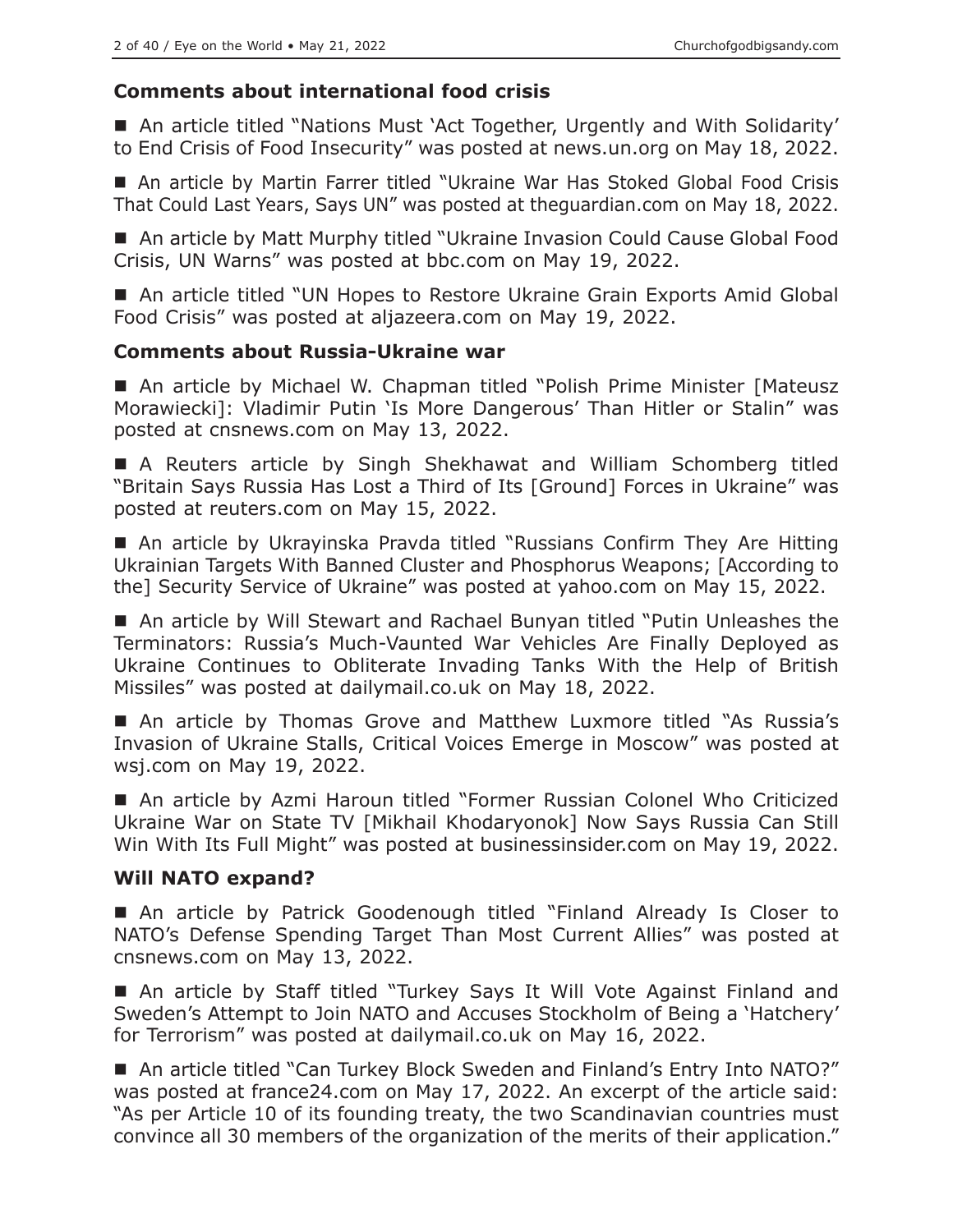■ Following is an excerpt from a policy found at "Enlargement and Article 10" at nato.int on May 18:2022: "Since 1949, NATO's membership has increased from 12 to 30 countries through eight rounds of enlargement . . . NATO's 'open door policy' is based on Article 10 of its founding treaty. Any decision to invite a country to join the Alliance is taken by the North Atlantic Council on the basis of consensus among all Allies."

#### **Comments about China**

■ An article by Stetson Payne titled "Chinese Aircraft Carrier Liaoning Spotted Off Taiwan in Satellite Imagery" was posted at thedrive.com on May 14, 2022.

 An article by Yao-Yuan Yeh, Charles K.S. Wu, Fang-Yu Chen and Austin Horng-En Wang titled "Preparing Taiwan for a War With China" was posted at realcleardefense.com on May 16, 2022.

■ An article by Samuel Mangold-Lenett titled "America's Largest Defense Contractors Have Extensive Ties to the Chinese Government and Military" was posted at theblaze.com on May 16, 2022.

#### **Comments about Israel**

■ An article by Khaled Abu Toameh titled "On 'Nakba' [the Day Which Marks the Anniversary of the Establishment of Israel], Abbas Vows to Continue Payments to Prisoners and 'Martyrs' " was posted at jpost.com on May 15, 2022.

 An article by Anna Ahronheim titled "Israel to Simulate Striking Iran in Massive IDF Drill" was posted at jpost.com on May 17, 2022.

■ An article by Anna Ahronheim titled "U.S. to Refuel Israeli Warplanes During Massive Drill Simulating Strike on Iran" was posted at jpost.com on May 18, 2022.

#### **Comments about Iran**

■ An article by Hossein Ronaghi titled "Iran Jailed Me for My Last Op-Ed" was posted at wsj.com on May 17, 2022.

 An article by Carl Bildt and Javier Solana titled "All Eyes Are on Ukraine, but Another Crisis Is Brewing in Iran" was posted at washingtonpost.com on May 17, 2022.

■ An article by Ronn Blitzer titled "Iran Weeks Away From Acquiring Materials for First Nuclear Weapon, Israeli Defense Minister Says" was posted at foxnews. com on May 17, 2022.

■ An article by Somayeh Malekian titled "Bloody Protests in Iran Are Not Just About Food Prices" was posted at abcnews.com on May 18, 2022.

 An article by Tzvi Joffre titled "Iran Filling Vacuum Left by Russians in Syria, Says Jordan's King" was posted at jpost.com on May 19, 2022.

## **Comments about Saudi Arabia**

■ An article by Dan Murphy titled "Oil Giant Aramco Reports Record First Quarter as Oil Prices Soar" was posted at cnbc.com on May 15, 2022.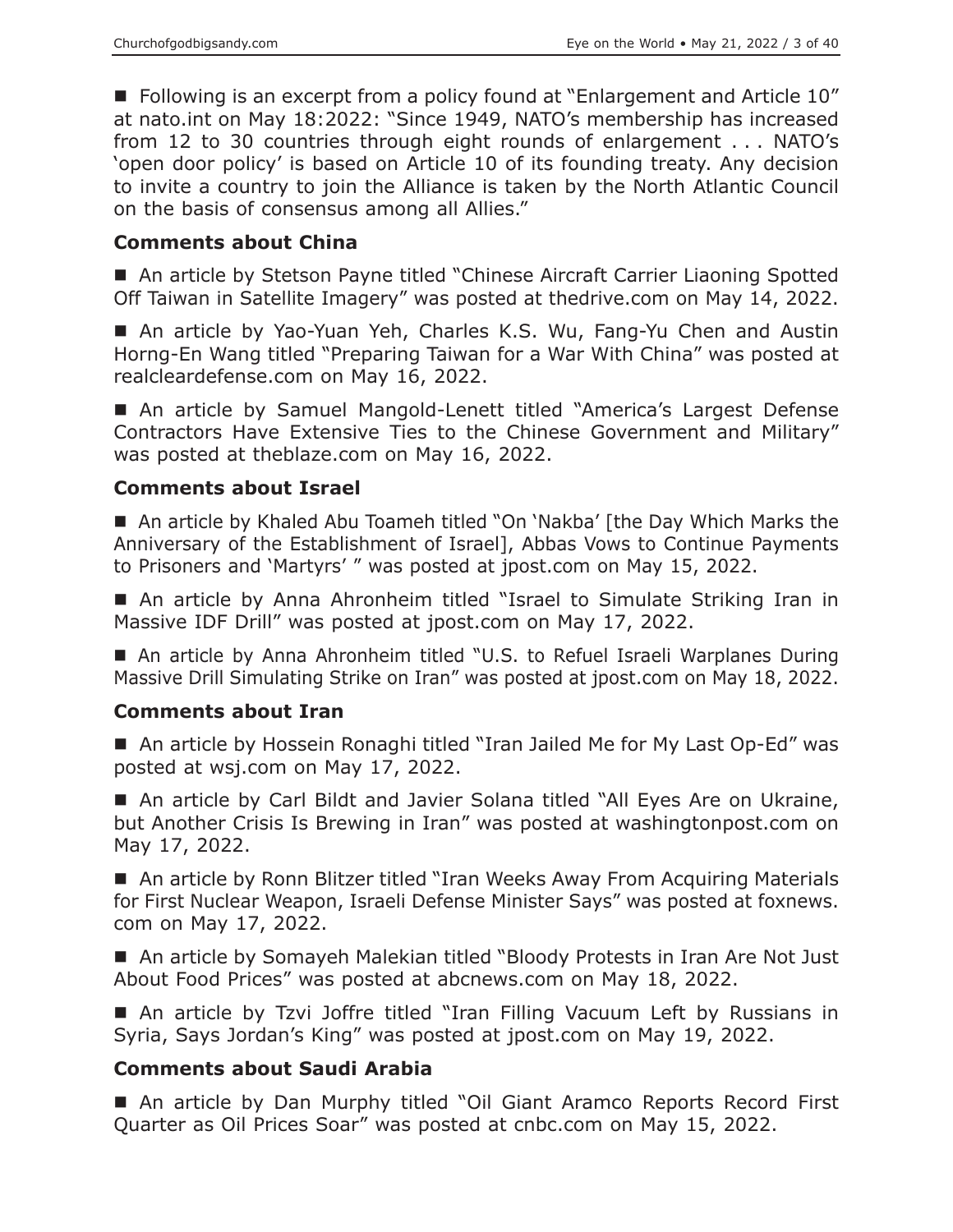■ An article by Staff titled "Saudi Aramco's Profits Surge by 82% As Energy Giant Capitalizes on Soaring Crude Oil Prices" was posted at thisismoney. co.uk on May 15, 2022.

#### **International covid news**

■ Looking back to April 2022, an article by Christian Hetzner titled "Europe Won't Have an Omicron-Adapted mRNA Vaccine Until at Least Autumn" was posted at fortune.com on April 27, 2022.

■ An article by Shawn Fleetwood titled "Communist China Doubles Down on Impossible 'Zero Covid' Benchmark to Control Citizens With Brutal Lockdowns" was posted at thefederalist.com on May 16, 2022.

■ An article by Chang Shu and Eric Zhu titled "China's Economic Activity Collapses Under Xi's Covid Zero Policy" was posted at bloomberg.com on May 16, 2022.

 An article titled "Students Protest Covid Lockdowns at Elite Beijing University" was posted at dnyuz.com on May 16, 2022.

 A Reuters article by Edward McAlister and Cooper Inveen titled "When Africans Asked for Covid Shots, They Didn't Get Them; Now They Don't Want Them" was posted at reuters.com on May 18, 2022.

#### **International climate change**

■ A website called 350.org describes the need to solve the climate crisis—It says: "350.org is building a global grassroots movement to solve the climate crisis. Our online campaigns, grassroots organizing, and mass public actions are led from the bottom up by thousands of volunteer organizers in over 188 countries."

#### **International miscellaneous news**

 A Reuters article by Ludwig Burger titled "GE [General Electric] Medical Dye Shortage Felt Beyond U.S. as German Hospital Affected" was posted at reuters.com on May 11, 2022.

■ An article by Taylor Ardrey titled "Man Dies Cliff-Diving in Spain as Wife Took Video From a Boat They Rented for the Stunt: Report" was posted at businessinsider.com on May 14, 2022.

■ An article titled "The West's Scramble for Gas Could Enrich and Empower Tiny Qatar" was posted at dnyuz.com on May 16, 2022.

■ An article by Hannah Bleau titled "Aussie Supermarket Chain [Coles] Offers 10 Days Paid Gender Affirmation Leave" was posted at breitbart.com on May 18, 2022.

■ An article by David Averre titled "Terrifying Moment Bow and Arrow Killer Begins Rampage That Killed Five by Firing at Shoppers in Norwegian Supermarket Is Revealed As He Pleads Guilty to Murder" was posted at dailymail. co.uk on May 19, 2022.

■ An article titled "A Christian Stoned to Death for 'Blasphemy' in Nigeria-When Will It End?" was posted at nationalreview.com on May 19, 2022.

★★★★★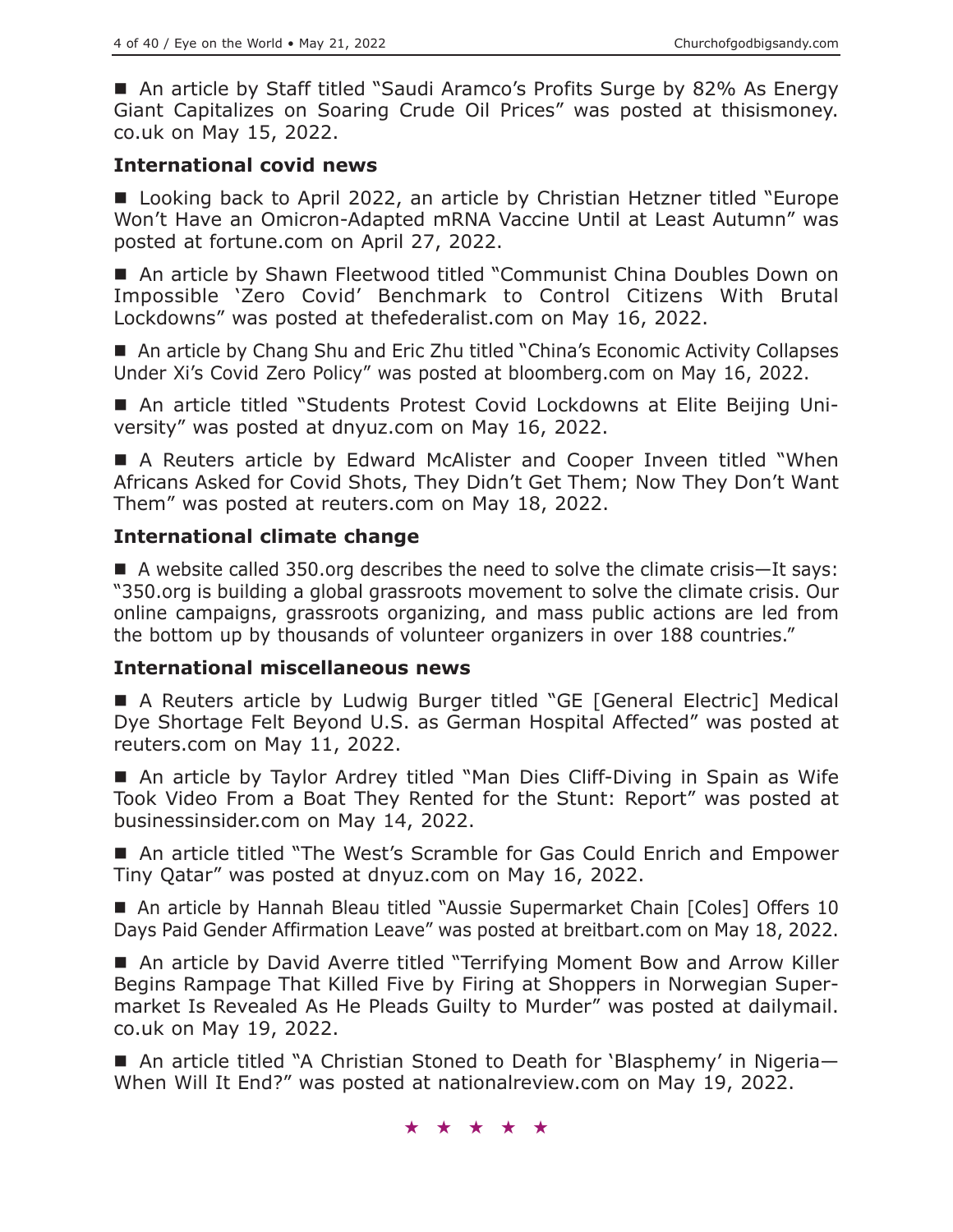An article by Ben Shapiro titled "The Media's Big Lie About the 'Great Replacement Theory' and Conservatism" was posted at creators.com on May 18, 2022. Following is the article.

 $\overline{\phantom{a}}$  , where  $\overline{\phantom{a}}$ 

This week, a racist mass shooter massacred 10 people and wounded three others at a Buffalo, New York, supermarket. The shooter was a white supremacist; his hate-filled 180-page screed about why he had committed the shooting was replete with neo-Nazi sentiments.

According to the shooter, he had to slaughter innocent black Americans in order to prevent the white population of the United States from being crowded out. "We are experiencing an invasion on a level never seen before in history," wrote the perverse murderer. "This is ethnic replacement. This is cultural replacement. This is racial replacement. This is WHITE GENOCIDE."

The shooter's theory, generally called the "great replacement theory," suggests that a shadowy cabal of elites, mainly Jewish, have deliberately undermined the racial purity of European countries by facilitating mass immigration and race-mixing.

The shooter deliberately quoted the neo-Nazi slogan—the so-called 14 Words —"We must secure the existence of our people and a future for white children."

He called himself a white supremacist, a neo-Nazi and an antisemite. Among the sources for this morally sick belief system, the shooter cited various internet sources, particularly other mass shooters who released similar manifestoes.

He did not mention Fox News; he did not mention any mainstream conservative, instead stating, "conservatism is corporatism in disguise, I want no part of it."

None of this mattered to the Left-wing press, which immediately determined that the entire conservative movement was somehow guilty for the mass shooting.

■ The New York Times headlined, "Republicans Play on Fears of 'Great Replacement' in Bid for Base Voters."

■ The Washington Post accused Rep. Elise Stefanik, R-N.Y., of "echo(ing) racist theory allegedly espoused by Buffalo suspect."

■ The New Republic headlined, "The Great Replacement Theory Is Just Republican Orthodoxy Now."

What evidence did the media provide to the effect that conservatives, broadly writ, had espoused the Great Replacement Theory?

They cited the belief among conservatives that the Left is generally friendly toward loose immigration in order to move the country in a progressive manner.

Philip Bump of The Washington Post stated that nearly half of Republicans believed in the great replacement theory, citing a Pew poll that found that almost half of Republicans (and more than one in five Democrats) believed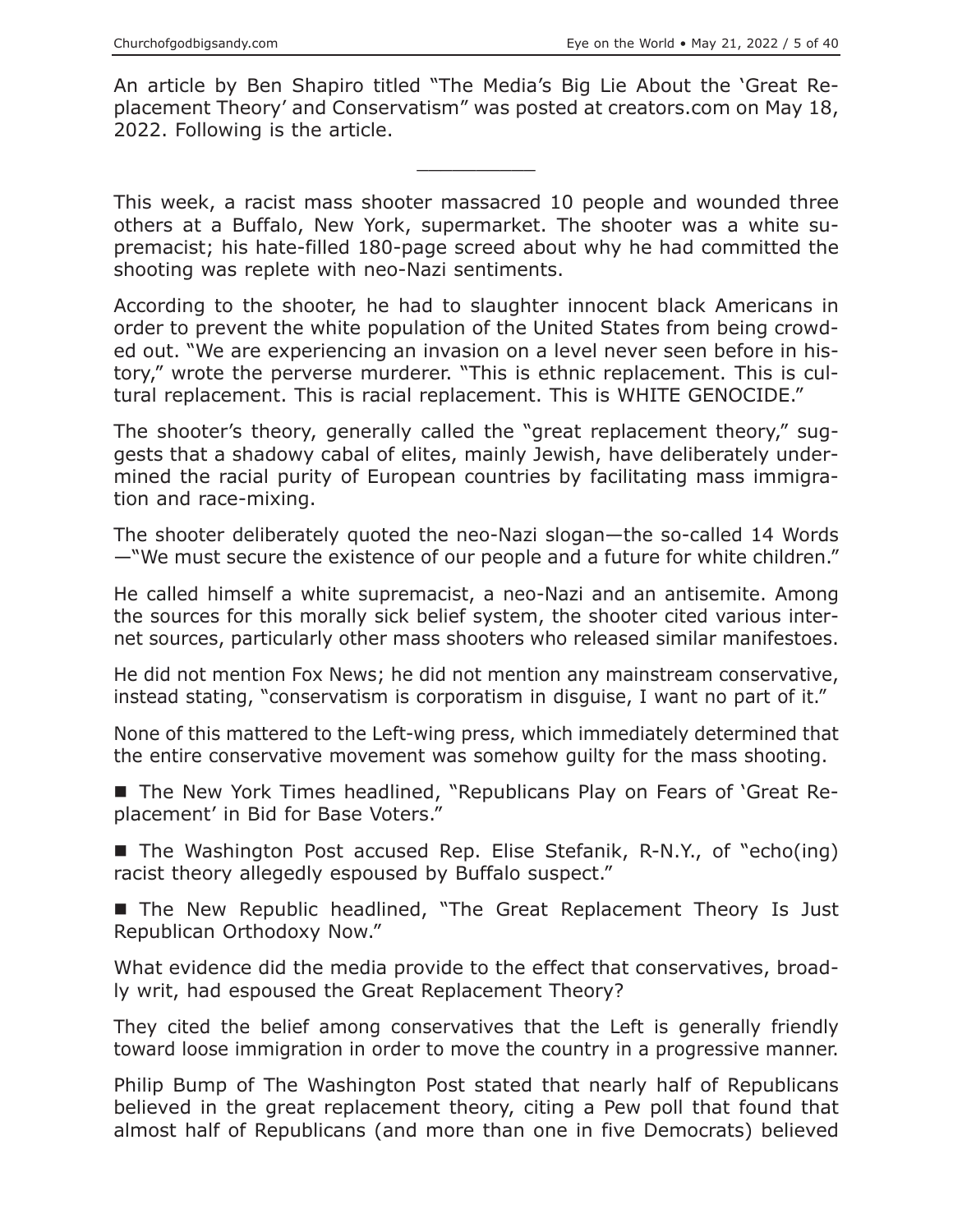that "there is a group of people in this country who are trying to replace native-born Americans with immigrants who agree with their political views."

This, of course, is not the great replacement theory, which centers on racial purity rather than the idea that changing demographics have an effect on political orientation. The latter premise has been taken for granted by the Left for decades (even though it is largely faulty, as changing Hispanic voting patterns demonstrate).

In fact, the Left has often argued in favor of demographic change turning the country bluer.

■ In 2003, John Judis and Ruy Teixeira wrote a book titled "The Emerging Democratic Majority," in which they argued that Democrats were building a new electoral coalition "in which white America is supplanted by multiracial, multiethnic America."

■ In 2012, Greg Sargent of The Washington Post observed, "The story of this election will be all about demographics... Rather than reverting to the older, whiter, more male version (of America's electorate) Republicans had hoped for, it continues to be defined by what Ron Brownstein has called the 'coalition of the ascendant'—minorities, young voters, and college educated whites, particularly women."

■ In 2013, the Center for American Progress stated, "Supporting real immigration reform that contains a pathway to citizenship for our nation's 11 million undocumented immigrants is the only way to maintain electoral strength in the future."

The goal here is obvious: conflate Republican positions with white supremacy in order to drive votes away from them. It's poisonous politics, and it happens to be a lie. But truth is of little or no priority when it comes to Left-wing politics, which are rooted always and forever in the idea that those who oppose their favored policies must be destroyed with any tool at hand.

★★★★★

An article by Bill Donohue titled "Progressive Origins of 'Replacement Theory' " was posted at cnsnews.com on May 19, 2022. Following is the article.

 $\overline{\phantom{a}}$  , where  $\overline{\phantom{a}}$ 

When Naomi Judd was found dead, the media immediately said she died of "mental illness." This was a lie. The truth then came out—she shot herself.

Why didn't the media say that Payton Gendron, the serial Buffalo killer, shot his victims because he was suffering from mental illness? It happens to be true—he had recently been taken in for a mental health evaluation after threatening to kill his high school class (he had previously stabbed and beheaded a cat).

The media saw a bigger story here. Who cares about his mental state—it was a white kid who shot black people. Had Gendron been black, it would have been a one-day story.

The pundits and politicians were not content to blame one deranged white high school student—they had to cast their net high and wide, looking for a wholesale indictment of America.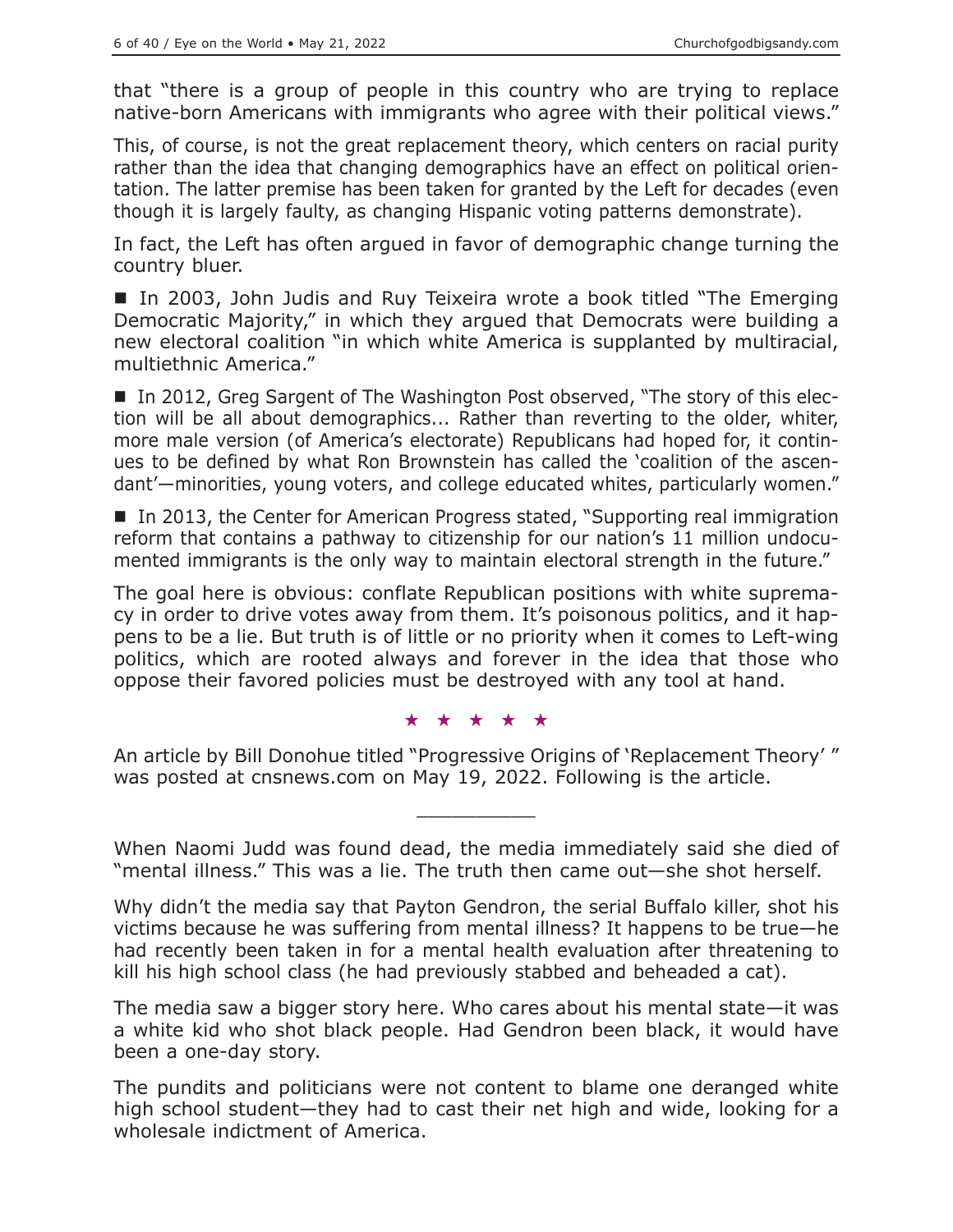It is true that the killer said some nutty things—he is a nutty kid. Some of what he said is patently racist. This gave the Left the opportunity to pounce he was motivated by a radical desire to stop what he viewed as the "replacement" of white people with nonwhite people. Hence, he was an exponent of the "great replacement theory," whether he knew it or not.

On May 16, two days after the shooting, Senate Majority Leader Chuck Schumer (D-NY) explained that what Gendron did was the fulfillment of the "great replacement theory." The next day, President Biden repeated this accusation. Now the chattering class can't shut up about it.

If these progressive members of the ruling class were better educated, they would know that the origins of "replacement theory" can be traced to the ruling class members of the Progressive Era, people just like themselves, not with right-wing nuts.

Madison Grant was the originator of "replacement theory." He was a product of Yale College (1887) and Columbia Law School. He came from a blue-blooded background, or what Biden and Schumer would call the beneficiary of white privilege. He was one of the most prominent environmentalists of his time—he was an ally of Teddy Roosevelt—and a wildlife zoologist. Indeed, he contributed to the founding of the Bronx Zoo.

Grant not only wanted more human control over the environment; he wanted more human control over the human race. He was a eugenicist.

His 1916 book, "The Passing of the Great Race," made him the intellectual godfather of the "great replacement theory." He wrote that "indiscriminate efforts to preserve babies among the lower classes often result in serious injury to the race ... mistaken regard for what are believed to be divine laws and sentimental belief in the sanctity of life tend to prevent the elimination of defective infants and the sterilization of such adults as are themselves of no value to the community."

According to Daniel Okrent, who wrote a history of eugenics, Hitler was a big fan of Grant. "Hitler studied 'The Passing' enthusiastically, cited it in speeches and other writings and at the time of his suicide, in the Berlin bunker in 1945, still owned a copy of the original German edition, 'warmly inscribed' to him by the German publisher."

Grant's ideas were behind the 1924 Immigration Act. It was aimed at curtailing immigration from Southern and Eastern Europe, many of whom were Italian or Polish. The ruling WASP elites not only wanted to maintain Nordic hegemony; they wanted to stop the migration of Catholics.

Grant was not alone in his fondness to control the human race. Princeton University professor Thomas C. Leonard, who wrote "Illiberal Reformers: Race, Eugenics & American Economics in the Progressive Era," notes that "Hundreds, perhaps thousands of Progressive Era scholars and scientists proudly called themselves eugenicists."

One of the leaders of the eugenics movement during the Progressive Era was Richard T. Ely, cofounder of the American Economic Association. He wrote that "Negroes, are for the most part grownup children, and should be treated as such." Margaret Sanger, founder of Planned Parenthood, agreed with his racist views.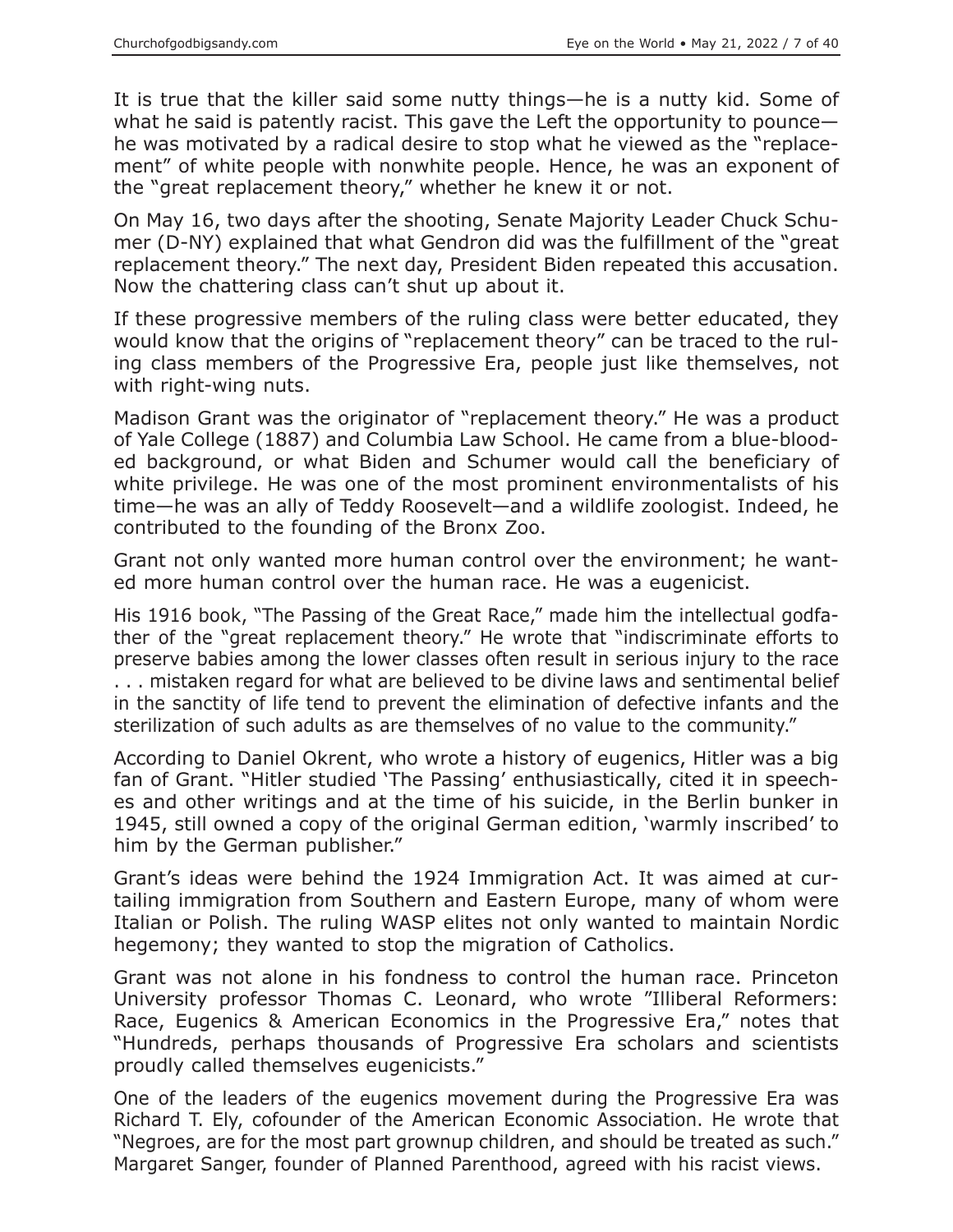The Catholic Church has a proud record of resisting the eugenics movement. They called it inhumane. Bioethicist and priest John C. Berry writes that Catholics appreciated the Church's response. "This was heartfelt, since Catholics, with many of their numbers among the Irish and other immigrant groups in the lower social strata in both the United Kingdom and the United States, were routinely castigated as a dysgenic presence in society. Catholics often found themselves the target of the eugenic rhetoric of revulsion, even from eugenic enthusiasts in other churches."

If Schumer and Biden, and all of those on the Left who are enthralled with "replacement theory," want to learn more about those who saw this kind of thinking as having disastrous consequences, let them read Pope Pius XI's 1930 encyclical *Casti Connubii* ("On Christian Marriage"). It is a brilliant takedown of the eugenic laws that inspired "replacement theory."

The truth is that today's ruling-class progressives share a philosophical pedigree with the ruling-class members of the Progressive Era. "Replacement theory" would not exist without them.

#### ★★★★★

An article by Oliver L. North and David L. Goetsch titled "Assault on the Sanctity of Human Life" was posted at creators.com on May 17, 2022. Following is the article.e

 $\overline{\phantom{a}}$  , where  $\overline{\phantom{a}}$ 

For nearly two weeks, thousands of pro-abortion activists have been protesting at the Supreme Court—and at the homes of several justices—hoping to prevent the court from reversing the Jan. 22, 1973, Roe v. Wade decision granting women the right to choose death for their unborn babies without government restrictions. Since then, more than 60 million babies have been murdered. But Roe did more than legalize infanticide; it launched an assault on the sanctity of human life. This past weekend, two mass shootings provided further proof of this assertion.

On Saturday, May 14, while pro-abortion protesters were threatening the safety of Justices Samuel Alito, Clarence Thomas, Brett Kavanaugh and Amy Coney Barrett, a hate-filled 18-year-old drove more than three hours to Buffalo, New York, to kill 10 and wound three mostly Black Americans. He told investigators all he cared about was the color of their skin.

On Sunday, May 15, a lone gunman opened fire in Geneva Presbyterian Church in Orange County, California, killing one parishioner and seriously wounding four more. At this point we don't know his motive, but we do know he has no regard for the sanctity of human life.

In our new book, "Tragic Consequences: The Price America is Paying for Rejecting God and How to Reclaim Our Culture for Christ" (available at Faithfultext.com and all other major booksellers), we warn of the destructive consequences of pushing God out of our culture. Chapters 3 and 4 deal with both issues—abortion and mass shootings.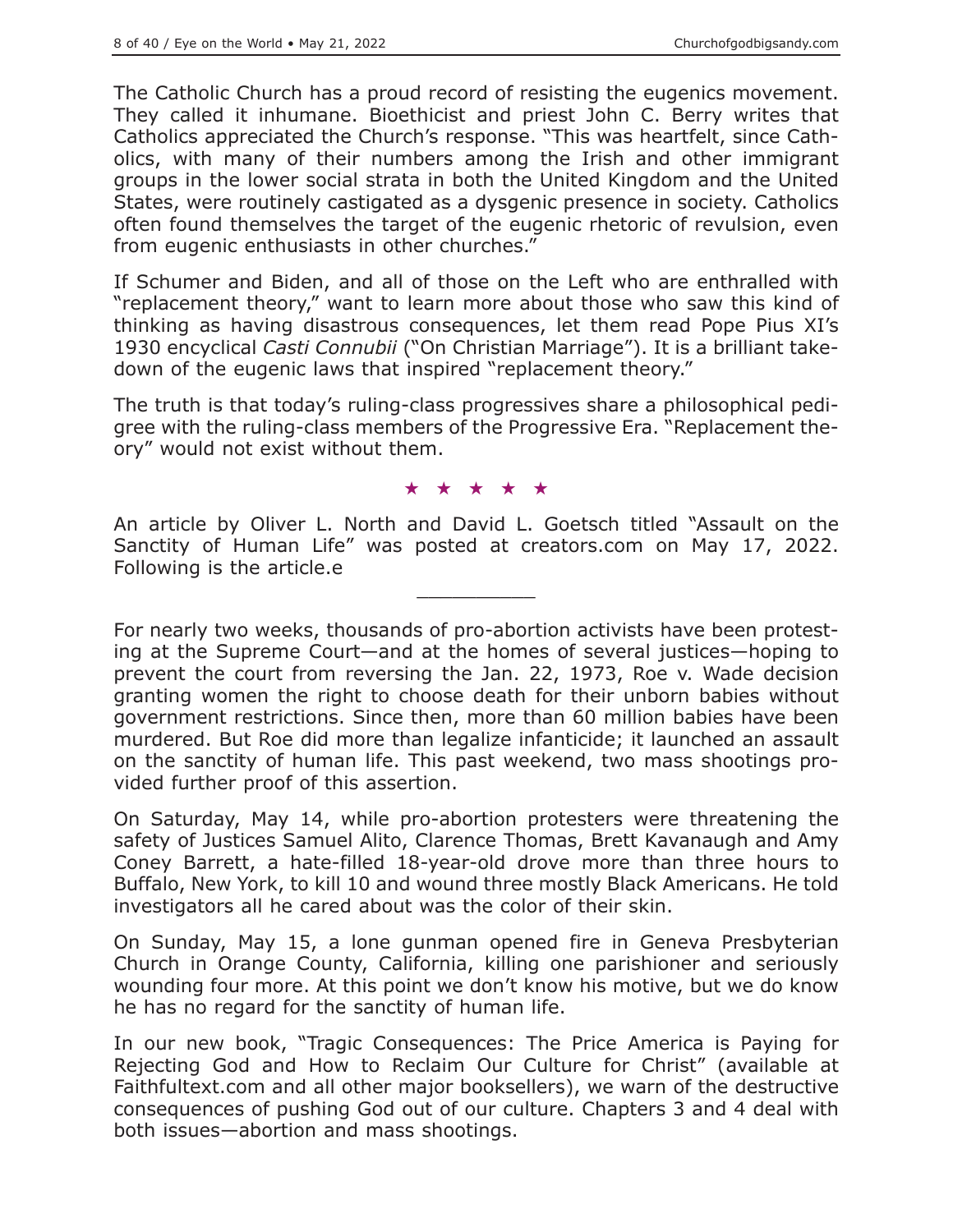No consequence of rejecting God equals abortion in its devastating effects. A society that chooses death for unborn babies places no value on human life. This is why such tragedies as mass shootings, gun violence, road rage, human trafficking and child abuse have become common in America. These travesties are defining characteristics of a Godless culture.

Abortion advocates fear the Supreme Court will shine a light on this heinous practice. An open, honest debate on abortion is a nightmare for its advocates. They scrupulously avoid using the word abortion because it describes the barbaric act they support. This is why they engage in semantic subterfuge, calling abortion "choice" instead of what it is: the murder of a baby. It's why they call an unborn baby a "fetus." Referring to a human being growing in its mother's womb as a baby—as President Joe Biden recently did—would require advocates to admit abortion kills an innocent child.

The number of abortions performed in America annually is declining slightly but still exceeds 600,000. Truth may yet prevail. If abortion is a good thing, there would be no need to engage in semantic subterfuge. If it were righteous, people would call it what it is. If abortion weren't an abomination, abortion practitioners wouldn't resort to dehumanizing an unborn baby by calling it a "choice."

Abortion advocates argue their cause by citing rape and incest. But these represent a tiny percentage of abortions performed in America and do not justify murder. The overwhelming majority of abortions are performed for convenience. More than 90% of abortions are performed on healthy women carrying healthy babies.

According to the organization Feminists for Life of America, the reasons women give most often for choosing abortion are the following.

- $\blacksquare$  The timing is not good; I'm not ready.
- I cannot afford a baby at this time.
- **People depend on me. I have grown children. I'm done with having children.**
- My relationship is already troubled; I don't want to become a single mother.
- $\blacksquare$  I am too young to be a mother.
- A child would interfere with my education or career plans.

Is inconvenience a sufficient reason to murder a baby?

Does hatred justify mass murder?

We better pray for the restoration of the sanctity of life.

#### ★★★★★

An article by R. Emmett Tyrrell titled "Windy City Pits Right-Wing Passion Against Left-Wing Anger" was posted at cnsnews.com on May 19, 2022. Following is the article.

 $\overline{\phantom{a}}$  , where  $\overline{\phantom{a}}$ 

I am in the Windy City. Why is not Washington called the Windy City or the Windiest City? I came with my wife to attend a meeting of the fabled Federalist Society. She is a member of the Society and will participate with all the other assembled lawyers. I shall, for a change, merely listen.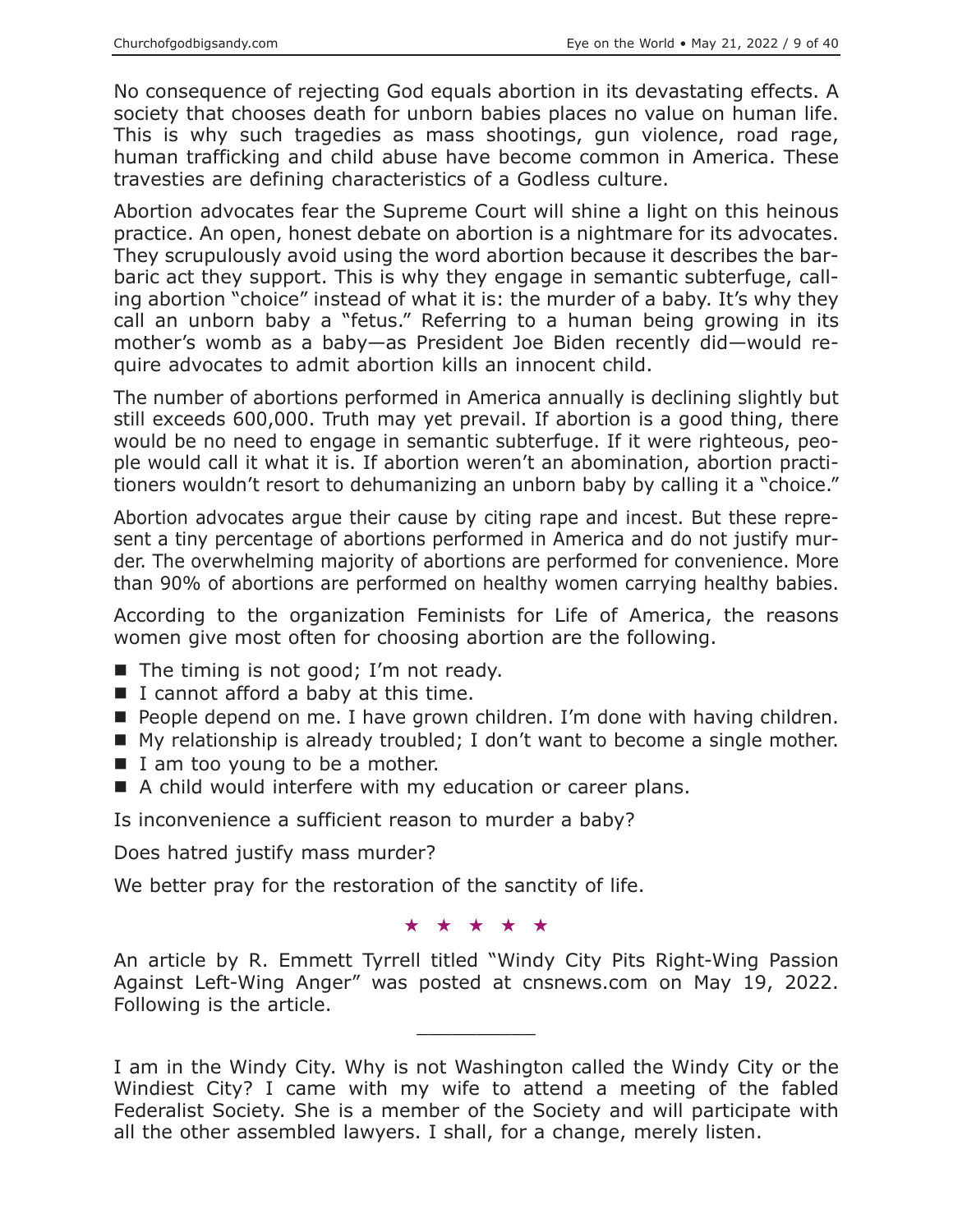I was raised in Chicago, where I have many happy memories. Actually, I made my first public appearance here in Chicago when I was all of 5 years old. I appeared with my younger sister, Pattie. We appeared at the Chicago Police's monument to those officers killed in the Haymarket Riot of 1886. My great-grandfather was for some years the last survivor of the riot, but he had died, and we Tyrrells of the younger generation were adjudged likely stand-ins. As I recall, I said nothing of any relevance, nor did my sister, but at least she was cute.

Years later, during the Vietnam War, some left-wing protesters bombed the monument, and the police had to bring the monument indoors. I was not around to protest the war, but I would like to have had an opportunity to protest the protesters.

The leading plotter was Bill Ayers, a notable in the Students for a Democratic Society. He later became an intimate of Barack Obama, who eventually became president of the United States. Bill has never mellowed. He was interviewed about the time of the 9/11 attacks and expressed his regret that he did not construct more bombs similar to his Haymarket explosives. I believe he has spent his post-Haymarket years as a lecturer to students at some Chicago-area college. I do not know how heavily his lectures now stress bomb-making or even the North Vietnamese, but you can be sure that he is still very angry.

The Federalist Society is one of the most potent organizations of the conservative movement.

 There will be no bomb-makers in attendance, only serene spokesmen or spokeswomen for various points of view.

That is one of the ways the Federalist Society differs from left-wing groups that are modeled after the society. There are often slightly different points of view championed by its members—for instance, originalism or strict constructionism. It makes for lively discussions and fertile conclusions. After belief in the rule of law and adherence to the Constitution, there is a great deal of nuance at the Federalists' meetings.

■ There will be no bloodcurdling yells at the Federalist Society.

There is passion for the Constitution, but no anger. I cannot imagine anyone exhorting the assembled to march on the Capitol or to deface a statue. That is not the case with the Federalist Society's opponents.

 $\blacksquare$  Right now, the leftists are defacing churches, marching on the homes of Supreme Court justices, and causing barricades and fences to be put up around government edifices.

I can remember the days long past when what were still called liberals would eloquently and passionately defend free speech. Such genuine liberals would never attack the private property of a religious institution or even of an irreligious institution. Such days are long gone.

■ Such liberals are long gone. I think they began to disappear when the liberals began to celebrate anger.

At any rate, anger is now celebrated, and violence is allowed, and the liberals are no more.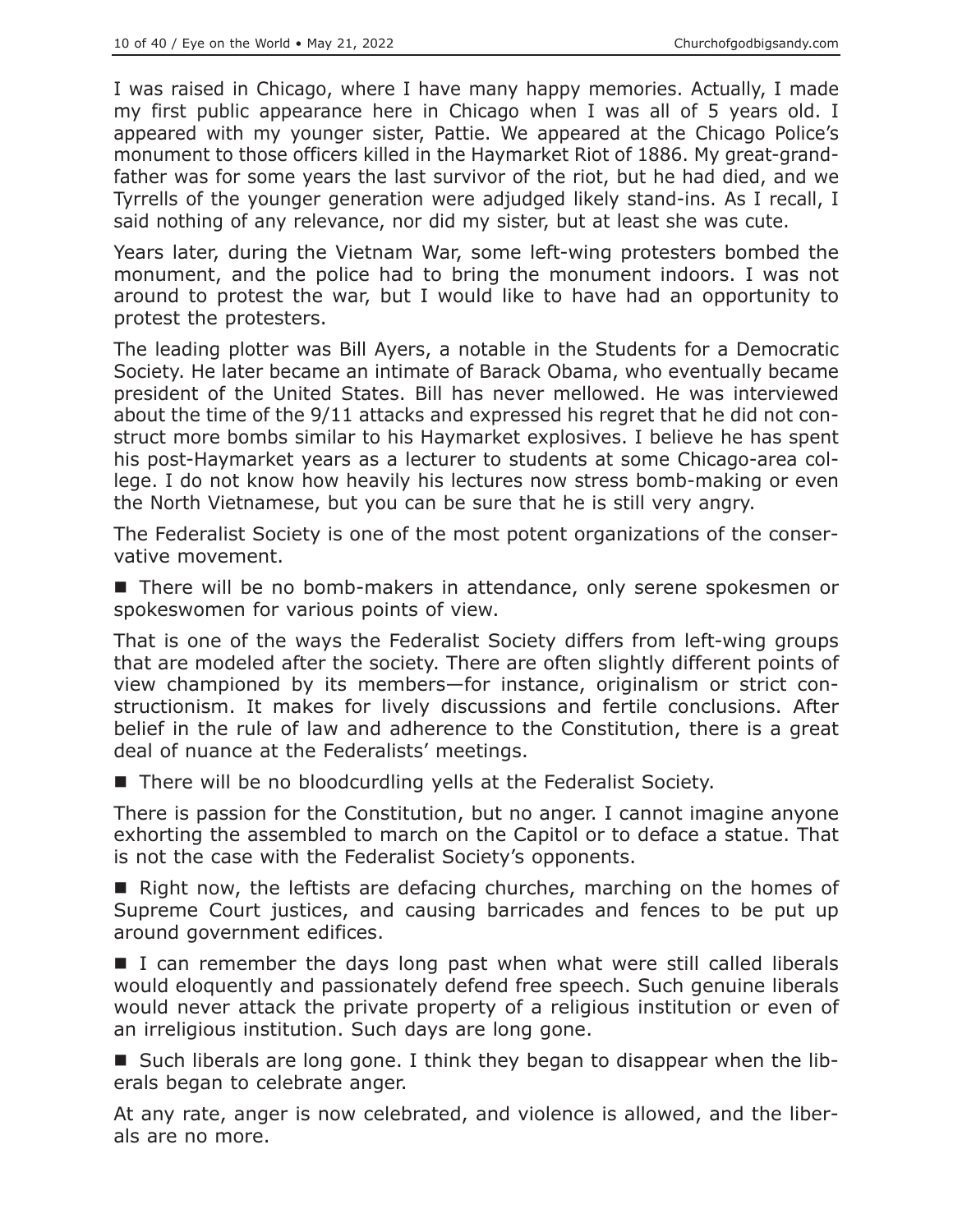I had hoped that the mayor of Chicago might stop by the Federalist Society meeting. The city is a shambles. The society might be able to help. But Mayor Lori Lightfoot has other matters on her mind.

I am told that she is going to arrange for free abortions for Chicago women. She is arranging free abortions for women from out of state; possibly, she will be arranging abortions for women from out of the country. She seems to see abortion as a positive good in and of itself. How about abortions for transgender people? It could be coming.

In the meantime, much of Michigan Avenue is boarded up. Once one of the great shopping districts of the country, it is now paralyzed. Crime both petty and capital is 24/7. People are fleeing the city in a mob exit, and murder numbers last year were the worst in 25 years.

Most of the killings are Black on Black. Where is the Black Lives Matter crowd when we need it? What is more, Chicago is but one of a dozen Democrat-run hellholes. I am heading back to Washington.

★★★★★

An article by John Leonard titled "Beating Pro-Abortion Arguments" was posted at americanthinker.com on May 13, 2022. Following is the article.

Most "prochoice" arguments are infantile and easily refuted with scientific evidence.

 $\overline{\phantom{a}}$  , where  $\overline{\phantom{a}}$ 

 $\blacksquare$  For example, the "fetus is nothing but a clump of cells" argument is effectively negated by the counterpoint that from the moment of conception, that so-called "clump of cells" has unique DNA not exactly like any other living organism on the planet (barring identical siblings, of course) and thus has autonomy.

The debate then inevitably shifts to the "exceptions" argument for the product of rape or incest, an extremely small minority of total abortions per year. However, adoption exists as a viable alternative to abortion in those cases.

■ Or, the pro-abortion crowd might compare the fetus to a tumor, but tumors don't have unique DNA and can never exist outside the body as a completely separate and sentient entity.

No, the very best pro-abortion arguments are the ones where the point of contention that the child is a separate, living organism is conceded, and the issue only becomes a question of whether a mother can be legally forced to give birth to her child.

The "violinist" argument is a thought exercise in which the pro-life advocate is asked to consider the following scenario: imagine you wake up one morning to find yourself in a hospital, tethered by machines to a total stranger. The doctors come in and explain that the stranger is a world-famous violinist, and the society of music lovers decided to save his life by kidnapping you and attaching him to you because your body has been determined to be the only one in the world capable of sustaining him for the next nine months. The point is to say the violinist is a human person with the same dignity and equal right to life as you, but he doesn't have the right to use your body without your consent.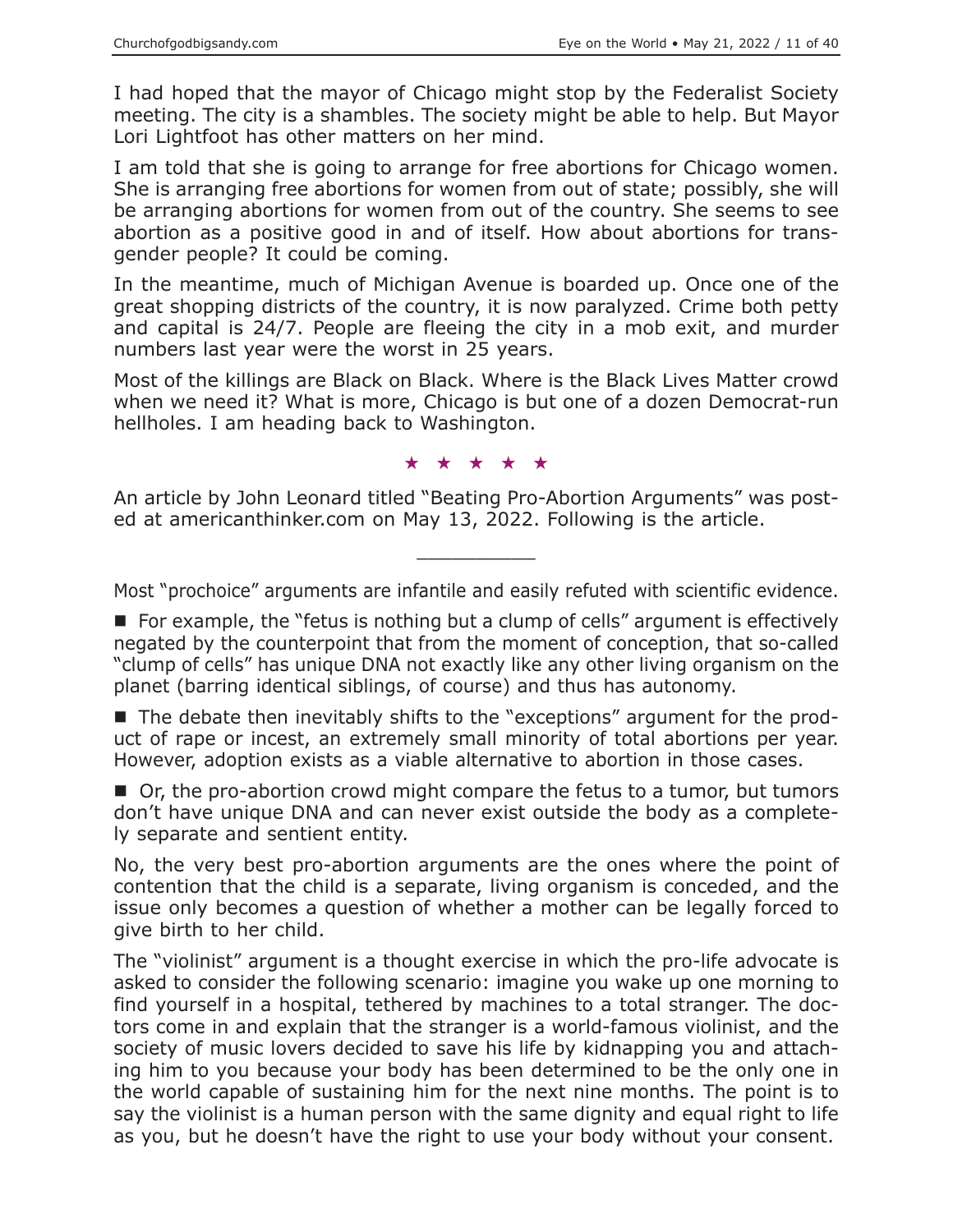Staunch prolife advocate Stephanie Gray Connors faced a variation of the violinist argument during her debate with philosophy professor Andrew Sneddon in which he said, "I'm going to agree for the sake of argument that the embryo is a human person with the same right to life as all of us. But abortion is justified in the following manner—imagine this analogy. You are a parent. You have a born child, and you love your child. Your child suddenly gets sick with kidney disease and is going to die unless your child gets a kidney transplant. Imagine that you're the only person in the world with the right body type so as to be able to donate one of your kidneys and in doing so, save your child's life.

Now, would it be nice of you as a parent to give one of your kidneys to your child? Yes, it would.

Would it save your child's life? Yes.

Would it kill you? No, you have two kidneys.

But should the law force a parent to give their kidney to their child? No. Just as a parent should not have a legal obligation to give their born child their kidney, the mother has no legal obligation to give her preborn child her uterus.

★★★★★

An article by Stephen Moore titled "When the People Tasked With Protecting Our Children Are the Villains" was posted at creators.com on May 17, 2022. Following is the article.  $\overline{\phantom{a}}$  , where  $\overline{\phantom{a}}$ 

The evidence shows that school closures during covid were an epic public policy blunder. The school lockdowns in many states were arguably the most significant episode of government-sponsored child abuse in American history.

You don't have to take my word for it. Last week, the liberal New York Times came to the same conclusion after an extensive investigation. The New York Times found: "Extended school closures appear to have done much more harm than good, and many school administrators probably could have recognized as much by the fall of 2020. In places where schools reopened that summer and fall, the spread of Covid was not noticeably worse than in places where schools remained closed."

The New York Times also found that the primary victims were the lowestincome children. Wealthy families found education alternatives for their children either in their homes or private schools. Children from low-income families barely participated in online lessons.

"This will probably be the largest increase in educational inequity in a generation," said Thomas Kane, an author of a Harvard study on the disparate impact of the covid lockdowns.

**Politicians** 

The study also found that most of these school closures occurred "in major cities, which tend to be run by Democratic officials ... Republicans were gen-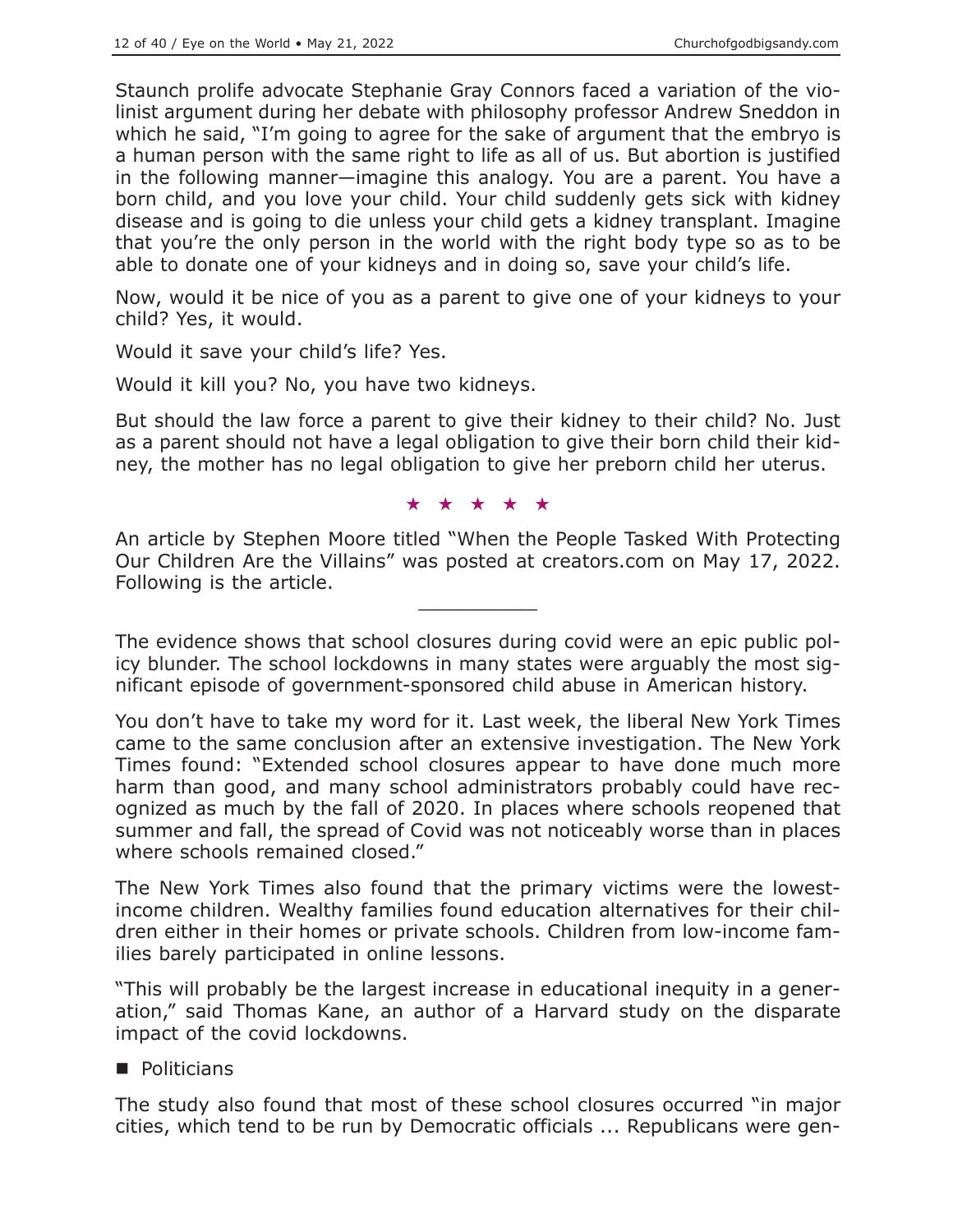erally quicker to reopen schools. High-poverty schools are also more likely to have unionized teachers, and some unions lobbied for remote schooling." And all this time, you probably thought Democrats were the party that cares about children.

But there are other villains as well that need to be exposed. Who did this to our children?

■ Teachers' unions

The teachers unions were probably the most shameful player, the worm in the education apple. Even after months of evidence that in-class instruction posed virtually no danger to children or teachers, they wouldn't teach. They treated covid as a paid vacation, even as private and Catholic schools down the street were open. In September of last year, nearly 90% of the Chicago teachers even voted to go on strike after not teaching for six months.

#### **Pediatricians**

They weren't the only ones in on the crime against our nation's children. Let's not forget about the inexcusable role of the American Academy of Pediatrics. This group of children's doctors originally called for entire school openings for the 2020-21 school year. That was based on science.

But then, politics intervened. Two weeks later, the group did a sudden 180 degree reversal and joined in solidarity with the teachers unions calling for closing schools. They even signed joint statements with the unions.

It's not hard to understand why the pediatricians pulled the rug out from beneath our children. Every study has shown that pediatricians are politically liberal and more so than any other medical group.

Pediatricians were regularly on TV or elsewhere in the news, falsely spooking parents about the dangers of sending children to school. It was propaganda—the big lie.

What is so chilling and unforgivable about this tale is that teachers and pediatricians are the people entrusted by parents and society at large to care for and educate children. They are supposed to have our sons' and daughters' best interests at stake regarding their health and well-being. But they selfishly put politics and paychecks ahead of child welfare.

So Democratic politicians, teachers unions and pediatricians formed an alliance to deny our children schooling. These are the people who sanctimoniously lecture us about the necessity of "following the science." Yet they ignored it. They peddled fear, not facts, and perhaps Biden's new ministry of "misinformation" might want to investigate them.

#### ★★★★★

An article by Newt Gingrich titled "Mother's Day or Birthing Person's Day: You Decide" was posted at gingrich360.com on May 6, 2022. Following is the article.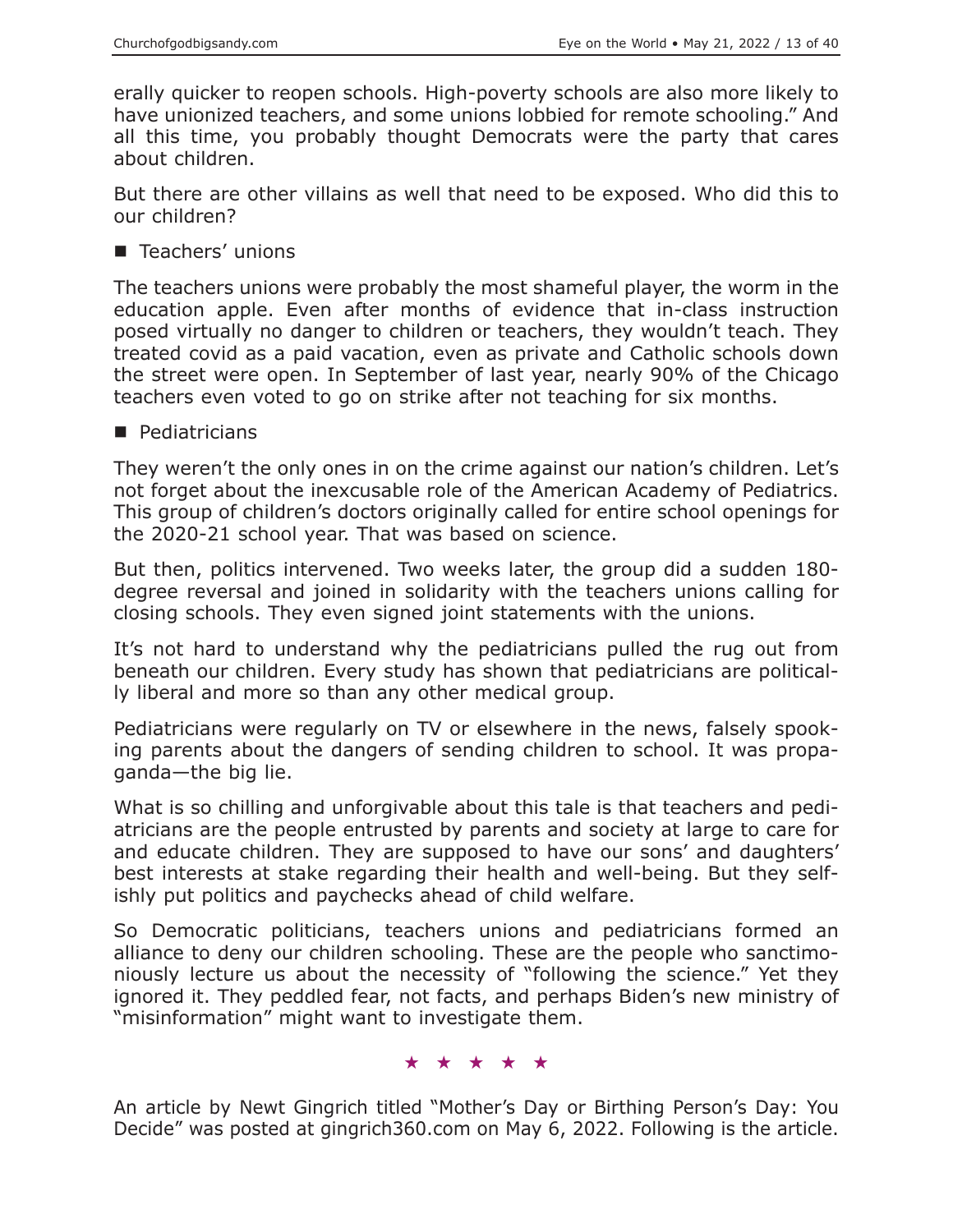As we celebrate Mother's Day on Sunday, we should be aware that the holiday could someday come to an end.

 $\overline{\phantom{a}}$  , where  $\overline{\phantom{a}}$ 

At the current rate of woke efforts to dominate and redefine our world, you could imagine a day when President Joe Biden announces that "Birthing Person's Day" will replace the obsolete, old fashioned, and exclusive "Mother's Day" holiday.

You may think I am exaggerating or overreacting to fringe leftwing nuttiness. However, sensitivity to the smallest possible minority—and deference toward the strangest behaviors—are key tenets of the growing secular theology of the woke Left.

Here's how the spread of leftwing radicalism works in practice: Ideas start out with a handful of weird extremists, and then they gradually become mainstreamed into the academic elite and the bureaucracies. They then become the norm in the news media, giant corporations, and in acceptable conversation. Finally, courts and government are used to impose the strange ideas on the country.

Don't be fooled, the replacement of "mother" with "birthing person" is already underway.

Consider these examples.

■ The 2022 fiscal budget refers to "birthing people" in discussing maternal health challenges.

■ Deputy Director of the Office of Management and Budget Shalanda Young defended the use of the term "birthing people" rather than "mother" in a June 2021 Congressional budget hearing. Young told the committee: "There are certain people who do not have gender identities that apply to female and male, so we think our language needs to be more inclusive on how we deal with complex issues."

 When asked directly if the administration would be replacing the term "mother" with "birthing people," Young said, "I think our official policy is to make sure that when people get service from their government that they feel included, and we're trying to use inclusive language."

■ During a May 6, 2021, U.S. House hearing titled "Birthing While Black," Chairman Carolyn Maloney (NY-12) commented on high infant mortality rates for Black Americans saying: "The CDC estimates that 60 percent of these deaths are preventable. So, how does one of the most medically advanced nations in the world continue to fail Black birthing people at such high rates?" She went on to comment on "the way we approach health care for birthing people of color." At least four other committee members referred to "birthing people" in the hearing.

This isn't a fad. It's a trend. In the leftwing of the Democrat Party, "mother" is a disappearing term, and "birthing people" is its replacement.

■ During Black Maternal Health Week, Sen. Cory Booker (D-NJ) and Rep. Lauren Underwood (D-IL-14) released a press release honoring "Black birthing people."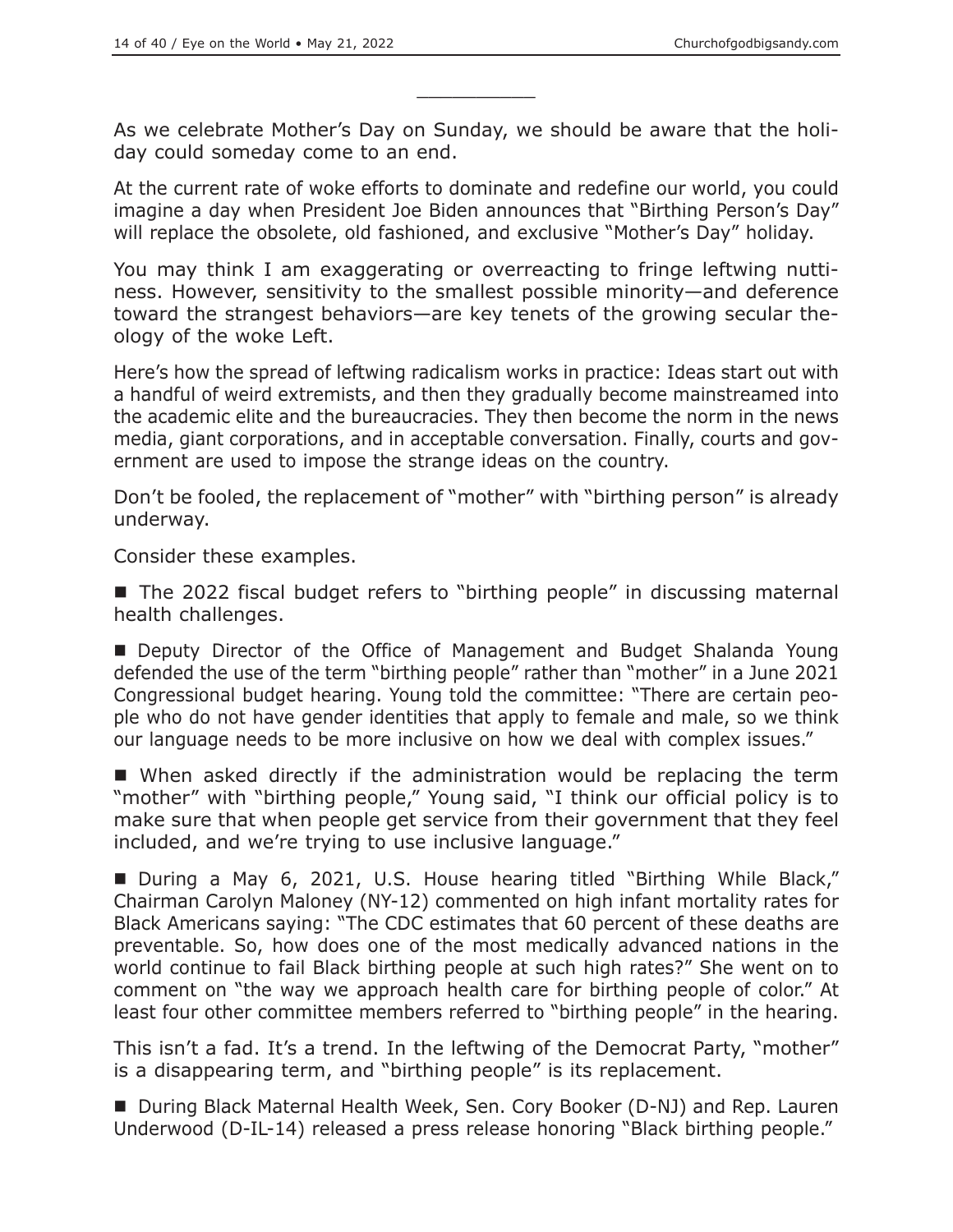■ On March 23, Dr. Michelle Morse, Chief Medical Officer of the New York Citv Department of Health and Mental Hygiene, tweeted: "The urgency of this moment is clear. Mortality rates of birthing people are too high."

The intellectual background to the replacement of "mother" with "birthing person" was captured in a Sept. 17, 2021 interview for The Atlantic between Emma Green and Deputy Legal Director of the American Civil Liberties Union Louise Melling.

Emma Green: Why do you believe it's important to shift our language around gender and pregnancy?

Louise Melling: First of all, if we're talking about "pregnant people," that language says to people–to transgender men and to nonbinary people–"we see you." It should do a fair amount of work to help address discrimination. If we talk about "pregnant people," it's a reminder to all of us to catch ourselves when we're sitting in the waiting room at the GYN that we're not going to stare at the man who's there. We're not going to be disconcerted…. "It is the reality that not only women seek abortions. It is not only women who are birthing."

Just as the Biden administration now displays the Gay Pride Flag and the Transgender Flag in front of federal buildings—on flagpoles originally installed for the American flag—you can see the pattern building for the elimination of common language.

Further, the left's drive to replace America with a radically different country is deeply serious and fanatic. It is a secular religious effort, rather than traditional political effort.

And holidays like Mother's Day are at risk if the Left continues to win elections.

★★★★★

An article by Newt Gingrich titled "Gender Identity: Total Confusion" was posted at gingrich360.com on May 16, 2022. Following is the article.

 $\overline{\phantom{a}}$  , where  $\overline{\phantom{a}}$ 

Recently, a friend brought me the questionnaire people are asked to fill out so they can sign up to take the Law School Admission Test (LSAT).

More than 100,000 people take the LSAT every year, and the test has great influence on law school admissions.

The questionnaire, which is part of the online profile process one must go through to schedule an LSAT exam, currently includes the following section: Gender identity (choose all that apply).

- Agender
- Androgyne
- Demigender
- Genderqueer or gender fluid
- Man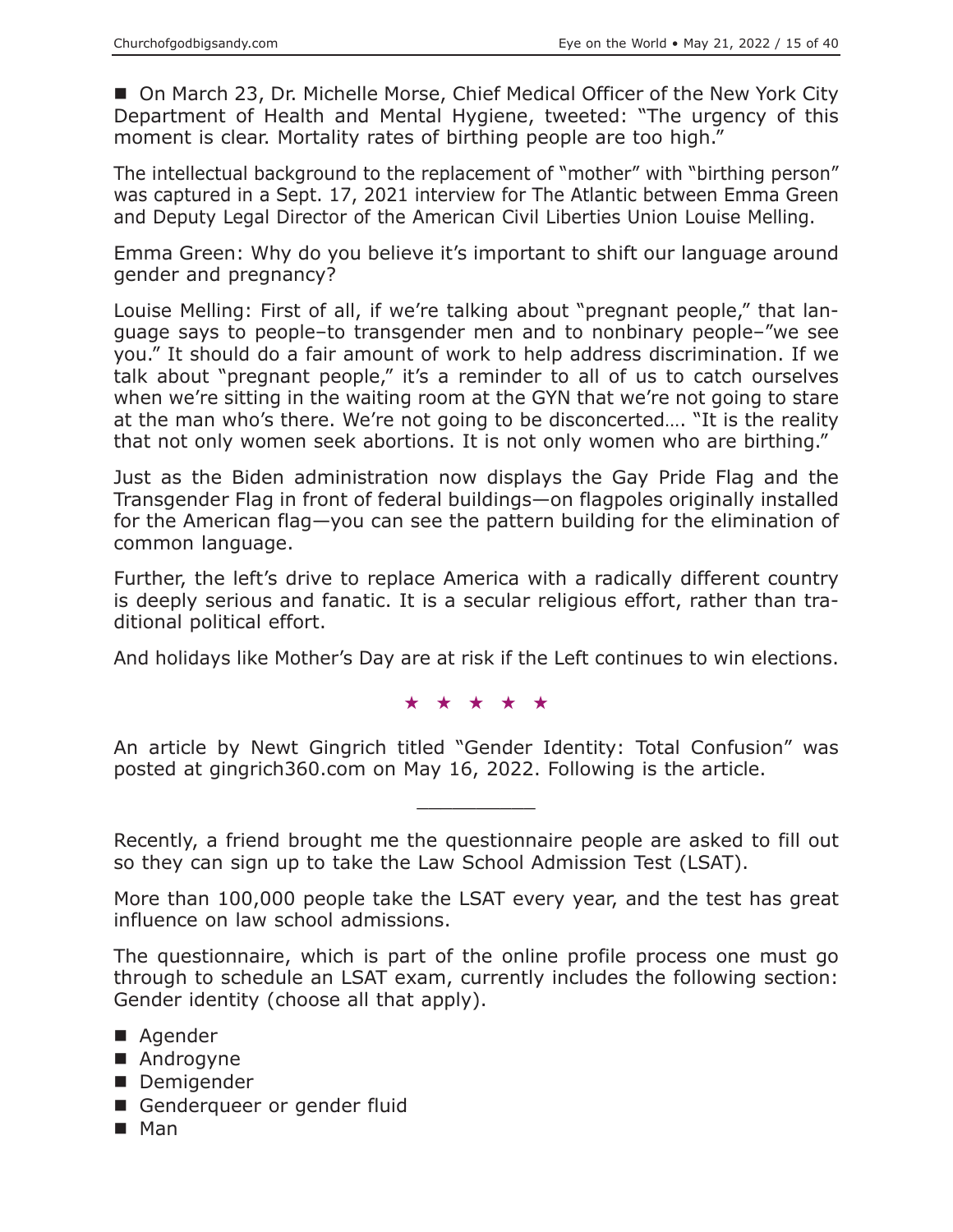- $\blacksquare$  Transgender man
- Non-transgender man
- Questioning or unsure
- Woman
- $\blacksquare$  Transgender woman
- Non-transgender woman
- Additional gender category/identity (please specify)
- Additional gender identity
- **Prefer not to answer**

I have four questions about this section of the LSAT application process.

First, what do some of the words mean?

I confess, I could not immediately define agender, androgyne, demigender, and several others without looking them up.

Second, what words are missing?

If you Google "number of genders" you get one list for 58 genders and another list for 72 genders. Which list is correct? How many extra genders should the LSAT process be asking about? If you go through the 58-gender and 72-gender lists and you find several are missing, send them to me. I am always open to learning. And given the evolving craziness of the woke world, I find I have more and more to learn just to keep up with the decadence and confusion of the modern Left.

 Third, why should someone applying for law school have to fill out this kind of personal information anyway? What does it have to do with taking a test or being an effective lawyer?

The answer is simple. This is an instrument of discrimination. The third party which organizes the LSAT scheduling process likely packages this gender information with your profile and passes it on to law schools to which you apply. If you are a heterosexual white male conservative of Christian or Jewish faith, the odds are high you will be discriminated against. This questionnaire is an efficient instrument of that discrimination.

**Fourth, how many other applications for schools, jobs, associations, or** other activities have this kind of personal information requirement?

I wanted to share the LSAT questionnaire because I thought it was a good example of the kind of insidious, pro-radical lifestyle biases and prejudices which are being introduced at every level of American society. The combined impact of Big Government Socialism and the woke cultural Left is pervasive and persistent throughout American life and culture.

There is no intrusion too personal, no part of your life too private, or no thought too intimate for the woke Left to leave alone. The Left has a totalitarian need to intrude everywhere on everything—and to invent and then impose a new world on a nation that does not agree but faces endless coercion.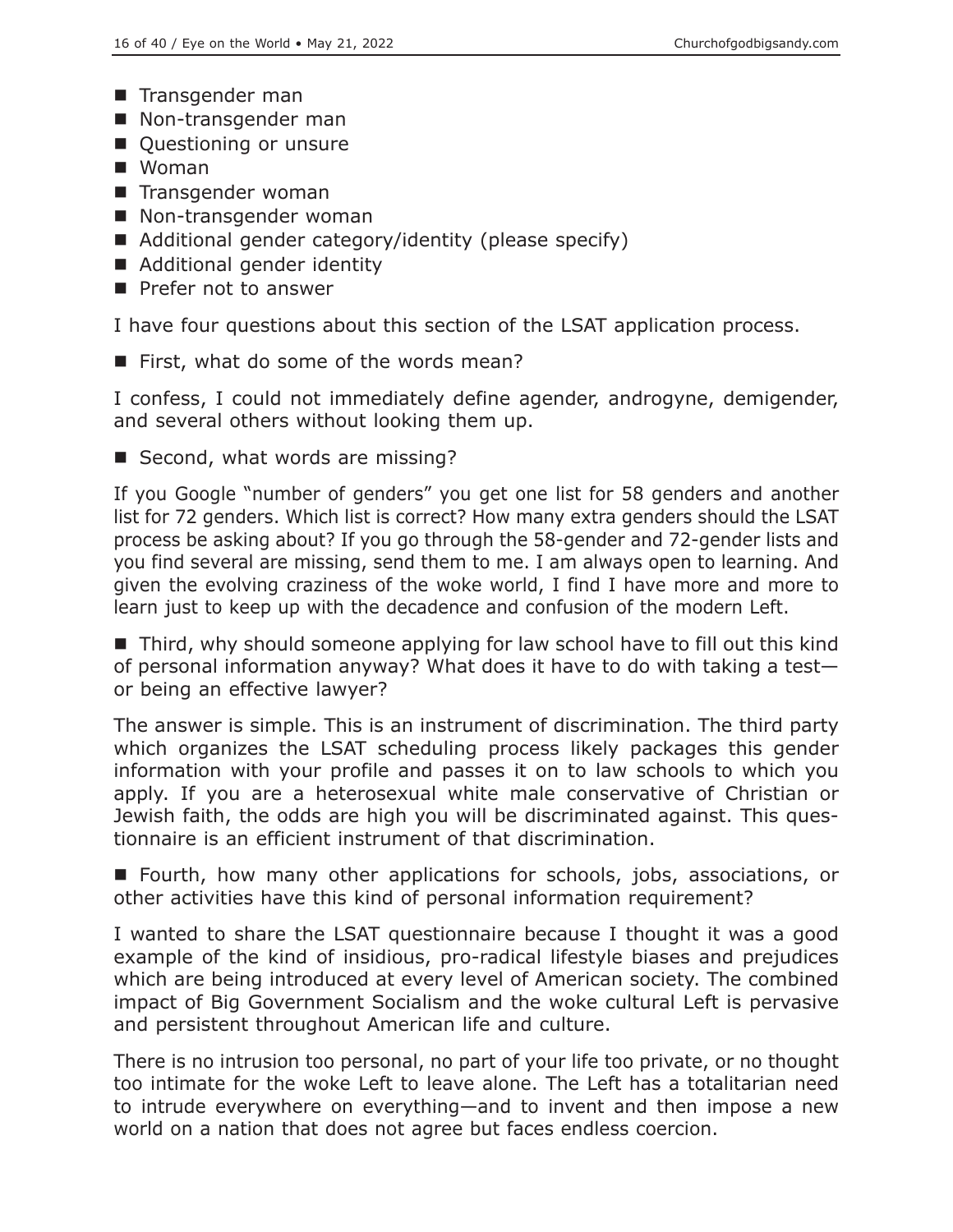The LSAT questionnaire is just one more example of imposed wokeness, thought policing, and pervasive and effective discrimination.

★★★★★

An article by Steve Rose titled "Woke Hypocrisy: A User's Guide" was posted at americanthinker.com on May 14, 2022. Following is the article.

 $\overline{\phantom{a}}$  , where  $\overline{\phantom{a}}$ 

Wokeism is not what it pretends to be.

It fools a lot of people by pretending to be about high ideals. It pretends to struggle against injustice, overcome oppression, and so on.

But in reality, it's something very different. For many more of us, the scam is clear: *the Woke simply want power. They just want to rule over the rest of us.* They've already made astounding progress toward this goal.

How are they pulling this off? They're working to invent a flood of rules that we must live by, but they don't. They want two sets of rules—some for us, others for them.

For example: Offending them is a terrible thing. It's so terrible, in fact, that they've been trying to make it illegal to hurt their feelings. Yet they can offend us all the time.

■ They insist that subjective feelings are profoundly important—important enough to write laws and even base entire societies on. Yet *our* feelings are routinely ignored, minimized, dismissed, mischaracterized, or forcefully suppressed.

 They justify everything they do based on their imaginary fantasies and utopian ideals, yet they dismiss everything we do because of the sinister aims they imagine we have.

■ They insist that we "shouldn't judge" other people, and any expression of disapproval of their behavior, however mild, is completely unacceptable. Yet they "judge" us—quite harshly—all the time.

■ They insist on being allowed to be who they are, yet they refuse to let us be who we are.

■ They insist that we're such terrible people that they refuse to even engage in a dialogue or conversation with us. Yet they claim that *we're* the ones who are intolerant.

■ They claim the ability to know exactly what's in our hearts (via their mindreading skills, presumably), yet they insist that what's happening in *their* hearts is something mysterious and profound that we can never understand.

■ They claim that we can never understand them because we've never lived their experience, yet they claim to fully understand us even though they've never lived *our* experience.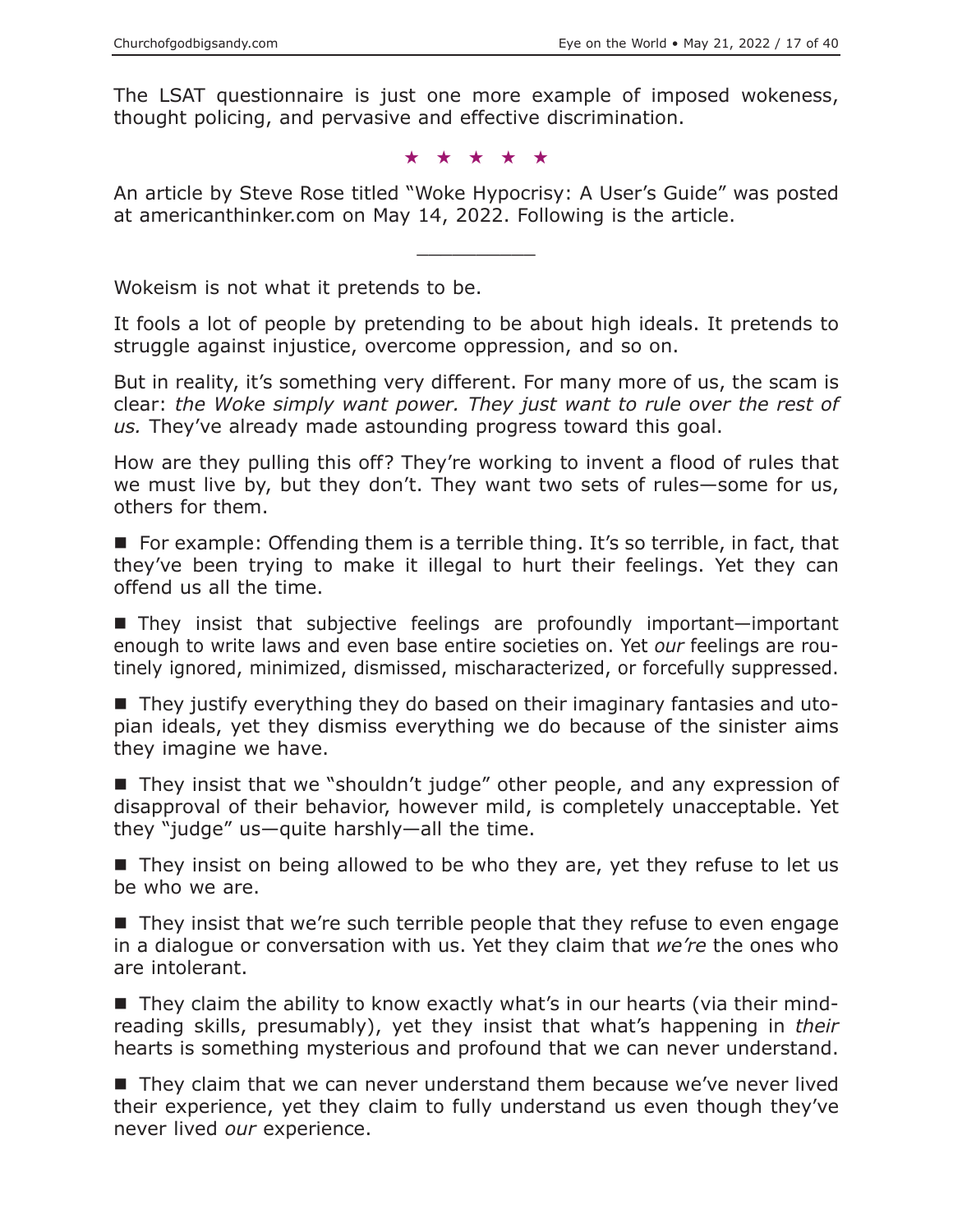■ They insist on being judged solely by their good intentions, yet they insist on judging us solely by the imaginary motives they project onto us.

■ To call them unflattering names, accidentally or otherwise, is a horrific crime, they say (despite their ever-shifting, incoherent, exhausting jargon regarding what they want to be called), Yet they call us truly horrific names all the time ("fascist," "racist," "hater," "White supremacist," etc.)

■ They talk about race and gender relentlessly, as if those are the only important matters in life, yet they constantly accuse us of being racist and sexist.

 They constantly accuse us of racism and sexism, while they continually judge people, divide them into groups, and try to reorganize the entire world according to individuals' gender or skin color.

■ On the topic of males and females, they lecture us about the horror and intolerance of being "binary," and insist (despite biological realities) that there are infinite shades of gray—yet they also declare that everyone is *either* a "Racist" or an "Anti-Racist," and *that's it,* those are the *only* two options.

■ They psychologize all of our motives ("You're *really* doing that because of X, Y, and Z"), yet they insist that their own motives are completely pure and noble. (This applies even when their motives are glaringly and transparently corrupt.)

■ They insist on being allowed to define themselves, yet also insist that we can't be allowed to define ourselves. They define themselves as heroic crusaders who fight Nazis, fascists, racists, etc. (which we're also against, by the way)—but they refuse to acknowledge that we're fighting evils as well, such as communists, tyrants, and totalitarians.

■ They insist that everything they're doing is based on hard facts, science, and "truth," yet they're constantly trying to create an entire legal framework based entirely on hurt feelings or subjective emotions.

■ They pretend to be tragically wounded when they're offended and claim that being offended is a horrific thing, yet they deliberately and unnecessarily choose to interpret harmless phrases and mundane acts in ways that are maximally offensive.

■ They misrepresent our positions constantly, yet they continually complain about being misunderstood or misrepresented.

■ They constantly silence us, yet they pretend to finally be championing the voiceless.

■ They enjoy the full support of Big Tech, Big Business, Big Hollywood, Big Education, nearly the entire media establishment, the entire Democratic party in Washington, and a significant part of the Republican party, and yet they claim to be "oppressed."

■ They claim to be tolerant and compassionate, yet they openly mock, ridicule, and insult anyone they disagree with.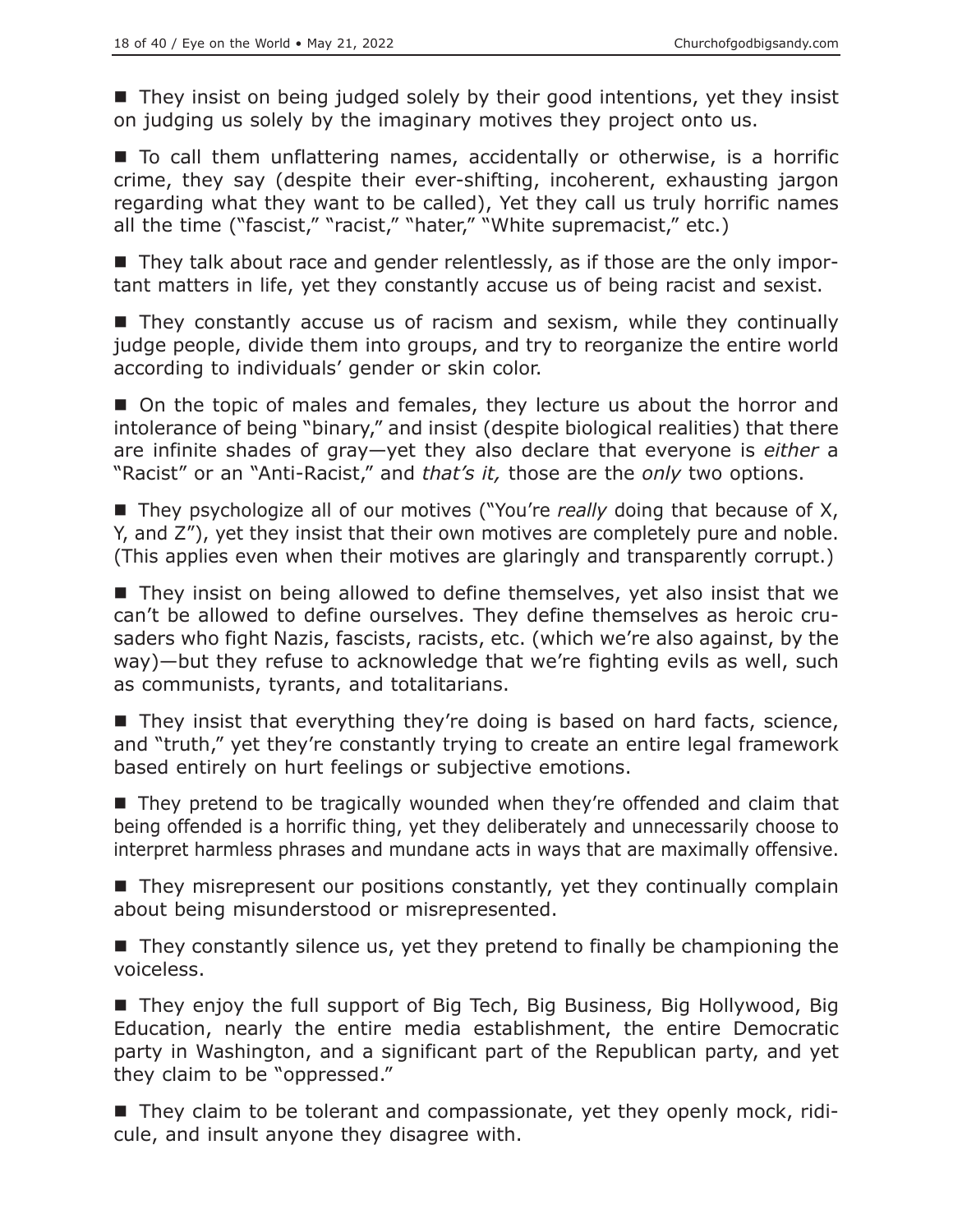■ They see themselves as creative and free-thinking individuals, yet they all think and act alike, and punish anyone who says anything outside of the approved narrative.

 $\blacksquare$  They claim the ability to interpret anything and everything however they want, however absurd, and hide behind "lived experience" or subjective feelings as a defense of their interpretations ("I have a right to my opinion!") yet they declare that our interpretations and "lived experiences" are invalid.

■ They work to deliberately bankrupt us, abolish most amendments, deliberately flood the country with non-citizens, corrupt and nationalize elections, abolish the electoral college, abandon the filibuster, pack the Supreme Court, add additional states to the union, ban political speech, they fly non-American flags at government departments, kneel to other causes in the Capitol building, and pledge allegiance to other (non-American) flags.

 They've already ruined or corrupted much of Hollywood, Big Media, Big Business, Big Tech, nearly our entire education system, the music industry, entertainment, etc.—yet they accuse us of being bad for the country.

The above are just a few examples of Woke hypocrisy. There are plenty more. Yet an awareness of this hypocrisy would have little effect on someone who was truly Woke. Why? Because the Woke are hypocritical about hypocrisy itself.

Most of us see phoniness and hypocrisy as bad things, and honesty and integrity as good. But a true Wokester could read all of the above, and say, *"So what?* Sure, I say one thing and do another. Yes, I want one set of rules for you and another for me. Sure, I seem like a hypocrite. But I'm doing it all for 'a good cause'—my imaginary Utopian fantasy—and therefore, I'm morally justified to inflict in any horror I choose."

Meanwhile, they aren't afraid to use the "hypocrisy" charge against us. They constantly accuse us of falling short of our impossibly high ideals and use that imperfection to justify our total destruction.

Too many Americans are still blind to the true nature of Wokeism. It's societal poison. It's a fundamentalist cult, riddled with zealotry and intolerance, fueled by hysteria and moral narcissism. It's an intellectual virus that has been deliberately engineered to destroy Western culture and replace it with a hellish Marxist dystopia.

We need more real Americans to understand what's actually happening, and to inoculate ourselves against it before it's too late.

★★★★★

"Eye on the World" comment: The following headlines are about articles that involve the United States. The articles were not posted, but the headlines give the essence of the story.

 $\overline{\phantom{a}}$  , where  $\overline{\phantom{a}}$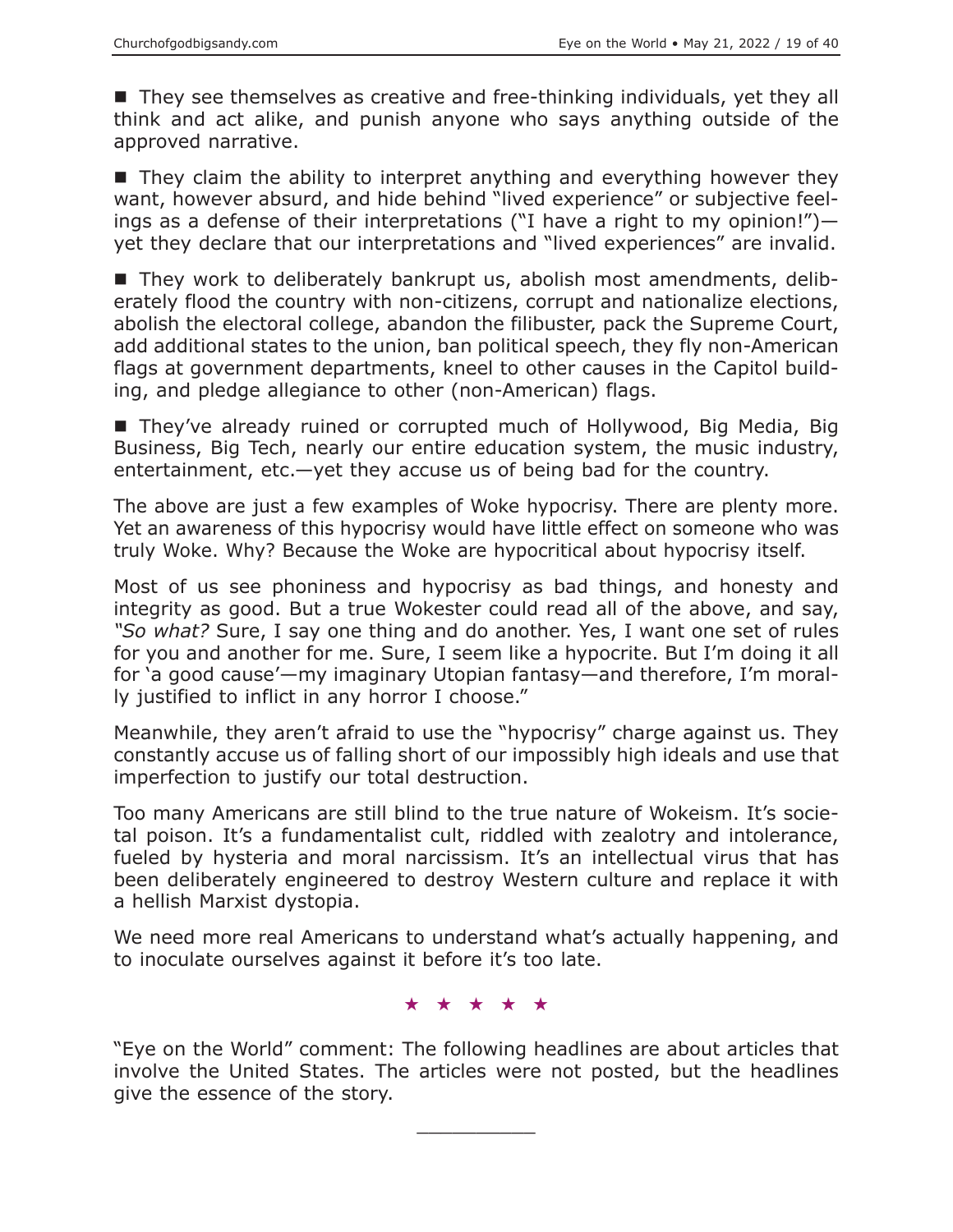# **Black citizens killed in Buffalo**

■ An article by Tim Meads titled "Shooter Kills 10, Wounds Three in Buffalo Grocery Store; Authorities Investigating As Racially Motivated Attack" was posted at dailywire.com on May 14, 2022.

■ An article by Ronnie Reyes and Janon Fisher titled "White Supremacist, 18, Denies Killing 10 People—Including Hero Ex-Cop Who Tried to Stop Him—As He Is Arraigned After Livestreaming Mass Shooting at Buffalo Supermarket in Black Area—With 'N\*\*\*\*r' Scrawled on His Rifle" was posted at dailymail. co.uk on May 14, 2022.

■ An article by Katie Daviscourt titled "[Black] Former Police Officer Aaron Salter Jr. Gave His Life Saving Others From Buffalo Mass Shooter" was posted at thepostmillennial.com on May 16, 2022.

■ An article by D. Parker titled "Guess How the Buffalo Shooter Identified Himself Politically—[in His 180-Page 'Manifesto' He Used the Words 'Deep Into Communist Ideology' and 'Authoritarian Left Category']" was posted at americanthinker.com on May 17, 2022.

■ An article by Andrea Cavallier titled "Twisted Online Diary of White Supremacist Buffalo Gunman Shows He Had Massacre Map Drawn Up and Posted a Photo of Himself in Hazmat Suit in School" was posted at dailymail.co.uk on May 18, 2022.

 An article by Nyamekye Daniel titled " 'It Was Not a Joke': Buffalo Massacre Suspect Shared Five Months' Worth of Plans With Group 30 Minutes Before Attack—No One Alerted Authorities" was posted at atlantablackstar. com on May 19, 2022.

## **Politicians and media use Buffalo massacre for political gain**

■ Looking back to October 2020, an article by Paul D. Shinkman titled "DHS: White Supremacists 'The Most Persistent and Lethal Threat' Within the U.S." was posted at usnews.com on Oct. 6, 2020.

■ An article by Talia Lavin titled "The Buffalo Shooter Isn't a 'Lone Wolf'—He's a Mainstream Republican" was posted at rollingstone.com on May 15, 2022.

 An article titled "The Buffalo Gunman Emerged From a Far-Right Ecosystem That's Gone Mainstream" was posted at latimes.com on May 15, 2022.

■ An article by Rebecca Downs titled "As Twitter Takes to Blaming Tucker Carlson for Shooting, Manifesto Confirms Suspect's No Fan of Fox News" was posted at townhall.com on May 15, 2022.

■ An article by Becky Noble titled " 'Never Trumper' Liz Cheney Claims GOP Leadership 'Enabling White Supremacy' " was posted at thepoliticalinsider. com on May 16, 2022.

■ An article by Eddie Scarry titled "Congrats to the Media for Finally Finding a White Supremacist [After Regularly Making False Accusations]" was posted at thefederalist.com on May 17, 2022.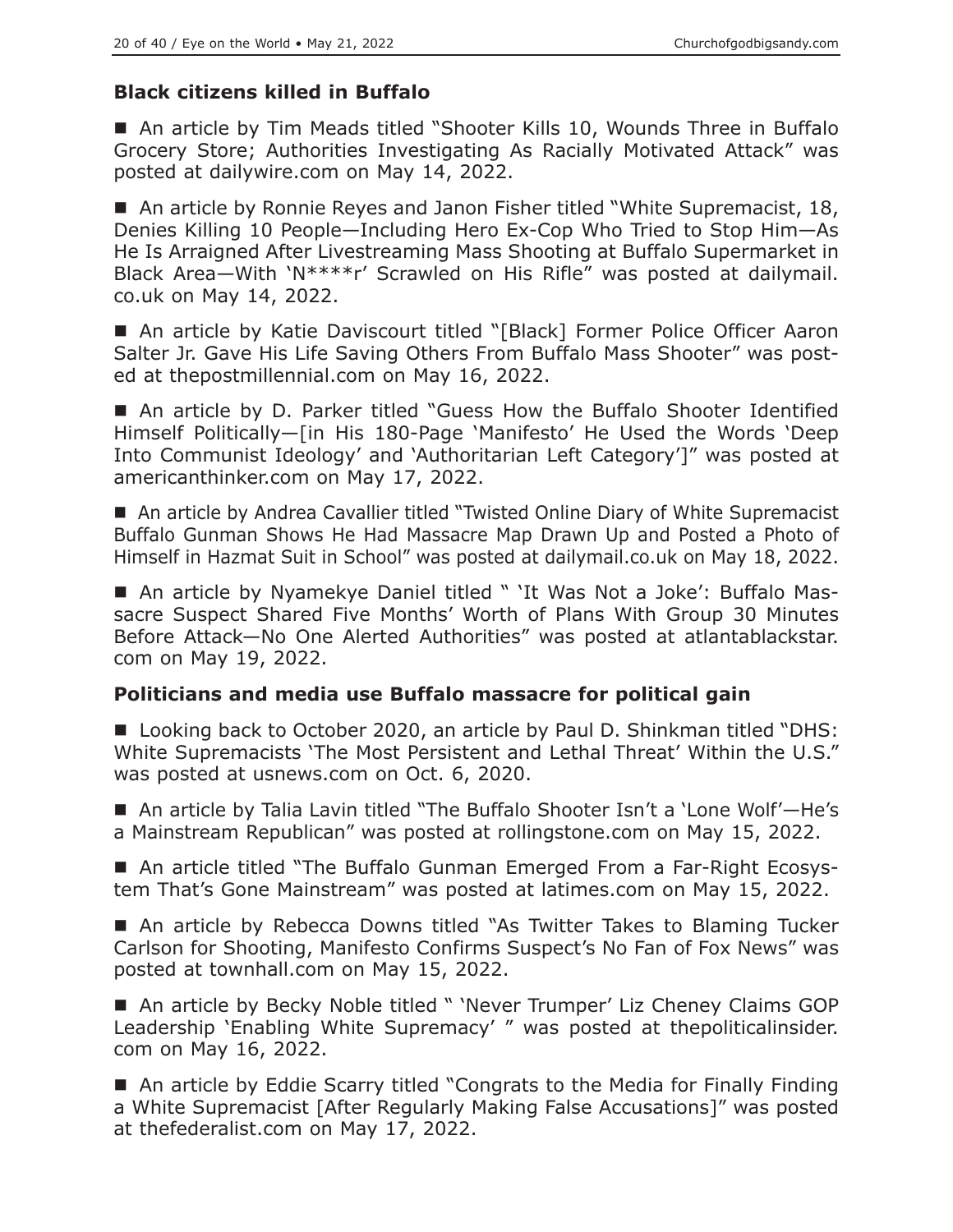■ An article by Charlie Spiering titled "Joe Biden Connects Buffalo Mass Shooting to January 6 [Riot]" was posted at breitbart.com on May 17, 2022.

## **Asian citizens shot in California**

■ An article by James Gordon titled "Brave Churchgoers Hogtied Gunman With Electrical Cords and Seized His Two Weapons After He Killed One Person and Wounded Five Others When He Opened Fire Inside Orange County Presbyterian Church" was posted at dailymail.co.uk on May 15, 2022.

 An article by Antonio Planas, Andrew Blankstein, Jonathan Dienst and Dennis Romero titled "Shooting at Taiwanese Church in California That Killed 1, Wounded 5 Investigated as Hate Crime [Due to Tensions Between China and Taiwan]; FBI Says" was posted at nbcnews.com on May 16, 2022.

■ An article by Staff titled "Asian American Man, 68, Accused of Opening Fire on Orange County Church That Killed Doctor in Anti-Taiwan Attack 'Sent a Journal [Titled Diary of an Angel Destroying Independence] to Chinese Newspaper Before Shooting' " was posted at dailymail.co.uk on May 18, 2022.

## **Comments about rich getting richer**

■ An article by Gabe Kaminsky titled "Sen. Blumenthal's Family Splurged on Intel Stock Before He Voted for a Massive Subsidy Bill" was posted at dailycaller. com on May 14, 2022.

 An article by Tom Winter, Sarah Fitzpatrick, Chloe Atkins and Laura Strickler titled "Analysis of Hunter Biden's Hard Drive Shows He, His Firm Took in About \$11 Million From 2013 to 2018, Spent It Fast" was posted at nbcnews. com on May 19, 2022.

## **Comments about pro-life**

■ An article by Mary Margaret Olohan titled "This [Black] Man Spent His Day Telling Pro-Abortion Protesters He's Glad Their Mothers Didn't Abort Them; They Weren't Happy About It" was posted at dailywire.com on May 15, 2022.

 An article by Kristan Hawkins titled "Black and Brown Pro-Lifers Endure Racial Attacks From White Abortion Activists at Weekend Rallies" was posted at townhall.com on May 18, 2022.

 An article by Zachary Evans titled "Oklahoma Legislature Passes Bill Banning Abortion From Moment of Fertilization" was posted at nationalreview. com on May 19, 2022.

## **Comments about pro-abortion**

■ An article by Brian Welk titled "As Roe vs. Wade Repeal Looms, Hollywood's Silence Reveals a Delicate 'Balancing Act' " was posted at thewrap.com on May 11, 2022.

■ An article by David Ng titled "Hollywood Executives 'Much More Nervous' About Abortion Activism After Disney-Florida Fight" was posted at breitbart. com on May 12, 2022.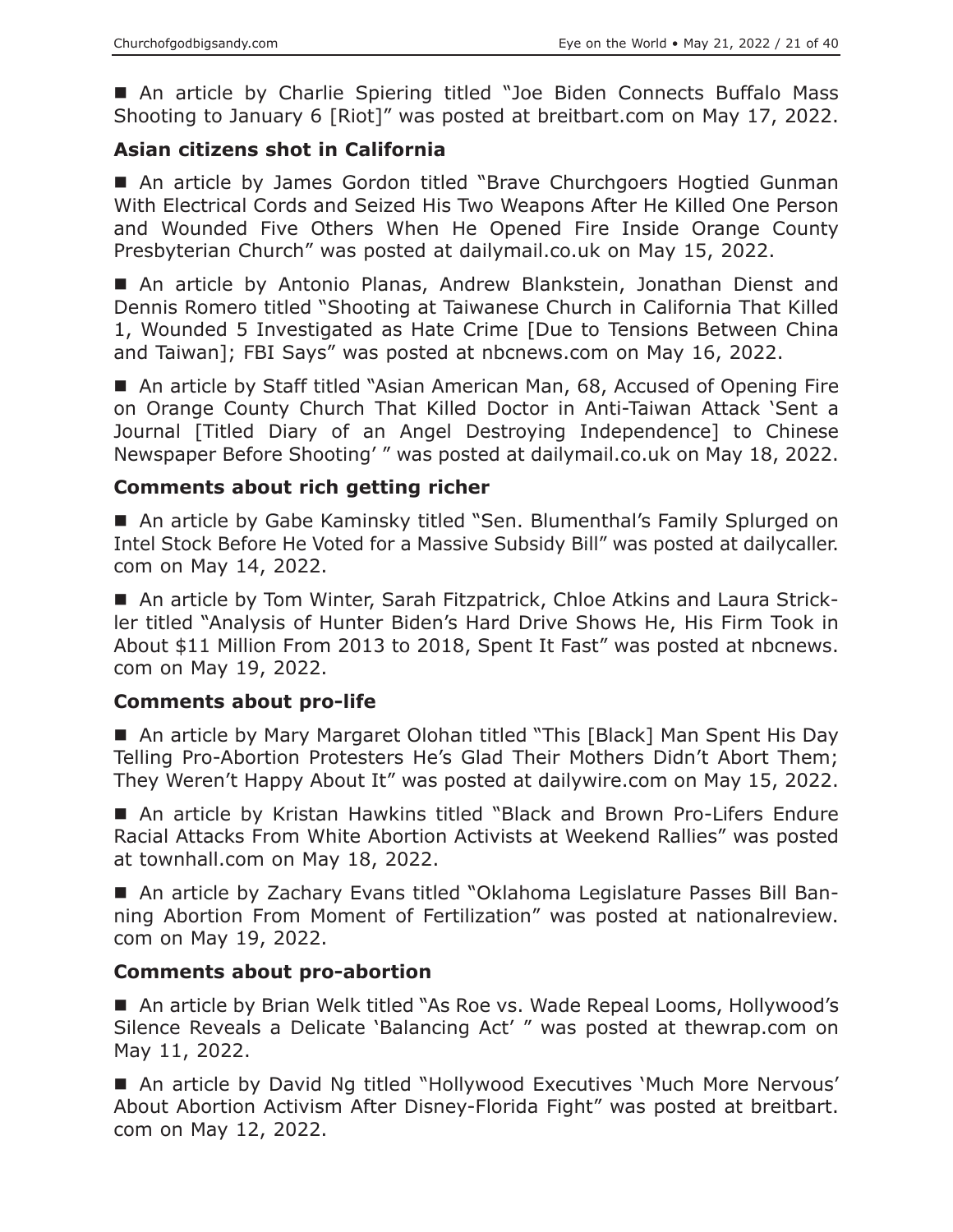■ An article by Trent Baker titled "Dem. Rep. [Katie] Porter: Abortion, Inflation 'Reinforce Each Other'—'People Need to Be in Charge of How Many Mouths They're Going to Have to Feed' " was posted at breitbart.com on May 12, 2022.

 An article by Rebecca Downs titled "Mainstream Media Gushes Over Pro-Abortion Rallies" was posted at townhall.com on May 15, 2022.

■ An article by Madeline Hubbard titled "Oklahoma Governor [Kevin Stitt] Warns Native American Tribes Against Creating Abortion Havens" was posted at justthenews.com on May 15, 2022.

 An article by Sarakshi Rai titled "Canada, Mexico Brace for Influx of Americans Seeking Abortions" was posted at thehill.com on May 15, 2022.

■ An article by Andrea Blanco titled "Michelle Obama Raises Eyebrows by Using the Word 'Womxn' As She Says Roe vs. Wade Leak Means 'Millions Will Lose Right to Make Decisions About Their Bodies' " was posted at dailymail. co.uk on May 16, 2022.

■ An article by Andrea Blanco titled "Starbucks Is Latest Firm to Cover Travel Costs for Workers Seeking an Abortion in States Where It Could Be Banned— Following Amazon, Microsoft and Apple After Fallout Over Roe vs. Wade" was posted at dailymail.co.uk on May 16, 2022.

■ An article by Andrea Blanco titled "MSNBC Columnist Liz Plank Says Men Should Get Vasectomies Because 'The Burden of Family Planning Will Fall on Them' as Abortion Rights Are Set to Be Struck Down Amid Roe vs. Wade Fallout" was posted at dailymail.co.uk on May 18, 2022.

■ An article by Sophia Cai and Stef W. Kight titled "DHS Preparing for Violence Following Abortion Ruling" was posted at axios.com on May 18, 2022.

■ An article by Mary Claire Dale titled "With Roe in Doubt, Some Fear Tech Surveillance of Pregnancy" was posted at apnews.com on May 18, 2022.

■ An article by Craig Bannister titled " 'Yes,' Men Can Become Pregnant and Have Abortions, Abortion Activist [Aimee Arrambide, Executive Director of Avow, a Texas-Based Organization Devoted to Securing Unrestricted Abortion Care] Testifies in House Hearing" was posted at cnsnews.com on May 18, 2022.

 An article by Melanie Arter titled "Abortionist [Dr. Yashica Robinson, Who Performs Abortions at an Alabama Women's Center] Won't Answer Whether She Supports Abortion Up to Birth" was posted at cnsnews.com on May 18, 2022.

## **Pro-abortion vandalism and violence**

■ An article by Rebecca Downs titled "Pro-Abortion Vandalism and Violence Appears to Be a Pattern" was posted at townhall.com on May 19, 2022.

## **Activists target homes**

 An article by Melanie Arter titled "Virginia Lt. Gov. [Winsome] Sears: 'The Commonwealth Attorney Has the Power to Prosecute Individuals . . . Protesting Outside Homes of SCOTUS Justices' " was posted at cnsnews.com on May 11, 2022.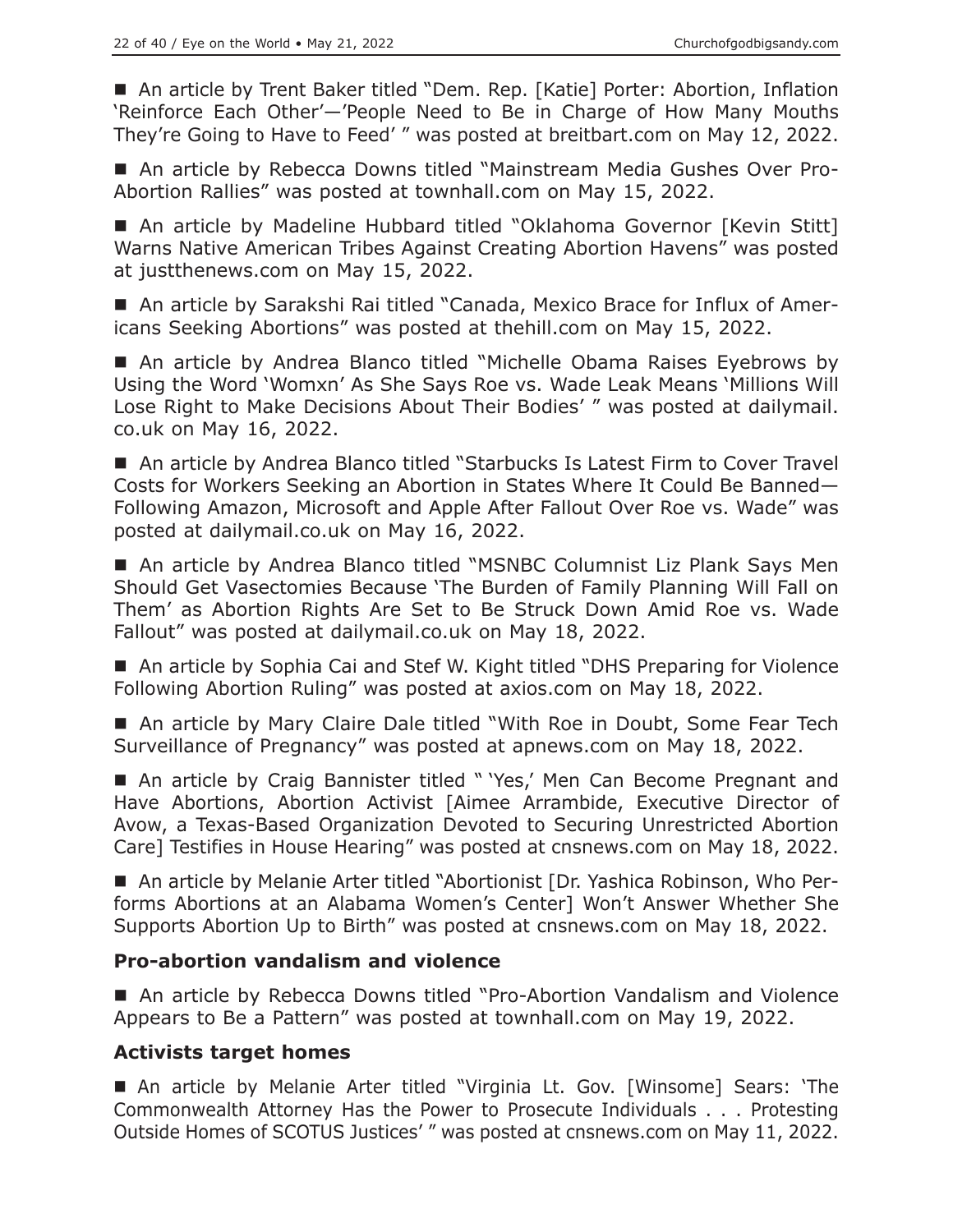■ An article by Max Thornberry titled "[Virginia Governor Glenn] Youngkin: [Attorney General Merrick] Garland Not Going to Enforce Law Barring Protests Outside Justices' Homes" was posted at washingtonexaminer.com on May 18, 2022.

■ An article by John Rigolizzo titled "DeSantis Signs Law Making It Illegal to Protest Outside Someone's Home in Florida" was posted at dailywire.com on May 16, 2022.

## **Activists target churches**

■ An article by Anugrah Kumar titled "Religious Freedom Law Firm Threatens to Sue Pro-Abortion Activists Who Disrupt Church Services" was posted at christianpost.com on May 9, 2022.

#### **Activists target pro-life groups**

■ An article by Paul Bois titled "Report: Pregnancy Center [in Baltimore] Vandalized With Threatening, Pro-Abortion Messages" was posted at breitbart. com on May 16, 2022.

#### **Activists target pro-life students**

 An article by James Gordon titled "Woke Yale Law Students Call for 'Unrelenting Daily Confrontation' With Conservative Classmates and Attack the Constitution Following Leaked SCOTUS Opinion That Could See Roe vs. Wade Overturned" was posted at dailymail.co.uk on May 16, 2022.

#### **Shortage of baby food**

 An article by Colin Lodewick titled "America Is Running Out of Baby Formula Because 3 Companies Control the Market [Abbott Nutrition, Mead Johnson and Nestles] and Babies Aren't That Profitable" was posted at businessinsider.com on May 14, 2022.

 An article by Sarah Al-Arshani titled "Abbott [Nutrition] Says If the FDA Were to Re-Open Its Michigan Facility to Address Baby Formula Shortage, It Would Still Take Months to Get More on Shelves" was posted at businessinsider.com on May 14, 2022.

■ An article by Natasha Anderson titled " 'What a Load of Hot Air!' Parents Slam Jill Biden for Claiming Her Husband Joe Is 'Working Around the Clock' to End Baby Formula Disaster as Abbott [Laboratories] Factory Is Still Closed and Foreign Products Not Shipped In" was posted at dailymail.co.uk on May 17, 2022.

■ An article by Natasha Anderson titled "GOP Rep. Kat Cammack Reveals Video of Huge Stockpile of Baby Formula at Border Center After Being Slammed by White House for Sharing Photo of Supplies Being Given to Migrants While Americans Struggle to Feed Their Children" was posted at dailymail.co.uk on May 17, 2022.

■ An article by Morgan Phillips and Natasha Anderson titled "Furious Parents Blast Biden as He Finally Invokes Emergency Powers to Stem Baby Formula Shortage and Orders Pentagon Planes to Fly in Shipments From Overseas— After Weeks of Stalling While Kids Went Hungry" was posted at dailymail.co. uk on May 18, 2022.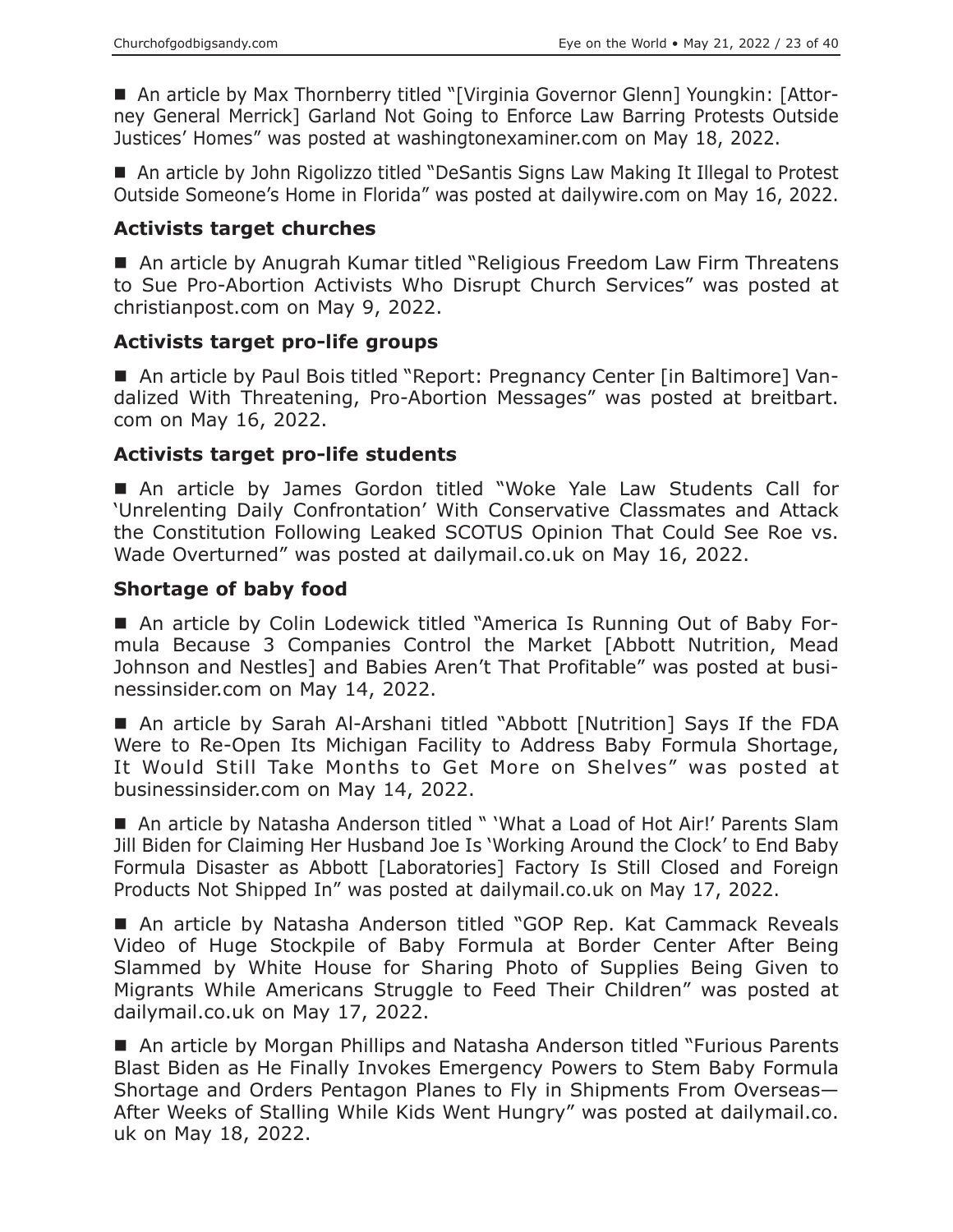## **New information governance board**

■ An article by Roberto Wakerell-Cruz titled "Senate Democrats Cancel 'Disinformation' Hearing After Disastrous Press Around 'Ministry of Truth' Czar [Nina Jankowicz]" was posted at thepostmillennial.com on May 17, 2022.

 An article by Rob Crilly titled "Biden's 'Disinformation Board' is Paused After Just Three Weeks and Its Head Nina Jankowicz Resigns After Sparking Outrage for Pushing Debunked Russian Collusion Claims and Calling Hunter Biden's Laptop a 'Trump Campaign Tool' " was posted at dailymail.co.uk on May 18, 2022.

■ An article by Joseph Clark titled "White House Defends Nina Jankowicz After Embattled Disinformation Czar Resigns" was posted at washingtonexaminer. com on May 18, 2022.

■ An article by Robby Soave titled "Nina Jankowicz's Faulty Record, Not Her Critics, Doomed the Disinformation Board" was posted at reason.com on May 18, 2022.

# **Comments about Elon Musk and Twitter**

■ An article by Isobel Asher Hamilton titled "Elon Musk Says \$44 Billion Twitter Deal Can't Proceed Until CEO [Parag Agrawall] Proves the Platform Has Fewer Than 5% Fake Accounts" was posted at businessinsider.com on May 17, 2022.

■ An article by Harriet Alexander titled " 'Twitter Does Not Believe in Free Speech': Undercover Project Veritas Recording Reveals Twitter Engineer [Siru Murugesan] Saying Platform Censors the Right but Not the Left—Everyone Who Works There Is 'Commie as F\*\*k' and They 'Hate' Elon Musk" was posted at dailymail.co.uk on May 17, 2022.

■ An article by Harriet Alexander titled " 'Twitter Exec [Alex Martinez] Trashing Free Speech and Mocking People With Asperger's': Elon Musk Retweets Undercover Video of Twitter Executive Saying He Can't Take Tesla CEO 'Seriously' Due to His Asperger's Diagnosis as He Boasts About Limiting Free Speech" was posted at dailymail.co.uk on May 17, 2022.

## **Comments about free speech**

■ An article by Timothy Mead titled "Don't Be Fooled by Leftist Wordplay-They're Only Worried About 'Free Speech' When They're Not in Power" was posted at townhall.com on May 19, 2022.

## **Comments about government and corporate snooping**

■ Looking back to April 2022, an article by Nikki Schwab titled "The FBI May Have Conducted as Many as 3-4 Million Searches of Americans' Electronic Data Without a Warrant Last Year" was posted at dailymail.co.uk on April 29, 2022.

■ An article by Ryan Morgan titled "CDC Tracked 20+ Million U.S. Phones to Monitor Covid Lockdown Compliance Says New Report" was posted at americanmilitarynews.com on May 3, 2022.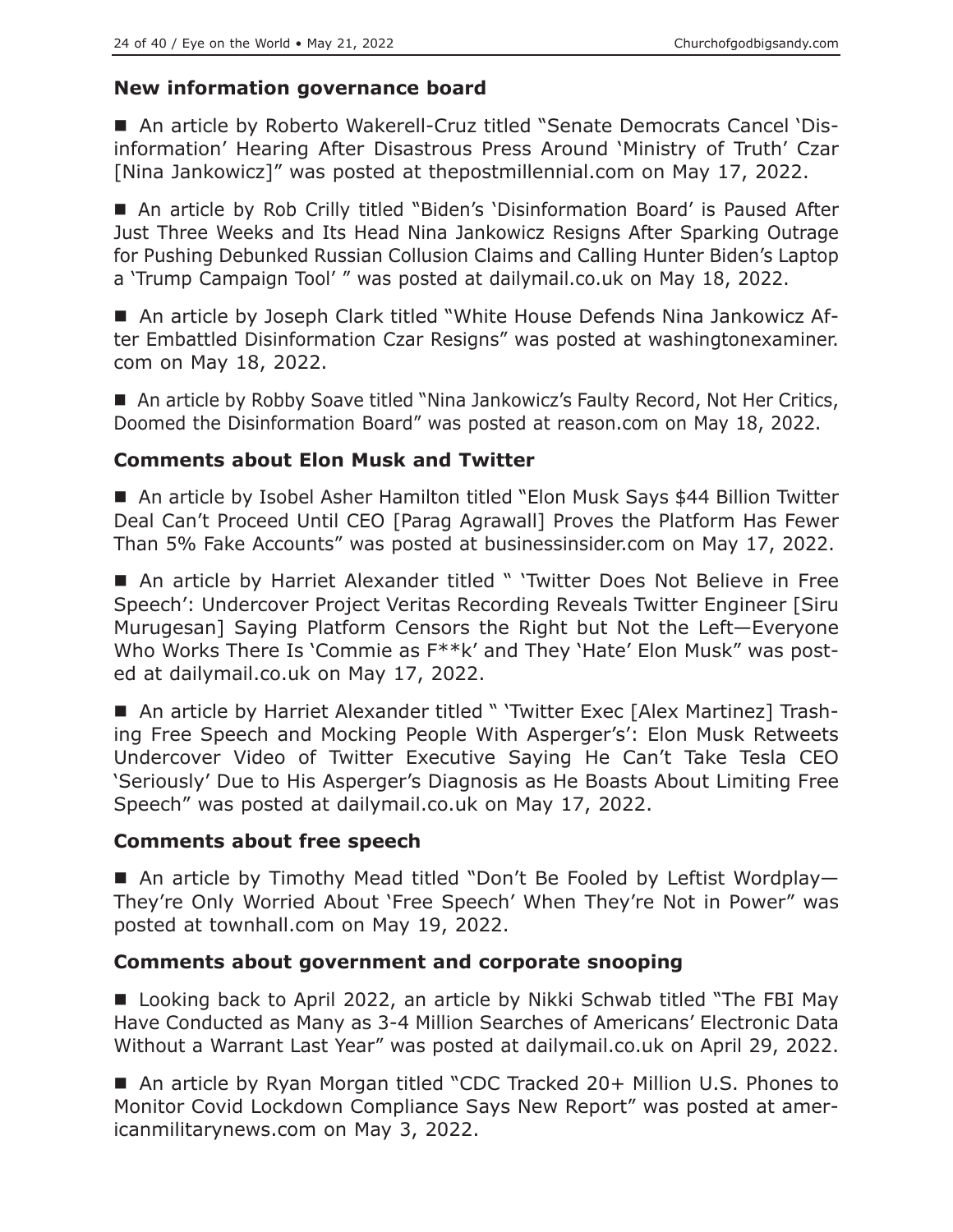■ An article by John Solomon titled "Rand Paul: Time to Ban Feds From Tracking Americans Through Their Cell Phone Location Data" was posted at justthenews.com on May 5, 2022.

#### **Comments about government and corporate censorship**

 An article by Jordan Dixon-Hamilton titled "Louisiana and Missouri Sue Biden for 'Colluding' With Big Tech to Censor Conservatives" was posted at breitbart.com on May 10, 2022.

■ An article by Natasha Anderson titled "Facebook's 'Fake News': Social Media Giant Planted Op-Eds in Newspapers and Ran TV Ads Across the U.S. Via Shadowy Lobbying Groups It Secretly Funded to Defend It From Politicians Calling for Greater Regulation" was posted at dailymail.co.uk on May 18, 2022.

■ An article by Natasha Anderson titled "Meta Tells Workers Not to Mention Abortion on Internal Chat Due to 'An Increased Risk' the Tech Giant Is Seen as a 'Hostile Work Environment'—(but Staff Point Out BLM and Trans Rights Is Fine)" was posted at dailymail.co.uk on May 20, 2022.

## **Fossil fuel—Biden's plan from day 1**

■ Looking back to March 2022, an article by Staff titled "[Journalist Dan] Bongino: Destruction of U.S. Fossil Fuel Has Been Biden Administration's 'Energy Suicide Plan' Since Day 1" was posted at foxnews.com on March 12, 2022.

■ An article by Tim Meads titled "Democrat House Majority Leader [Steny Hoyer of Maryland] Claims 'We're at War' So Republicans Shouldn't Blame Biden for Energy Crisis" was posted at dailywire.com on May 13, 2022.

 An article by Patti Domm titled "Households Are Now Spending an Estimated \$5,000 a Year on Gasoline" was posted at cnbc.com on May 18, 2022.

■ An article by Alex Oliveira titled "Gas Stations in Washington [State] Reprogram Pumps to Prepare for \$10-a-Gallon Fuel as Bidenflation Sends Average Price Soaring to \$4.57—Almost Twice the \$2.41 During Trump's Final Month" was posted at dailymail.co.uk on May 18, 2022.

 An article by Craig Bannister titled "[Steve] Scalise [of Louisiana]: 'If Anybody's Going to Be Sued for Gourging, It Should Be the Gourger-in-Chief'— Who Caused Record Gas Prices" was posted at cnsnews.com on May 19, 2022.

## **Inflation**

 An article by Kelsey Vlamis titled "Jeff Bezos Said the New 'Disinformation Board' [Headed by Nina Jankowicz] Should Review Biden's Tweet That Tied High Inflation to Low Corporate Taxes, Calling It 'Misdirection' " was posted at businessinsider.com on May 13, 2022.

■ An article by Stephen M. Lepore titled "Bezos Claims Biden's 'Build Back Better' Bill Would Have Made Inflation Even Worse—and Says Joe Manchin Saved President by Blocking It: 'Inflation Is a Regressive Tax That Most Hurts the Least Affluent' " was posted at dailymail.co.uk on May 15, 2022.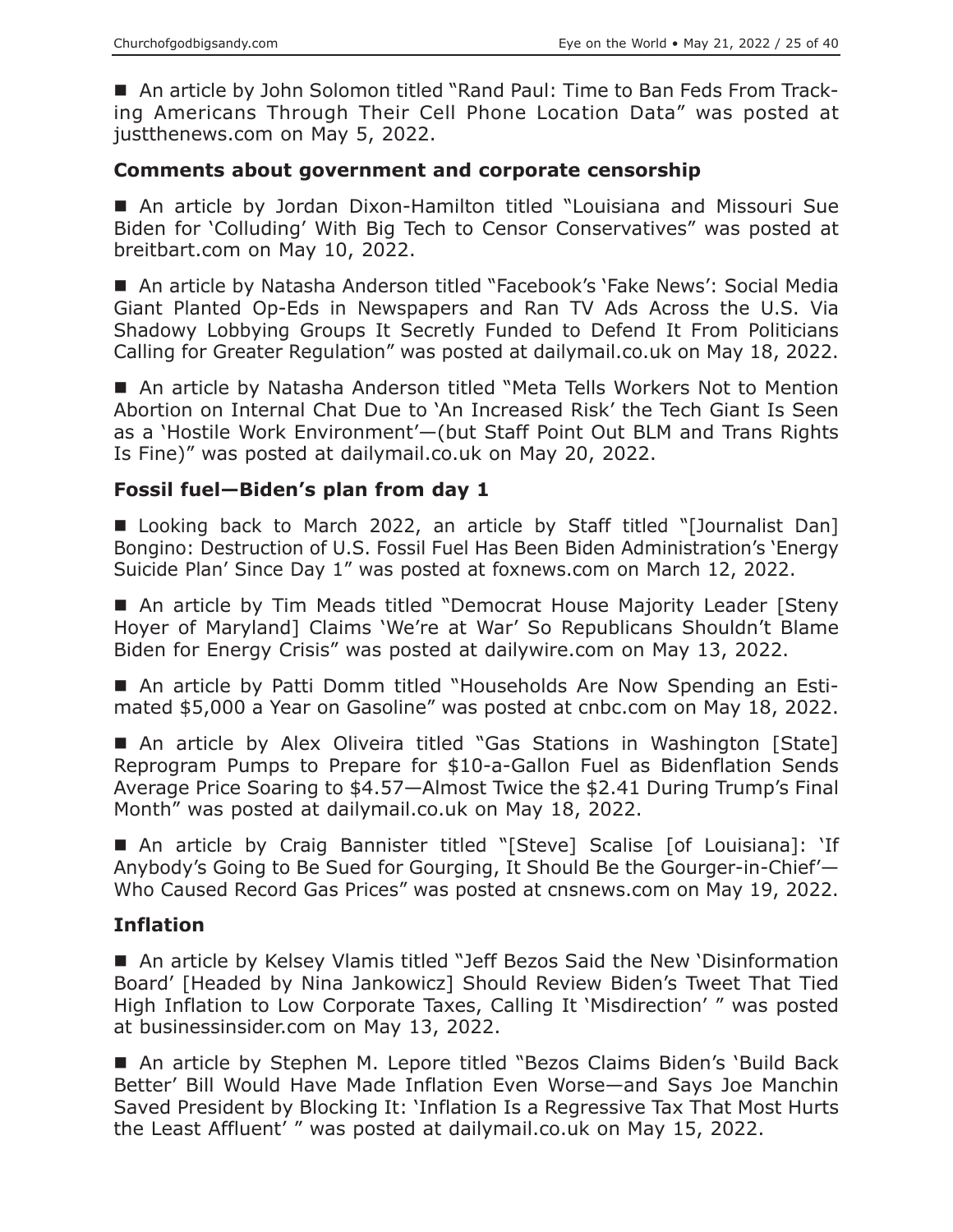■ An article by Tim Meads titled "New White House Press Secretary [Karine Jean-Pierre] Spends First Day Spinning Biden's Claim That Higher Taxes Will Help Inflation" was posted at dailywire.com on May 16, 2022.

■ An article by Becky Noble titled "CNBC Host [Andrew Ross Sorkin] Corners Biden Transportation Secretary Buttigieg, Who Thinks Raising Taxes Will Solve Inflation" was posted at thepoliticalinsider.com on May 17, 2022.

■ An article by Alyssa Guzman titled "Chicken Wings for \$34! Bidenflation of 9.4% Is Forcing Retailers to Charge Market Prices for Wings as Local Businesses Are Pushed to the Brink" was posted at dailymail.co.uk on May 19, 2022.

■ An article by Abha Bhattarai titled "U.S. May Be Barreling Toward Recession in Next Year, More Experts Say" was posted at washingtonpost.com on May 19, 2022.

#### **Government taxation**

■ An article by Kate Dore titled "Tax Professionals 'Horrified' by IRS Decision to Destroy Data on 30 Million Filers [in March 2021]" was posted at cnbc.com on May 13, 2022.

■ An article by Greg Wilson titled "Key Dem [Bill Pascrell of New Jersey] Calls for Firing of IRS Chief [Charles Rettig] After Watchdog Says Agency 'Destroyed' 30 Million Documents [in March 2021]" was posted at dailywire.com on May 13, 2022.

#### **Finances**

■ An article by Michelle De Pacina titled "Ex-Coca-Cola Chemist [Female Xiaorong You] Sentenced [to 14 Years in Prison] for Stealing \$120 Million Trade Secret for Chinese Government-Supported Company [Weihai Jinhong Group]" was posted at nextshark.com on May 12, 2022.

■ An article by Brian Swint titled "Apple Is No Longer the World's Most Valuable Company; This Company [Saudi Aramco] Is No. 1" was posted at barrons.com on May 12, 2022.

## **Unemployment**

■ Looking back to April 2022, an article by Elaine Mallon titled "U.S. Taxpayers Lost \$163 Billion to Unemployment Fraud During Pandemic" was posted at dailycaller.com on April 30, 2022.

 An article by John Binder titled "Biden Subsidizes Business With 35,000 Foreign Workers to Hire for U.S. Jobs as Nearly 12 Million Americans Remain Jobless" was posted at breitbart.com on May 16, 2022.

## **NBA and China**

■ An article by Mark Fainaru-Wada and Steve Fainaru titled "ESPN Analysis: NBA Owners, Mum on China Relationship, Have More Than \$10 Billion Invested There" was posted at espn.com on May 19, 2022.

■ An article by Alex Raskin titled "NBA Owners 'Have a Combined \$10 Billion of Exposure in China' Beyond League's \$5 Billion Business in the Country: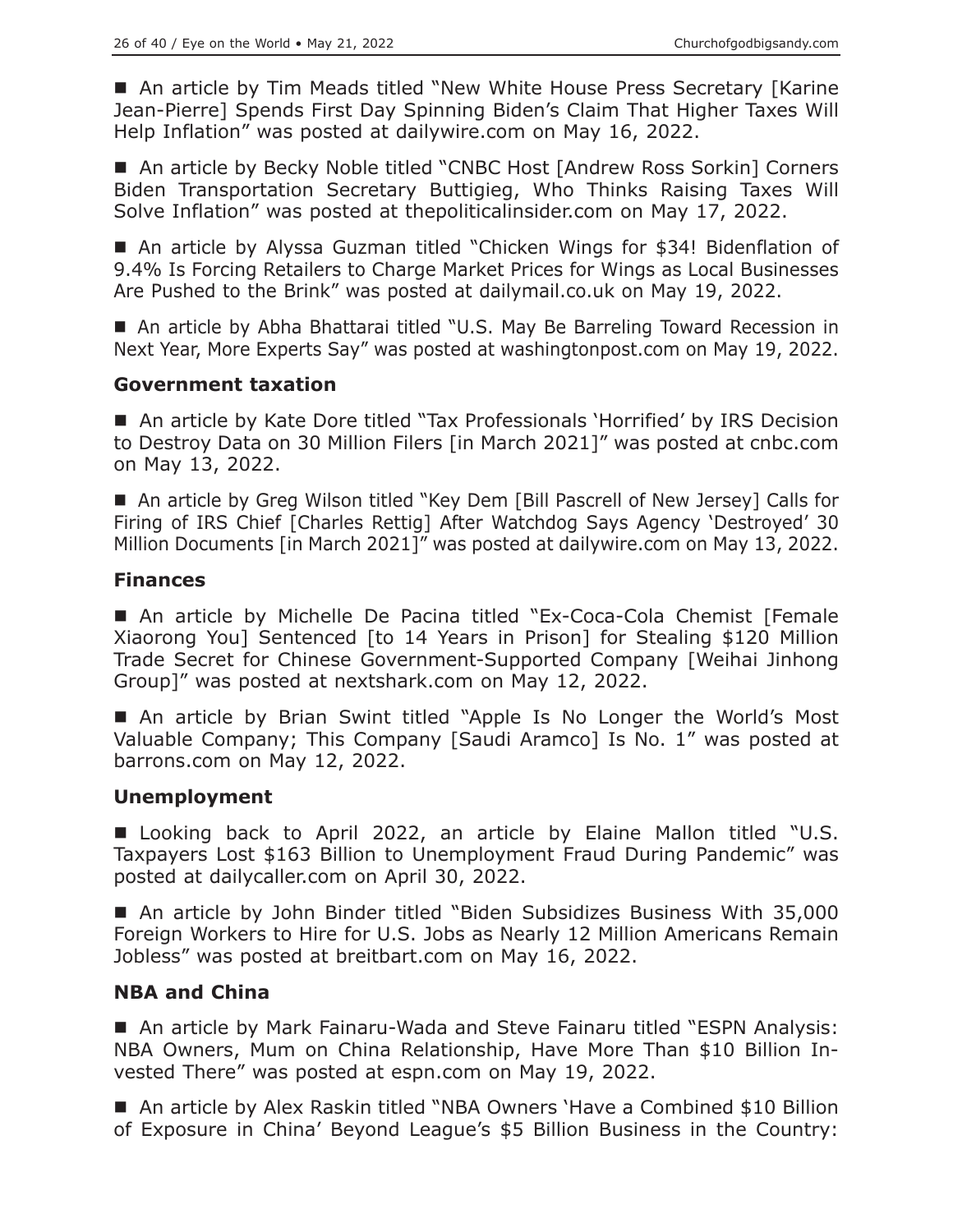[Charlotte] Hornets' Michael Jordan and [Brooklyn] Nets' Joe Tsai Among Top Investors" was posted at dailymail.co.uk on May 19, 2022.

# **Real estate**

■ An article by Ray Parisi titled "This Flashy Bel Air Mansion That Was Listed at \$87.8 Million Flopped at Auction [at \$45.8 Million]—and Now the Seller [Alex Khadavi] Is Furious" was posted at cnbc.com on May 15, 2022.

## **Canceling student debt**

■ An article by Burgess Everett titled "Senate Dems Grab One Last Chance to Push Biden on Student Debt" was posted at politico.com on May 13, 2022.

■ An article by Matt Vespa titled "Is Biden's Dithering on Forgiving College Debt a Sign He Knows It's Bad Policy . . . Or Just Dementia?" was posted at townhall.com on May 13, 2022.

# **Illegal immigration**

 An article by Susan Jones titled "Baby Formula for Illegal Immigrants, But Shortages for American Citizens?" was posted at cnsnews.com on May 13, 2022.

■ An article by Melanie Arter titled "Psaki: Providing Baby Formula to Illegal Immigrants Is 'Morally Right' and It's the Law" was posted at cnsnews.com on May 13, 2022.

 An article by Nicholas Ballasy titled "Border Enforcement Expert [Tom Homan]: Biden Sees 'Future Political Benefit' to an Open Border" was posted at justthenews.com on May 15, 2022.

 An article by Morgan Phillips titled "Biden's New Border Tent Village: Border Patrol Sets Up New Compound to House More Migrants and Speed Up Processing Amid Confusion Over When Title 42 Will End" was posted at dailymail.co.uk on May 16, 2022.

■ An article by Natasha Anderson titled "Revealed: How You Are Paying for Migrants to Take Charter Flights: Secret Taxpayer-Funded Trips Costing Tens of Thousands of Dollars Ferry Asylum Seekers From Border to Inland Cities Ahead of Title 42 Rush Next Week" was posted at dailymail.co.uk on May 17, 2022.

 An article by James Gordon titled "Record 234,088 Migrants Arrived at Southern Border in April as Numbers Soar Days Before Title 42 Ends: 117,989 Were Released Into U.S." was posted at dailymail.co.uk on May 17, 2022.

■ An article by John Binder titled "Biden Releases 118,000 Border Crossers Into U.S. in April, Exceeding Population of His Hometown [Scranton, Pennsylvania Has 77,000 Residents]" was posted at breitbart.com on May 17, 2022.

 An article by James Gordon titled "Huge Narcotics Tunnel the Length of Six Football Fields Is Busted Between San Diego Warehouse and Tijuana Home: Six Americans Deny Drug Smuggling After 1,762 Pounds of Cocaine and 164 Pounds of Meth Recovered" was posted at dailymail.co.uk on May 17, 2022.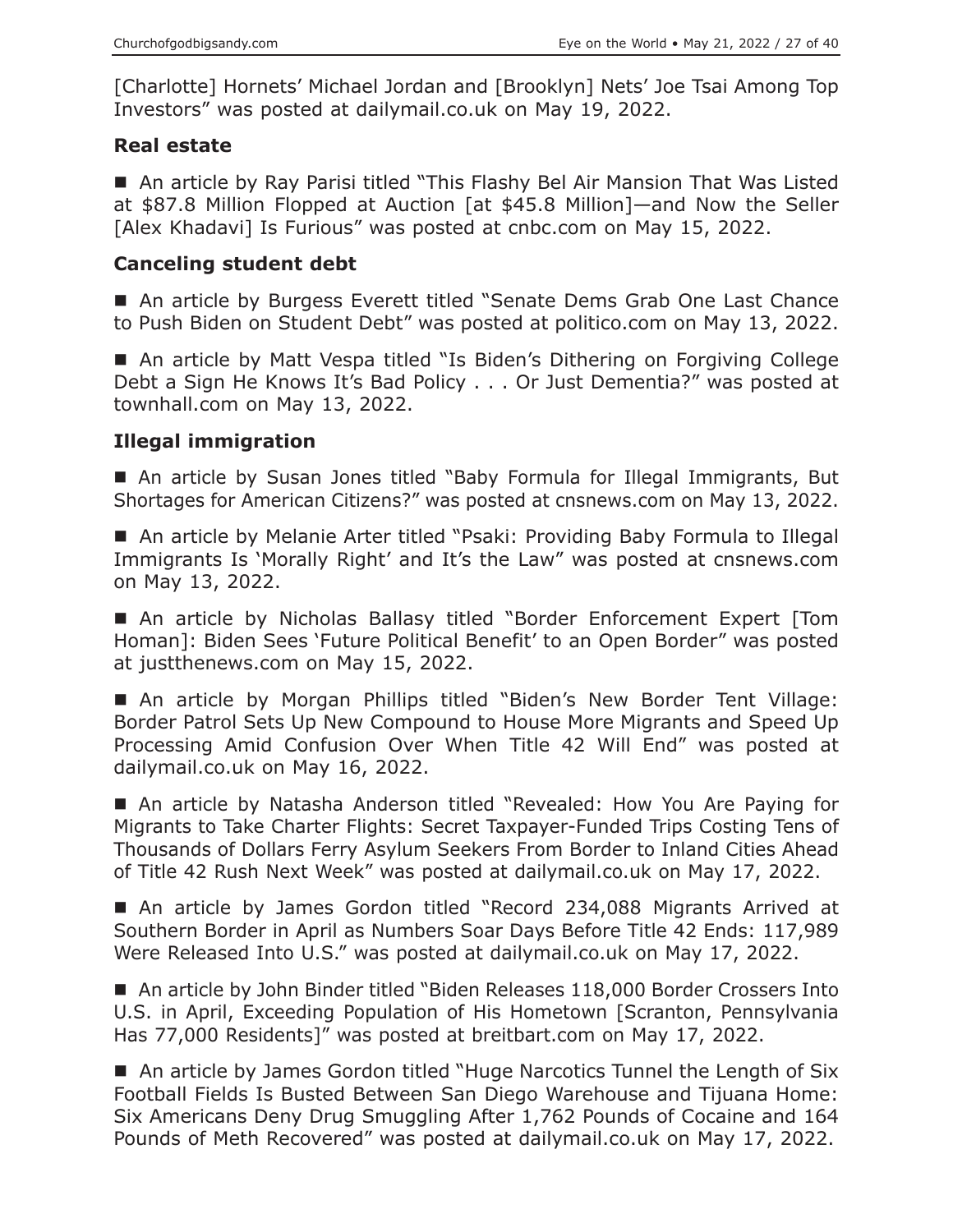■ An article titled "Gov. Ron DeSantis (Florida Republican): "Biden Should Be Given An Honorary Membership in the Mexican Drug Cartels" was posted at yahoo.com on May 18, 2022.

■ An article by Adry Torres titled "High Ranking Russian Politician [Viktor Kamenshchikov] Is Caught Trying to Illegally Cross Into the U.S. at Mexico Border After Criticizing Putin's Disastrous Invasion of Ukraine" was posted at dailymail.co.uk on May 19, 2022.

## **Truth about immigration and voting**

■ Looking back to July 2021, an article by Julio Rosas titled "There It Is: NYT Op-Ed [by Alossa Araxia Abrahamian] Gives the Game Away by Wanting to Let Non-Citizens to Vote in U.S. Elections" was posted at townhall.com on July 29, 2021.

■ Looking back to July 2021, an article by Rebecca Downs titled "NYT Guest Essay Opinion Piece [Alossa Araxia Abrahamian] Claims 'There Is No Good Reason You Should Have to Be a Citizen to Vote' " was posted at townhall.com on July 31, 2021.

## **Comments about election news**

 An article by Christina A. Cassidy titled "In Early Primaries, Voters Favor Polling Places Over Mail" was posted at apnews.com on May 15, 2022.

 An article by Jessica Chasmar titled "Biden Judicial Nominee [Natasha Merle] Said Border Wall, Voter ID Laws 'Grounded in White Supremacy' " was posted at foxnews.com on May 18, 2022.

 An article by Spencer Brown titled "Georgia Sets Early Voting Record and Debunks 'Jim Crow 2.0' Fear-Mongering" was posted at townhall.com on May 19, 2022.

■ An article by Brad Slager titled "The Big Losers in the Georgia Primary: Everyone Promising Voter Suppression" was posted at townhall.com on May 19, 2022.

# **Leftists angering Hispanic voters**

■ An article by Mia Cathell titled "Biden Further Angers Hispanic Voters by Lifting Cuban, Venezuelan Sanctions" was posted at townhall.com on May 19, 2022.

■ An article by Harriet Alexander titled "Joe Biden's Support Among Hispanic Americans Plummets From 55% to 26% in a Year as His Overall Approval Rating Slumps to Just 41% Amid Inflation, War in Ukraine and the Roe vs. Wade Fallout—Poll Shows" was posted at dailymail.co.uk on May 20, 2022.

## **Comments about defunding the police**

 An article by Devan Markham and Kelsey Kernstine titled " 'Defund the Police' Movement Impacts Recruitment, Increase in Crime" was posted at newsnationnow.com on May 19, 2022.

 An article by Will Katcher titled "Support for 'Defund the Police' Has Dropped Nationwide, Poll Finds" was posted at police1.com on May 20, 2022.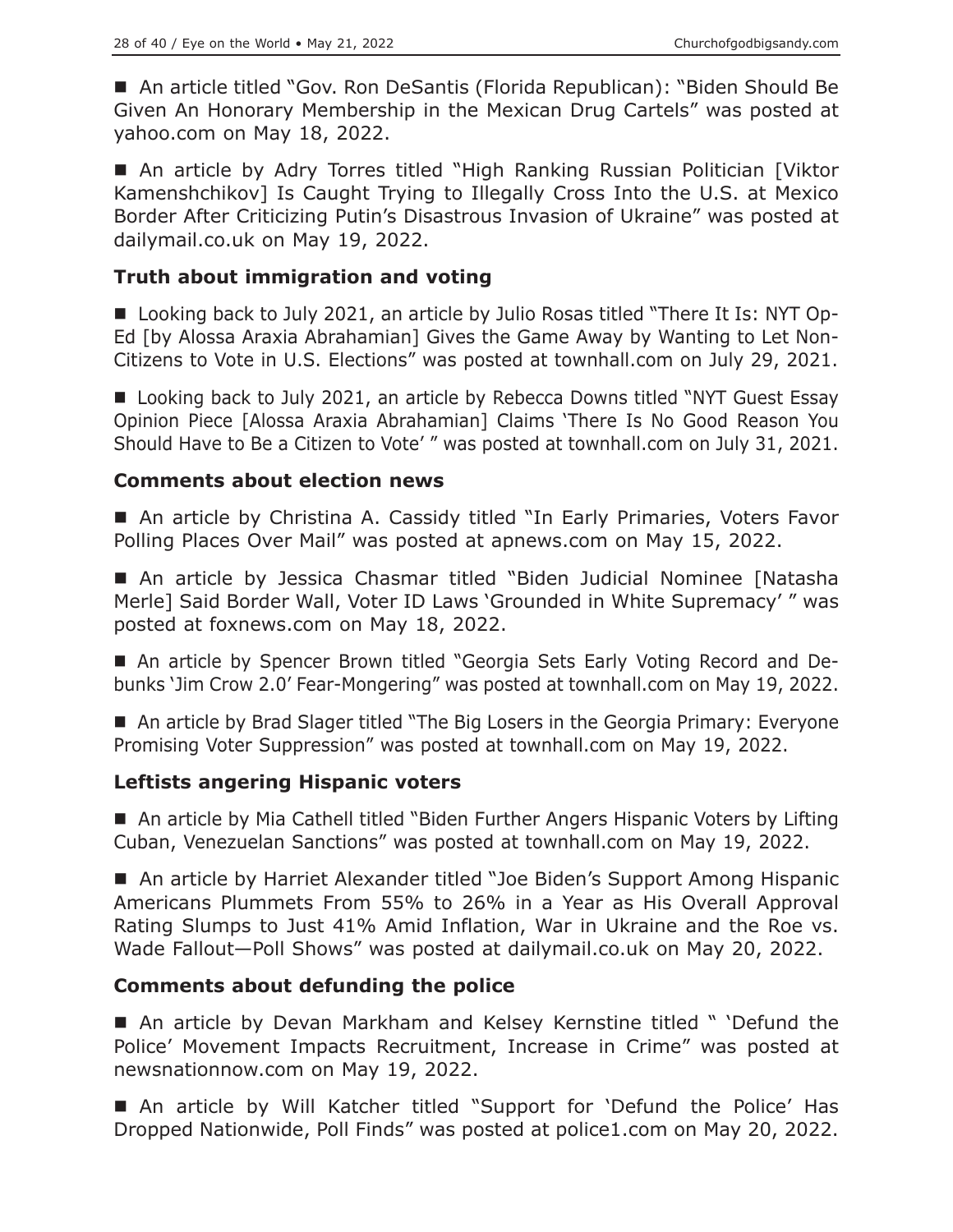## **Comments about excessive violent crime**

■ An article by Alyssa Guzman titled "Shocking Moment Chicago Cop Is Shot in Face and Neck by Porsche Thief Who Got Hold of Gun Hidden in His Crotch While Cuffed in Back of Cruiser and Fired 50 Rounds on Arriving at Station" was posted at dailymail.co.uk on May 12, 2022.

■ An article by Harriet Alexander titled "Shocking Moment Road Rage Knifeman, 50, Pulls Blade on Knuckleduster-Wearing Biker and Slashes Him Before Victim Pulls a Gun From Coat in Florida" was posted at dailymail.co.uk on May 19, 2022.

 An article by Natasha Anderson titled "Three High School Graduation Shootings Erupt in 24 Hours: Three Are Shot in Louisiana, Two are Hit in Michigan and Teen, 18, Dies After Gunfire in Tennessee" was posted at dailymail.co.uk on May 20, 2022.

## **Comments about weapons**

 An article by Matt Adams titled "ISP [Indiana State Police]: Indiana Homeowner Shoots, Kills 2 Intruders, Holds 2 More at Gunpoint" was posted at fox59.com on May 16, 2022.

■ An article by Matt Vespa titled "Did Anyone Notice What Was Wrong About Eric Swalwell's Tweet About the Buffalo Mass Shooting? [He Called for a Ban on 'Assault Weapons' When New York Already Has a Ban on Such Weapons]" was posted at townhall.com on May 18, 2022.

 An article by Jacob Sullum titled "Why New York's 'Assault Weapon' Ban Didn't Stop the Buffalo Massacre" was posted at reason.com on May 16, 2022.

## **Comments about January 6 Capitol riot**

■ An article by HoopsHype titled "[Retired NBA Star] John Stockton Writes Letter of Support for Utah Woman Who Pled Guilty of Being Capitol [Rioter, That Many Democrats Call An] Insurrectionist" was posted at yahoo.com on May 19, 2022.

## **Are parents domestic terrorists?**

■ An article by Jeremiah Poff titled "FBI Opened Multiple Investigations Into Protesting Parents, GOP Lawmakers Say" was posted at washingtonexaminer. com on May 12, 2022.

## **Comments about educating our youth**

■ An article by Terence P. Jeffrey titled "D.C. Public Schools Spent \$31,843 Per Pupil; But D.C. 8th Graders Had Lowest Math and Reading Scores in Nation" was posted at cnsnews.com on May 13, 2022.

■ An article by Adam Terro titled "Police: Phoenix Teacher Arrested on Suspicion of Offering Student Money for Explicit Photos" was posted at azcentral. com on May 13, 2022.

 An article by Harriet Alexander titled "School District Tells Philadelphia Teachers to Attend 'Kink, Trans Sex and BDSM' Workshop to 'Learn More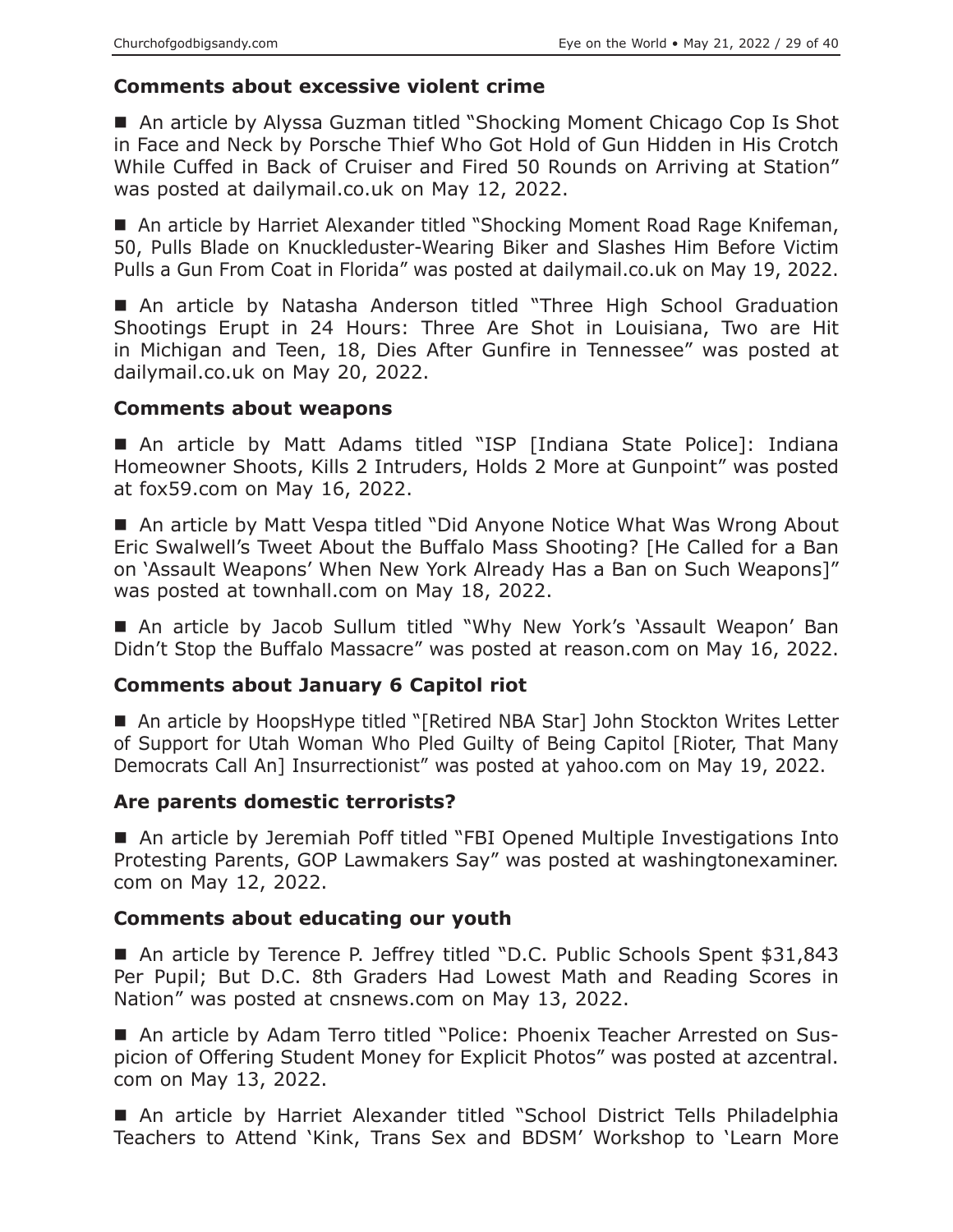About Trans Community' Where They Were Told There Is 'No Age Limit for Gender Journey,' How to Use Sex Toys and What 'Puppy Fetishes' Are" was posted at dailymail.co.uk on May 17, 2022.

#### **Comments about transgenders**

■ Looking back to November 2021, an article by Ashe Schow titled "[Old Dominion] University Professor [Dr. Allyn Walker] Who Defended 'Minor Attracted Persons' [Is] Placed on Leave" was posted at dailywire.com on Nov. 17, 2021.

■ An article by Greg Wilson titled "Virginia Trans Professor Accused of Defending Adult-Child Sex [Dr. Allyn Walker Was] Hired by Johns Hopkins [University]" was posted at dailywire.com on May 14, 2022.

 An article by Madeline Leesman titled "Calvin Klein Includes Pregnant Transgender 'Man' in Mother's Day Ad" was posted at townhall.com on May 13, 2022.

■ An article by Charlotte Pence Bond titled "Texas Supreme Court Lifts Lower Court's Block of Investigations of Transgender Procedures As Child Abuse" was posted at dailywire.com on May 13, 2022.

■ An article by Mairead Elordi titled "Parents, Social Media React to Oregon Requiring Tampons in Boys School Bathrooms" was posted at dailywire.com on May 13, 2022.

■ An article by Yelena Dzhanova titled "A Trans Woman Says the Manager of a New Jersey Diner Followed Her Into the Bathroom and Demanded She 'Use the Men's Room' " was posted at businessinsider.com on May 14, 2022.

■ An article by Mary Margaret Olohan titled "Federal Court Halts Biden Mandates Forcing Religious Employers to Pay For, Perform Irreversible Trans Surgeries" was posted at dailywire.com on May 16, 2022.

 An article by Laura Bryant Hanford titled "Fairfax, Virginia, Schools May Expel Elementary Students for 'Misgendering' People" was posted at thefederalist.com on May 16, 2022.

■ An article by Zachary Faria titled "Eighth Graders Using the Wrong Pronouns Are Now Considered Sexual Harassment" was posted at washingtonexaminer.com on May 16, 2022.

■ An article by Cindy Lever titled "Read the Troubling Story of How Trans Activists 'Groomed' Girl, 17, Before She Was Helped to Transition Into a Man After a One-Hour 'Gender Clinic' Consultation—and at 21 She Wants to Be Female Again" was posted at dailymail.co.uk on May 18, 2022.

## **Comments about Florida and Disney**

■ Looking back to April 2022, an article by Zachary Halaschak titled "Disney Has Lost \$50 Billion in Value Since War With Florida Began" was posted at washingtonexaminer.com on April 22, 2022.

■ An article by James Call titled "Taxpayers Take DeSantis to Court, Fearing Disney Feud Will Raise Property Taxes, Cost Jobs" was posted at tallahassee. com on May 5, 2022.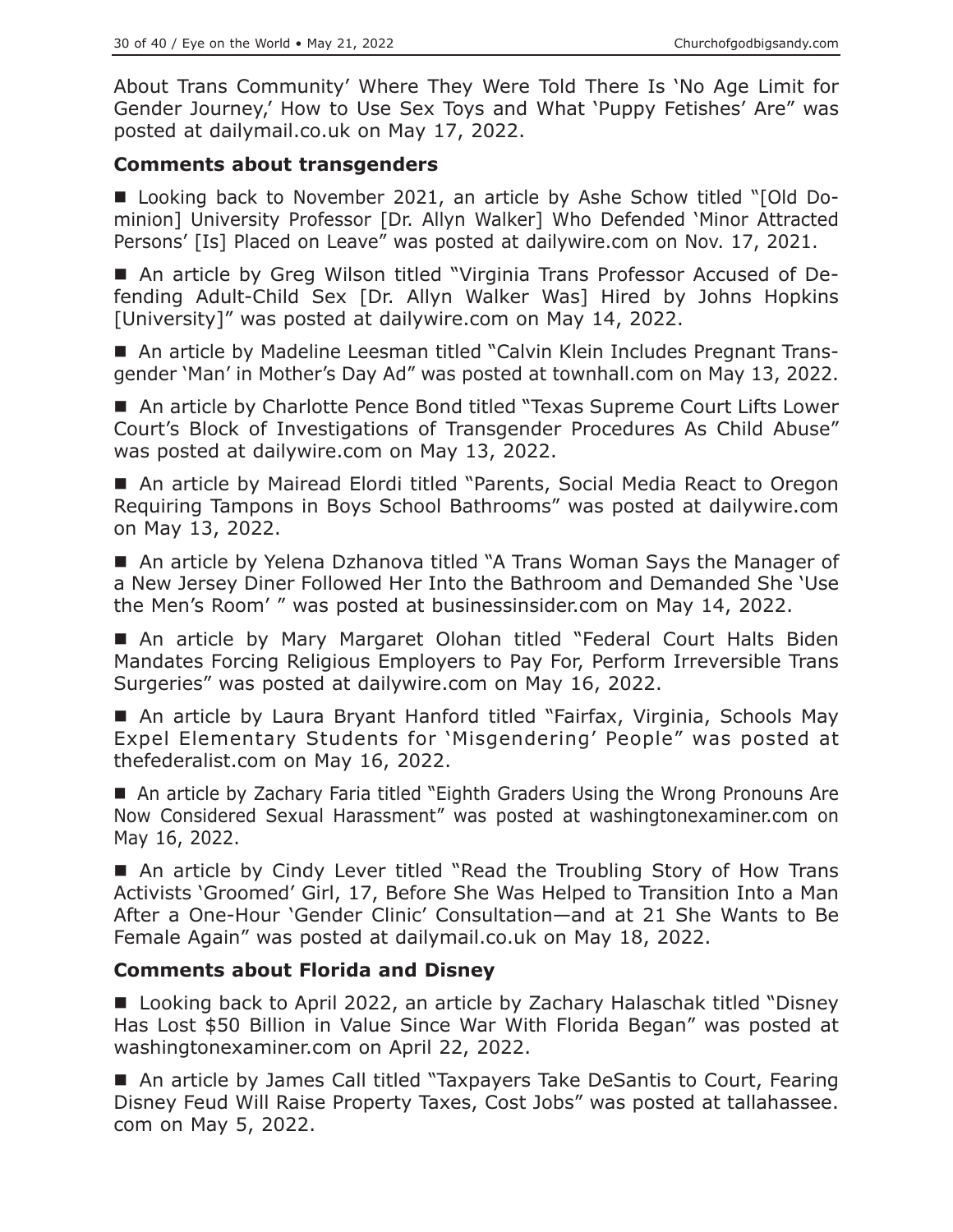■ An article by Ted Johnson titled "Florida Residents Denied in Lawsuit Over Ron DeSantis' Disney World Decision" was posted at deadline.com on May 10, 2022.

 An article by Alex Oliveira titled "Florida Gov. Ron DeSantis Says the State Will Take Over Disney's Reedy Creek Improvement District Instead of Saddling Counties With \$1 Billion Bond Debt" was posted at dailymail.co.uk on May 16, 2022.

■ An article titled "Gov. DeSantis Tells Florida to 'Not Worry' About Disney's Debt: 'I Have the Biggest Budget Surplus We're Ever Had' " was posted at yahoo.com on May 16, 2022.

■ An article by Lori Rozsa titled "DeSantis Says Florida May Take Over Disney's Special District" was posted at washingtonpost.com on May 16, 2022.

■ An article by Sarah Arnold titled "Disney Continues to Indoctrinate Children With Its LGBTQ Clothing Line" was posted at townhall.com on May 19, 2022.

# **Comments about Disney's favorability**

■ An article by Josh Berger titled "After Shoving Woke Politics Down the Throats of Consumers, Disney's Favorability Rating Takes a Massive Dive" was posted at boundingintocomics.com on May 18, 2022.

#### **Comments about Winsome Sears**

■ Looking back to April 2022, an article by Ian Hanchett titled "[Winsome] Sears: The Rich Already Get to Decide What Their Kids Are Taught, Everyone Else Should Have That Power" was posted at breitbart.com on April 12, 2022.

## **Comments about racism and white supremacy**

■ An article by David Hookstead titled "[Former NFL Player] Antonio Brown Slams Colin Kaepernick, Says the QB Has 'Been Treated Good' " was posted at dailycaller.com on May 5, 2022.

■ An article by David Hookstead titled "[Former NFL Player] Pacman Jones Says He Agrees With Antonio Brown's Comments About Colin Kaepernick" was posted at dailycaller.com on May 15, 2022.

## **Comments about critical race theory**

■ An article by Brent Sadler titled "Navy Throws CRT, Other Extreme Books Overboard" was posted at cnsnews.com on May 13, 2022.

■ An article by Brian Flood titled "Critical Race Theory-Related Ideas Found in Mandatory Programs at 39 of Top 50 U.S. Medical Schools: Report" was posted at foxnews.com on May 16, 2022.

■ An article by Chris Jewers titled " 'They've Told Him That as a Black Man the World Is Against Him': Single Mom of Biracial Son, 13, Sues His School Over CRT Because 'Everything That Doesn't Go His Way Is Racist—Including Chores' " was posted at dailymail.co.uk on May 17, 2022.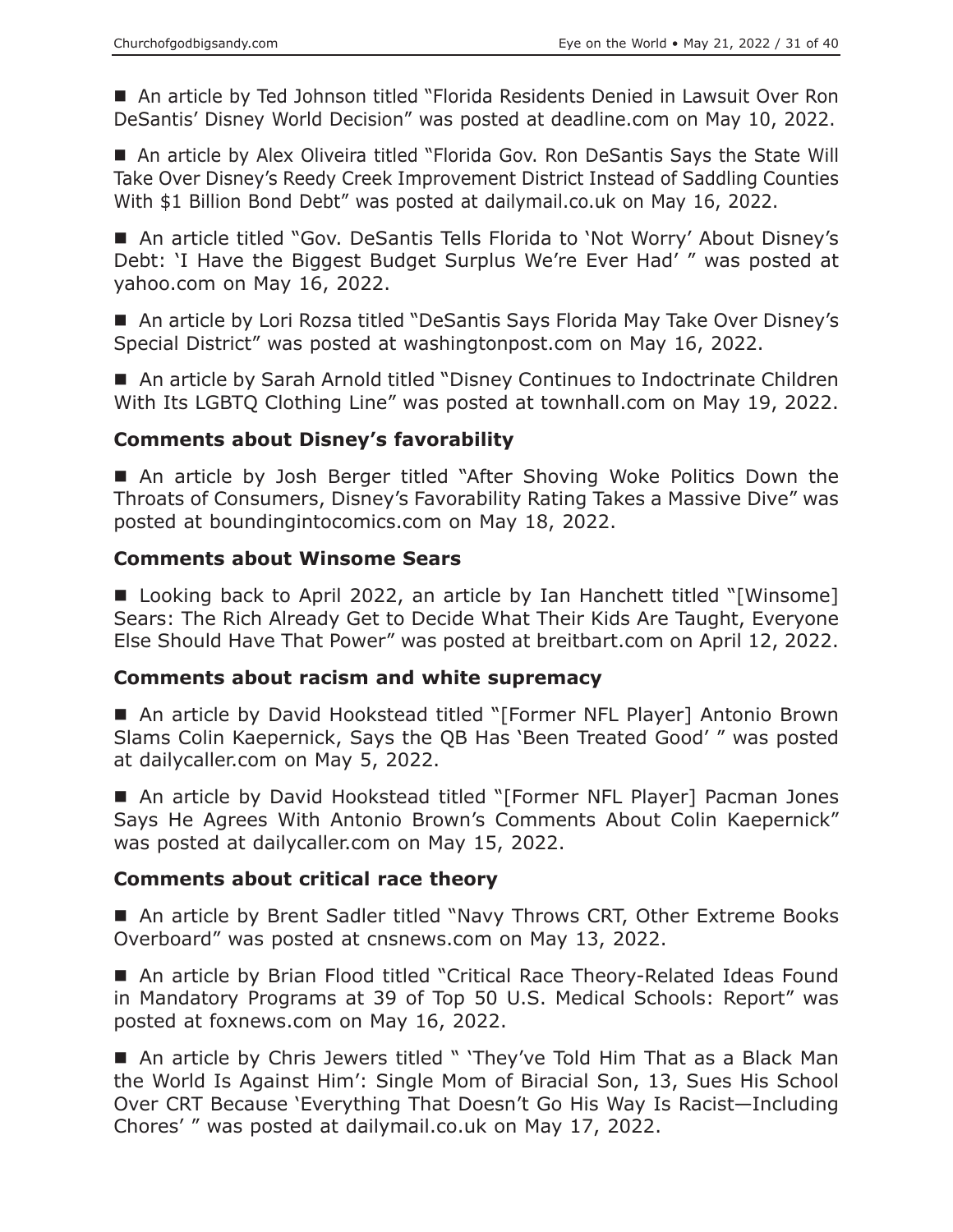## **Comments about crimes against Black citizens**

■ An article by Nicole Duncan-Smith titled "Texas 9-Year-Old Brings a Whip to a Black Family's Porch to Demand Their Daughter Emerge; Boy's Father Fumbles With Gun When Confronted, Nearly Shoots His Own Child" was posted at atlantablackstar.com on May 15, 2022.

## **Comments about Marxist BLM corporation**

■ An article by Stephen M. Lepore titled "Clinton Cronies Are Revealed to Have Stepped Away From Embattled BLM's Board Days After Co-Founder Patrisse Cullors' Admitted Lying About Not Using Groups \$6 Million LA Mansion for Fun" was posted at dailymail.co.uk on May 13, 2022.

 An article by Ashe Schow titled "He [Zac Kriegman] Looked at the Data and Discovered the BLM Narrative About Cops Was a Lie; Then He Was Fired [From Thomson Reuters]" was posted at dailywire.com on May 14, 2022.

■ An article by Andrew Kerr titled "Patrisse Cullors's Brother [Paul Cullors] Among BLM's Two Highest-Paid Employees" was posted at washingtonexaminer.com on May 16, 2022.

■ An article by Natasha Anderson titled "Revealed: BLM Founder Patrisse Cullors Paid Her Baby Father \$970,000 for 'Creative Services', Her Brother \$840,000 for Security, a Fellow Director \$2.1 Million and Reimbursed the Organization \$73,000 for a Charter Flight" was posted at dailymail.co.uk on May 17, 2022.

■ An article by Keith Griffith titled "Jewish Businessman [Craig Greenberg] Who Survived Murder Attempt 'by BLM Activist [Quintez Brown] . . . Wins Democratic Primary for Mayor of Louisville" was posted at dailymail.co.uk on May 17, 2022.

■ An article by Aaron Morrison titled "AP Exclusive: Black Lives Matter Has \$42 Million in Assets" was posted at apnews.com on May 17, 2022.

■ An article by Natasha Anderson titled "Black Lives Matter Co-Founder Patrisse Cullors Claims Her Mistakes With \$90 Million in 'White Guilt Money' Are Being Weaponized Against Her and She Didn't Profit From \$6 Million LA Mansion and \$6 Million Toronto 'Arts Center' " was posted at dailymail.co.uk on May 18, 2022.

## **Candace Owens and Black Lives Matter**

■ An article by Sarah Arnold titled "BLM Co-Founder [Patrisse Cullors] Plays the Victim After Claiming Candace Owens Harassed Her" was posted at townhall.com on May 14, 2022.

 A video and an article by Ronny Reyes and Alex Hammer titled "BLM Co-Founder Tearfully Claims That She Is Being Harassed by Candace Owens— Who Calmly Asks to Speak to Her Outside Her \$1.4 Million Home After Activist Admitted She Lied When She Denied Using Group's \$6 Million LA Property Only for Official Business" were posted at dailymail.co.uk on May 14, 2022.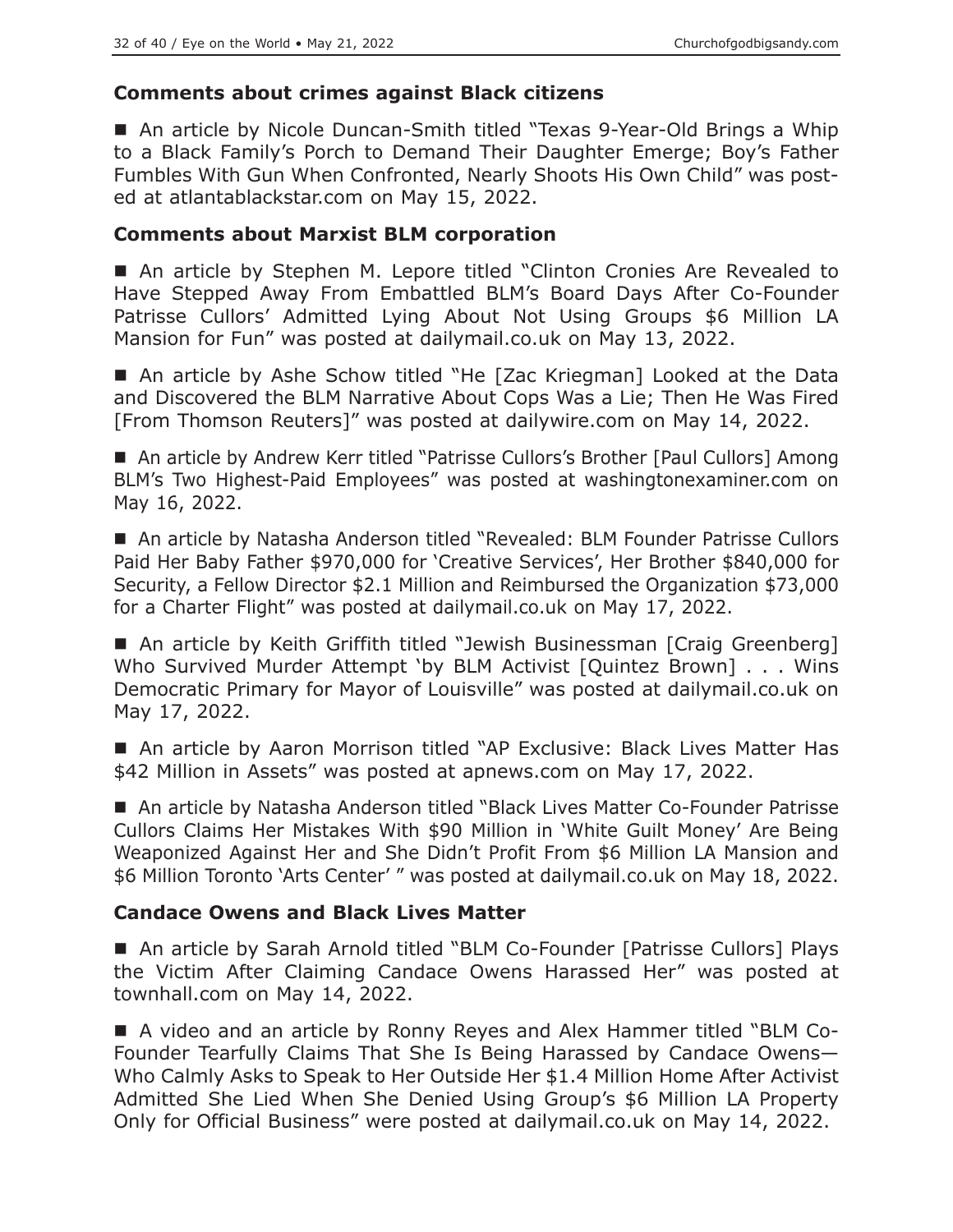■ A video and an article by Virginia Kruta titled "Watch: Candace Owens Drops New Trailer for 'The Greatest Lie Ever Told: George Floyd and the Rise of BLM' " were posted at dailywire.com on May 17, 2022.

#### **Comments about police misconduct**

■ An article by Kevin Tresolini titled "Delaware State [University], State Leaders 'Incensed' [About Racial Profiling] After Team Bus Stopped, Searched in Georgia" was posted at delawareonline.com on May 10, 2022.

■ An article by Ellie Rushing titled "Delaware State University Says Georgia Sheriffs Racially Profiled Lacrosse Team, Files Civil Rights Complaint" was posted at inquirer.com on May 18, 2022.

#### **Amber Heard is demonstrating bad side of women**

 An article by John Mac Ghlionn titled "Believe All Women? Even Amber Heard? The Johnny Depp Lawsuit Raises Questions About Our Approach to Assault Allegations" was posted at nydailynews.com on May 4, 2022.

 An article by Taryn Ryder titled "[Celebrity] Bill Burr Says Johnny Depp Deserves Public Apology [for People Accepting 'Lies' About Him] was posted at yahoo.com on May 4, 2022.

■ An article by Joe Price titled "Chris Rock Brings Up Johnny Depp Trial During Comedy Show: 'Believe All Women Except Amber Heard' " was posted at complex.com on May 13, 2022.

 An article by Emma Mayer titled "Petition to Fire Amber Heard From 'Aquaman' Sequel Reaches 4 Million Signatures" was posted at newsweek. com on May 13, 2022.

■ An article by Kelly Coffey titled "Chris Rock Roasts Amber Heard for Pooping in Johnny Depp's Bed" was posted at insidethemagic.net on May 14, 2022.

■ An article by Mack Rawden titled "SNL Did a Johnny Depp and Amber Heard Sketch, and Of Course It Was About the Pooping Incident" was posted at cinemablend.com on May 15, 2022.

 An article by Katie Balevic titled "A Close Friend of Johnny Depp Called Amber Heard 'A Sociopathic Show Pony' Who Is 'Used to Getting What She Wants' " was posted at businessinsider.com on May 15, 2022.

■ An article by Kayla Brantley and Daniel Bates titled "Amber Heard Finally Admits to Not Honoring Her Promised \$3.5 Million Donation to ACLU With \$7 Million From Johnny Depp Divorce (Despite Telling UK High Court She Had) and Blames Him for Suing Her and Leaving Her Broke" was posted at dailymail.co.uk on May 16, 2022.

#### **Pandemic regulations had negative consequences**

■ Looking back to March 2022, an article by Joseph Simonson and Matthew Foldi titled "Dem Offices on Capital Hill Remain Closed After Biden's Call for Return to Normalcy" was posted at freebeacon.com on March 18, 2022.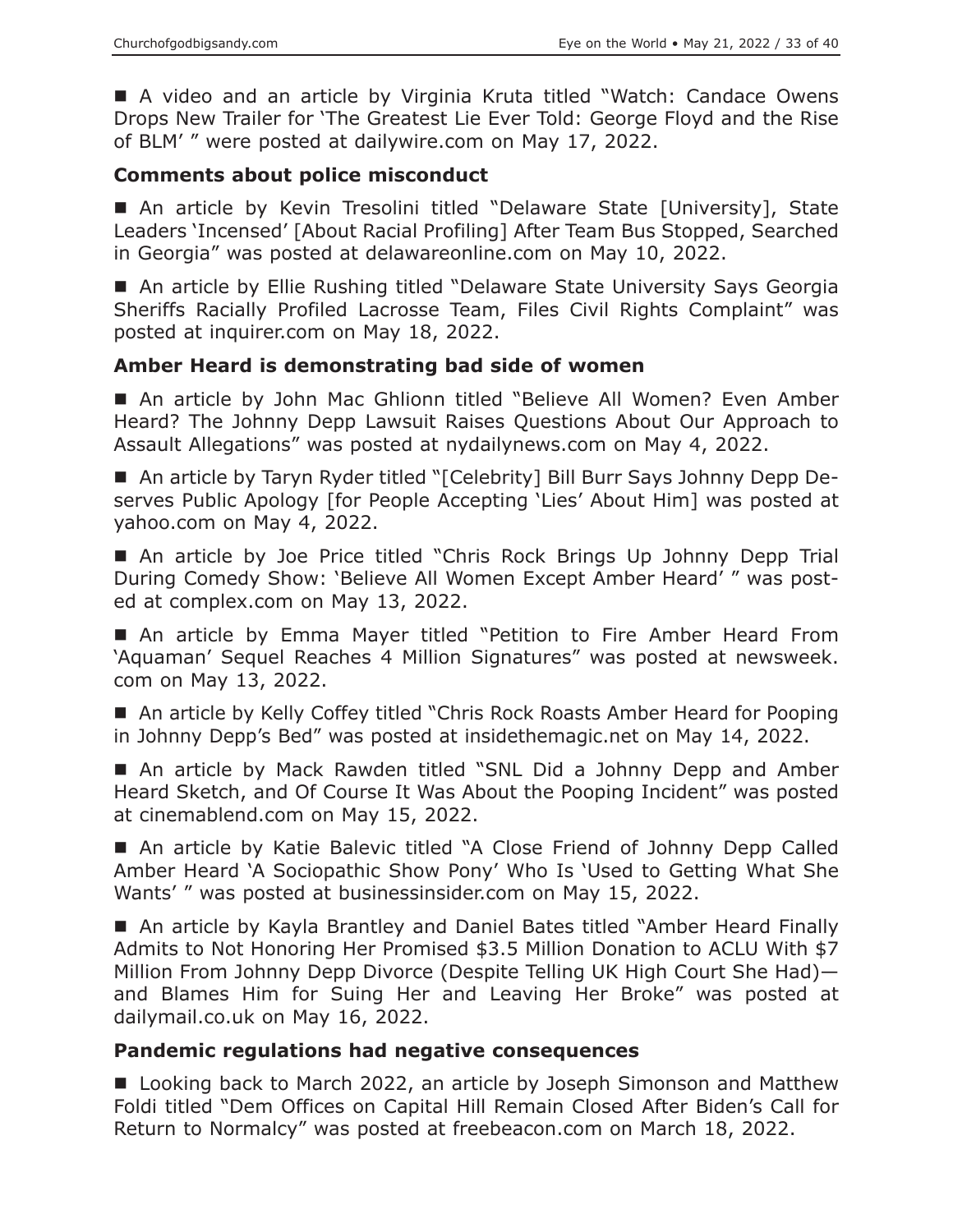An article by Adam Andrzejewski titled "Teleworking Members of Congress Cost Taxpayers \$70 Million Since Start of Pandemic" was posted at realclearpolicy.com on May 13, 2022.

 An article by Natasha Anderson titled "Pandemic Has Made Babies and Toddlers Miss Talking and Reading Milestones Because Overburdened Parents Have Been Too Busy to Devote Enough Time to Them" was posted at dailymail.co.uk on May 15, 2022.

■ An article by Julie Wernau and Joseph Walker titled "Pandemic's Pressures Widen Embrace of Long-Lasting Drugs for Addiction, Mental Illness" was posted at wsj.com on May 16, 2022.

■ An article by Mansur Shaheen titled "Money for Covid Tests but Not for Cancer Treatment? Top Expert Dr. Marty Makary Warns That Disconnect Between Health Leaders and the Regular Population Is Costing Lives" was posted at dailymail.co.uk on May 16, 2022.

## **Comments about new covid cases**

 An article by Luke Andrews titled "More Than Half of 'Covid' Patients in NYC Hospitals Were Not Admitted Because of the Virus, Official Data Shows, As Cases in the City Creep Upwards: Infections Up 19% Nationally Over the Past Week, but Deaths Fall by 32%" was posted at dailymail.co.uk on May 16, 2022.

#### **Vaccines—follow the money**

■ An article by Mansur Shaheen titled "FDA to Approve Covid-19 Booster Shots for Children 5 to 11 Years Old as Early as Tuesday [May 17], Despite Limited Risk Faced by Children From the Virus" was posted at dailymail.co.uk on May 16, 2022.

■ An article by Betsy Klein titled "White House Warns the U.S. Can't Buy Updated Covid-19 Vaccines 'For Every American Who Wants One' Without More Funding" was posted at cnn.com on May 18, 2022.

#### **Comments about vaccine mandates**

 An article by Mansur Shaheen titled "CDC Now Recommends All U.S. Domestic Travelers Get Tested for Covid-19 Before a Trip—Regardless of Vaccine Status, as Officials Warn Mandates Are Around the Corner" was posted at dailymail.co.uk on May 18, 2022.

## **Comments about vaccines**

 An article by Zeke Miller titled "U.S. 'Vulnerable' to Covid Without New Shots" was posted at apnews.com on May 12, 2022.

■ An article by Dr. Joseph Mercola titled "Did Pfizer Commit Huge Fraud in Its Covid Vaccine Research?" was posted at mercola.com on May 17, 2022.

 An article by Logan Cullop titled "Covid Vaccine Will Not Be on Immunizations Schedule for Students [in Louisiana] in the Fall" was posted at wbrz.com (Baton Rouge) on May 18, 2022.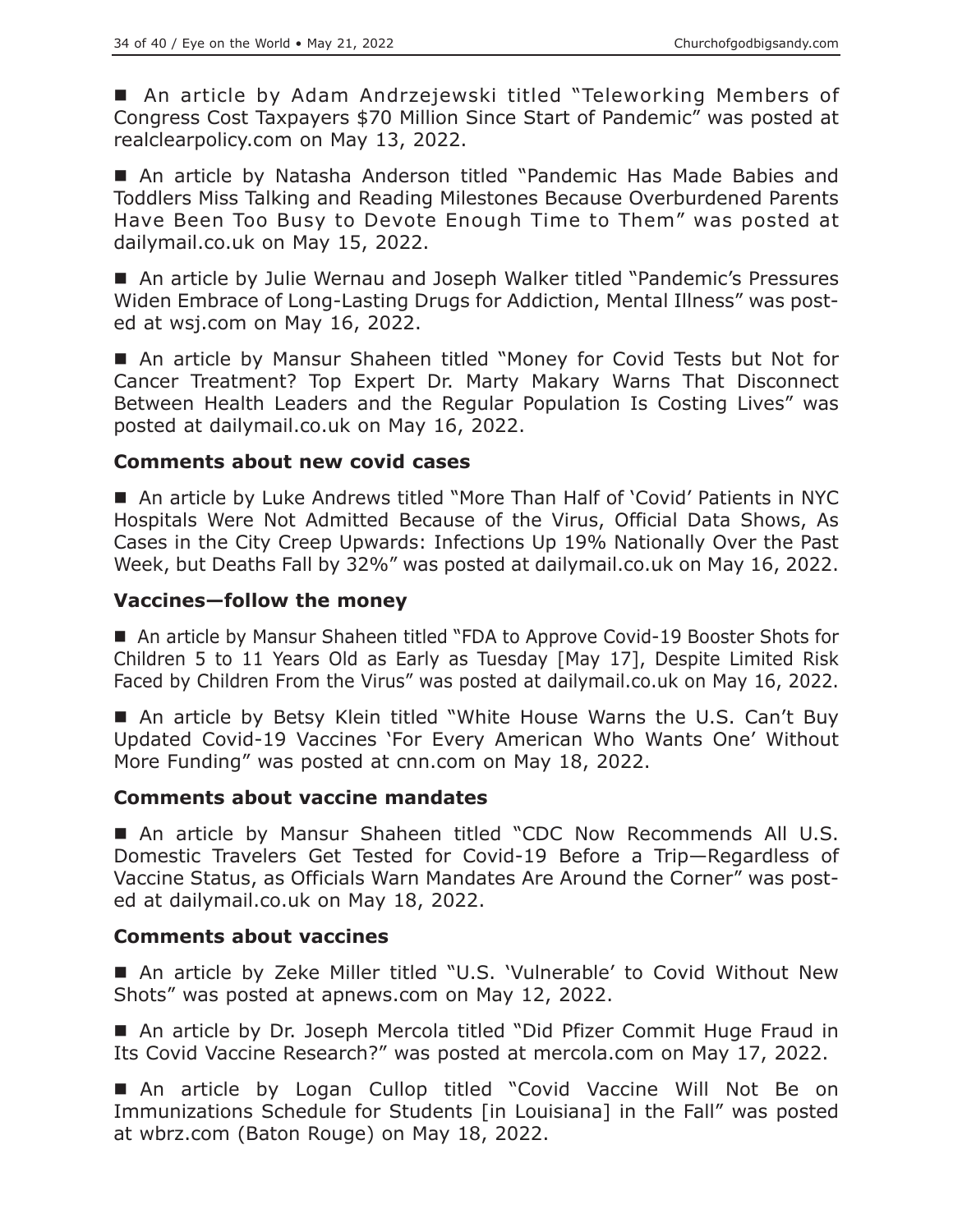# **Comments about masks**

■ A Reuters article by David Shepardson titled "Detroit Three Automakers [General Motors Company, Ford Motor Company and Chrysler Parent Stellantis NV] Reinstate Mask Mandate at Some Michigan Facilities" was posted at reuters.com on May 15, 2022.

■ An article by Luke Andrews titled "NYC Mayor Eric Adams Masks Up as City's Health Department Quietly Reveals Plans to Set Covid Alert Level to 'High' and Tells Residents Over the Age of Two to Wear Face Coverings in All Indoor Settings" was posted at dailymail.co.uk on May 16, 2022.

■ An article by Catherine Garcia titled "CDC: With Covid-19 Infections Rising, a Third of U.S. Should Consider Indoor Masks" was posted at theweek.com on May 18, 2022.

■ An article by Mansur Shaheen titled "NYC Mayor Eric Adams Rejects Health Department Guidance to Reinstate a Mask Mandate Days After the Big Apple Moved to a 'High' Covid Alert" was posted at dailymail.co.uk on May 19, 2022.

■ An article by Dylan Housman titled "Pro-Maskers May Be Laying the Groundwork to Bring Back Covid Restrictions" was posted at dailycaller.com on May 18, 2022.

■ An article by Alexandra Steigrad titled "NPR's Masking Rules Encourage Coworkers to Rat Each Other Out" was posted at nypost.com on May 19, 2022.

#### **Comments about masks in schools**

■ An article by Staff titled "Masks Now Required at Evanston Township High School [Near Chicago] as Covid Cases Rise" was posted at nbcchicago.com on May 16, 2022.

■ An article by Christina Hall titled "Ferndale [Michigan] Schools Reinstates Face Masks for Students, Staff Because of Uptick in Covid-19" was posted at freep.com (Detroit) on May 16, 2022.

■ An article by Jennifer Millman and Andrew Siff titled "NYC Nixes Mask Mandate Return in Schools Despite High Covid Alert, Eyes 5th Wave End" was posted at nbcnewyork.com on May 18, 2022.

## **Comments about masks at colleges**

■ An article titled "Covid-19 Information for University of Maryland [Included] 'We Strongly Encourage Everyone to Wear a K95 Mask Indoors in All Situations']" was posted at umd.edu. on May 16, 2022.

■ An article titled "Campus Conditions and Requirements [at Wayne State University Included 'Masks Are Required in Classrooms and Laboratories and Optional in Most Campus Locations']" was posted at wayne.edu on May 19, 2022.

## **Comments about masks for on planes**

 An article by Rachel Scully titled "United Airlines CEO: Planes Safe for Passengers Who Don't Want to Wear Masks" was posted at thehill.com on May 17, 2022.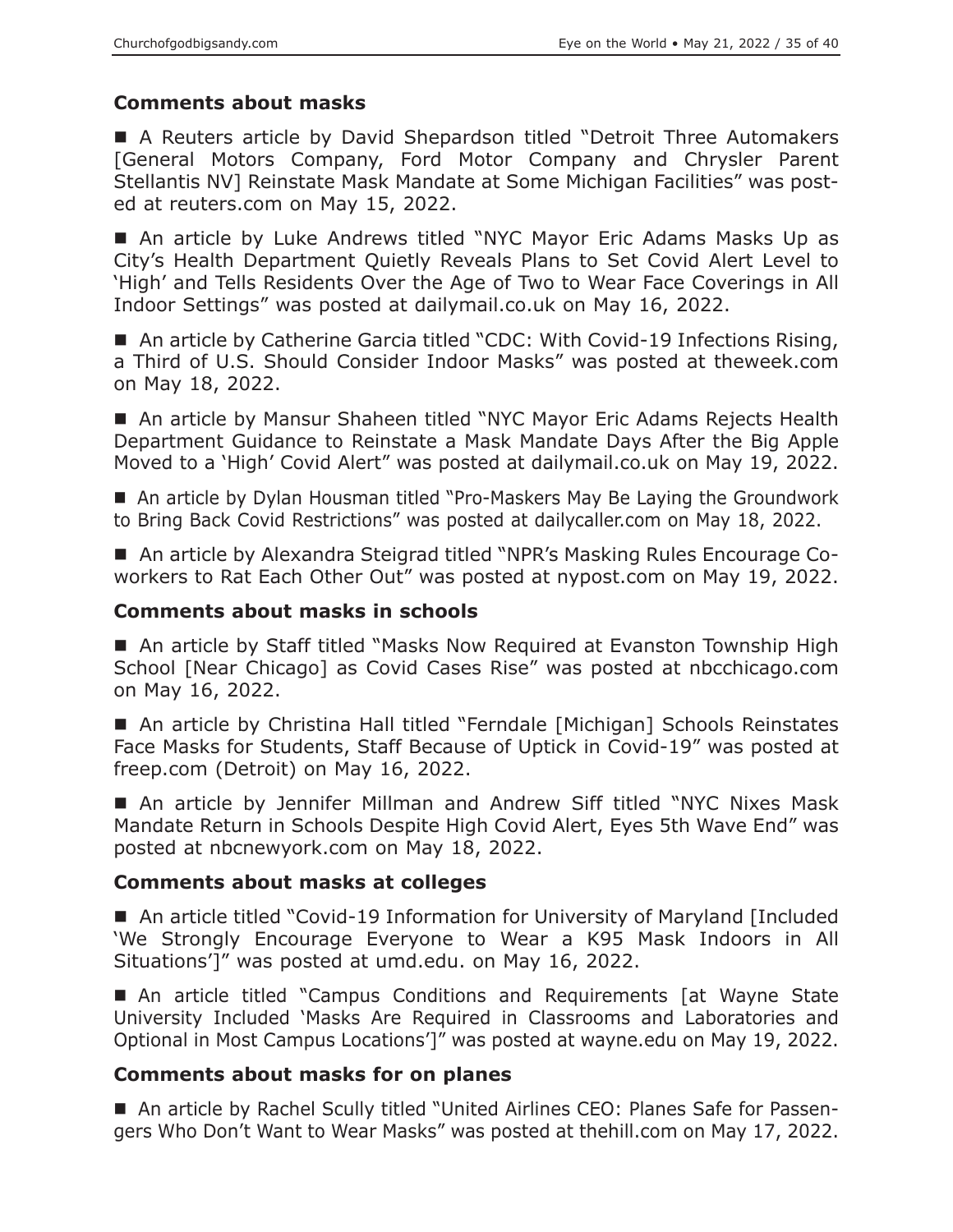#### **Media comments about Karine Jean-Pierre**

 An article by Melanie Arter titled "Psaki: Karine Jean-Pierre Will Be First Black Woman, 'First Out LGBTQ+' Press Secretary 'Because Representation Matters' " was posted at cnsnews.com on May 6, 2022.

■ An article by Emily Goodin titled "Karine Jean-Pierre Starts Debut Briefing by Saying She's the First 'Black, Gay, Immigrant Woman' to Hold Position— Before Hitting Bezos for His Criticism of Biden and Trying to Explain Why President Is Going to Buffalo When He Avoided Waukesha" was posted at dailymail.co.uk on May 16, 2022.

■ An article by Aaron Kliegman titled " 'Systemic Racism Pervades Every Part of Our Society': New White House Press Secretary [Said] in 2020" was posted at justthenews.com on May 16, 2022.

■ An article by Rachael Bunyan titled "Putin's Mainstream TV Propagandists Target New White House Press Secretary Karine Jean-Pierre and Say 'She Only Got the Job Because She Is Black and Gay' " was posted at dailymail. co.uk on May 19, 2022.

## **Comments about Netflix**

■ An article by Karol Markowicz titled "Netflix Is Proof Americans Have Had Enough of Woke Speech Policing" was posted at nypost.com on May 15, 2022.

■ An article by Ryan Saavedra titled "Elon Musk, Other Top Figures Praise Netflix for Cracking Down on Woke Employees" was posted at dailywire.com on May 15, 2022.

 An article by Adam Manno titled "Netflix Slashes 150 Jobs Including Top Executives From Its Original Content Team Amid Plummeting Revenue and Mass Exodus of 200,000 Subscribers" was posted at dailymail.co.uk on May 17, 2022.

## **Comments about Hulu**

■ An article by David Ng titled "Disney's Hulu Axes Hillary Clinton Series 'Rodham' After Two Years in Development" was posted at breitbart.com on May 17, 2022.

#### **Other comments about the media**

■ Looking back to April 2022, an article by Charles Fain Lehman titled "Yes, the Media Bury the Race of Murderers—If They're Not White" was posted at freebeacon.com on April 14, 2022.

■ An article by James Gordon titled "Melania [Trump] Attacks 'Biased' Anna Wintour for Putting Jill Biden on Cover But Failing to Do Same for Her When She Was First Lady" was posted at dailymail.co.uk on May 14, 2022.

■ An article by Sarah Arnold titled "MSNBC Guest [Elie Mystal] Hysterically Declares Clarence Thomas 'Most Corrupt Justice in History' " was posted at townhall.com on May 14, 2022.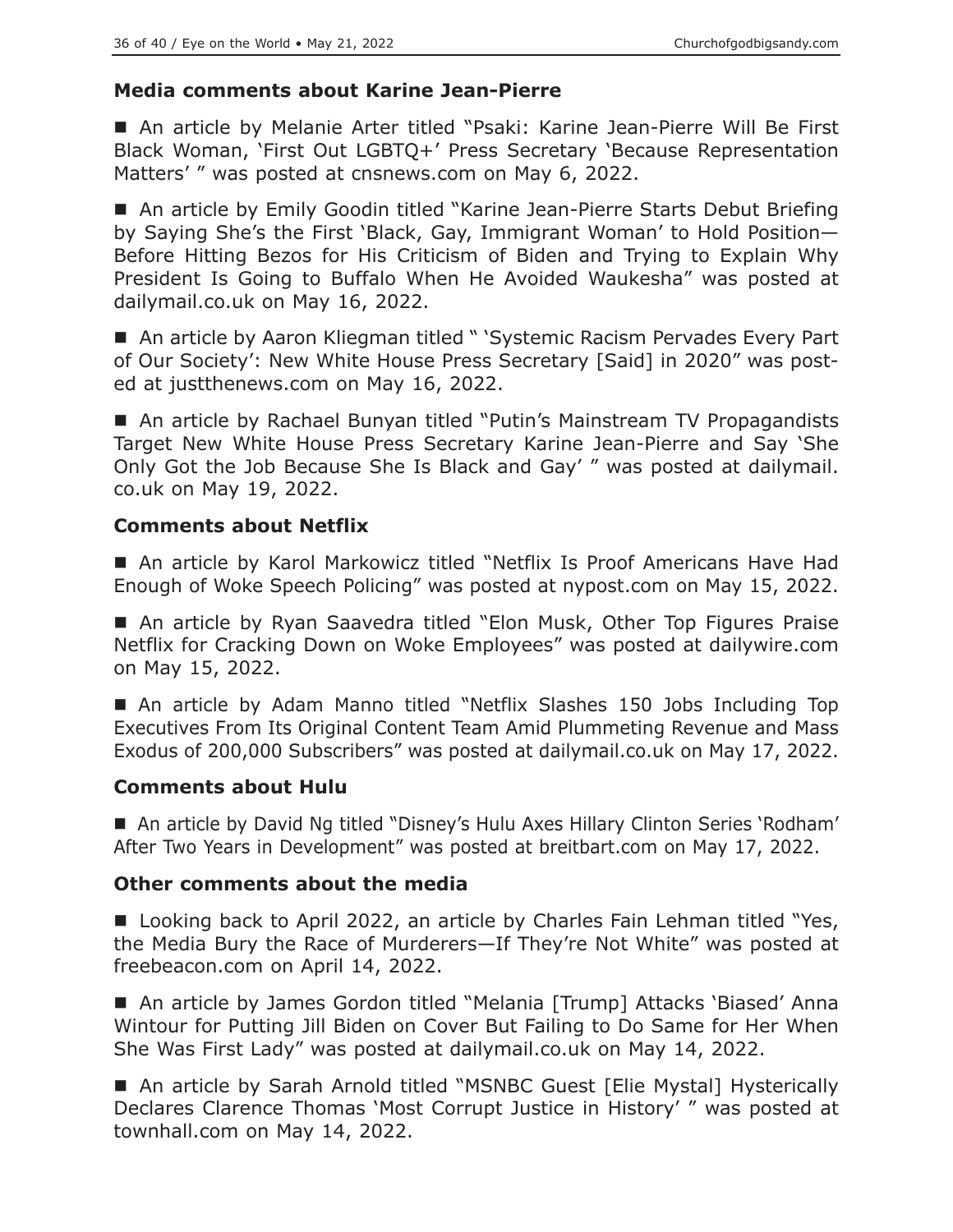■ An article by Nicole Silverio titled " 'It's Disgusting': Reporter [Black Correspondent Simon Areba] Hits Back After WHCA [White House Correspondents Association] Threatens to Expel Him for Interrupting Psaki's Last Briefing" was posted at dailycaller.com on May 16, 2022.

■ An article by Michael W. Chapman titled "Justice [Clarence] Thomas to Liberal Media: I'll 'Leave the Court When I Do My Job as Poorly as You Do Yours' " was posted at cnsnews.com on May 16, 2022.

■ An article by Staff titled "Huffington Post Writer [James Schlarmann] Exposed Tracking Down and Harassing Conservative Women" was posted at thepostmillennial.com on May 16, 2022.

 An article by Nick Monroe titled "MSNBC 'Military Analyst' [Four-Star General Barry McCaffrey] Posts Video Game Clip Claiming It's Ukraine Was Footage" was posted at thepostmillennial.com on May 16, 2022.

■ An article by Virginia Kruta titled " 'Nobody Spreads It More': Glenn Greenwald Calls MSNBC Host [Nicole Wallace] 'The Typhoid Mary of Disinformation' " was posted at dailywire.com on May 19, 2022.

■ An article by Matt Vespa titled "Guess Who the Washington Post Is Blaming for the End of Biden's Disinformation Governance Board [Yep, It Is the Conservatives]" was posted at townhall.com on May 19, 2022.

## **Comments about Hunter Biden and family**

■ An article by Josh Boswell titled "Former Trump Aide [Garrett Ziegler] Posts Online a Searchable Database Containing a Huge Trove of More Than 120,000 Emails From Hunter Biden's Abandoned Laptop, Calling Them 'A Modern Day Rosetta Stone of White and Blue Collar Crime' " was posted at dailymail.co.uk on May 17, 2022.

■ An article by Chuck Ross titled "Hunter Biden-Linked Firm [Blue Star Strategies] Admits to Foreign Lobbying" was posted at freebeacon.com on May 17, 2022.

#### **Comments about investigation by John Durham**

■ Looking back to February 2022, an article by Jonathan Turley titled "Durham Probe Proves Some Media Would Rather Ignore a Major Story Than Expose Their Role in Covering It Up" was posted at foxnews.com on Feb. 16, 2022.

■ An article by Tim Pearce titled "Court Grants Durham Access to 22 Emails Fusion GPS Claimed Were Privileged" was posted at dailywire.com on May 13, 2022.

 An article by Aruna Viswanatha, Robert McMillan and Byron Tau titled "Trial of Clinton Lawyer Michael Sussmann Puts Spotlight on a Veteran Tech Executive [Rodney Joffe]" was posted at wsj.com on May 16, 2022.

 An article by Geoff Earle titled "Hillary Clinton Lawyer 'Lied to the FBI' on Behalf of Her Campaign and Wanted to Spark an 'October Surprise' to Embarrass Trump as Voters Headed to the Polls, Prosecutors Say on First Day of Durham's Russia Probe Trial" was posted at dailymail.co.uk on May 17, 2022.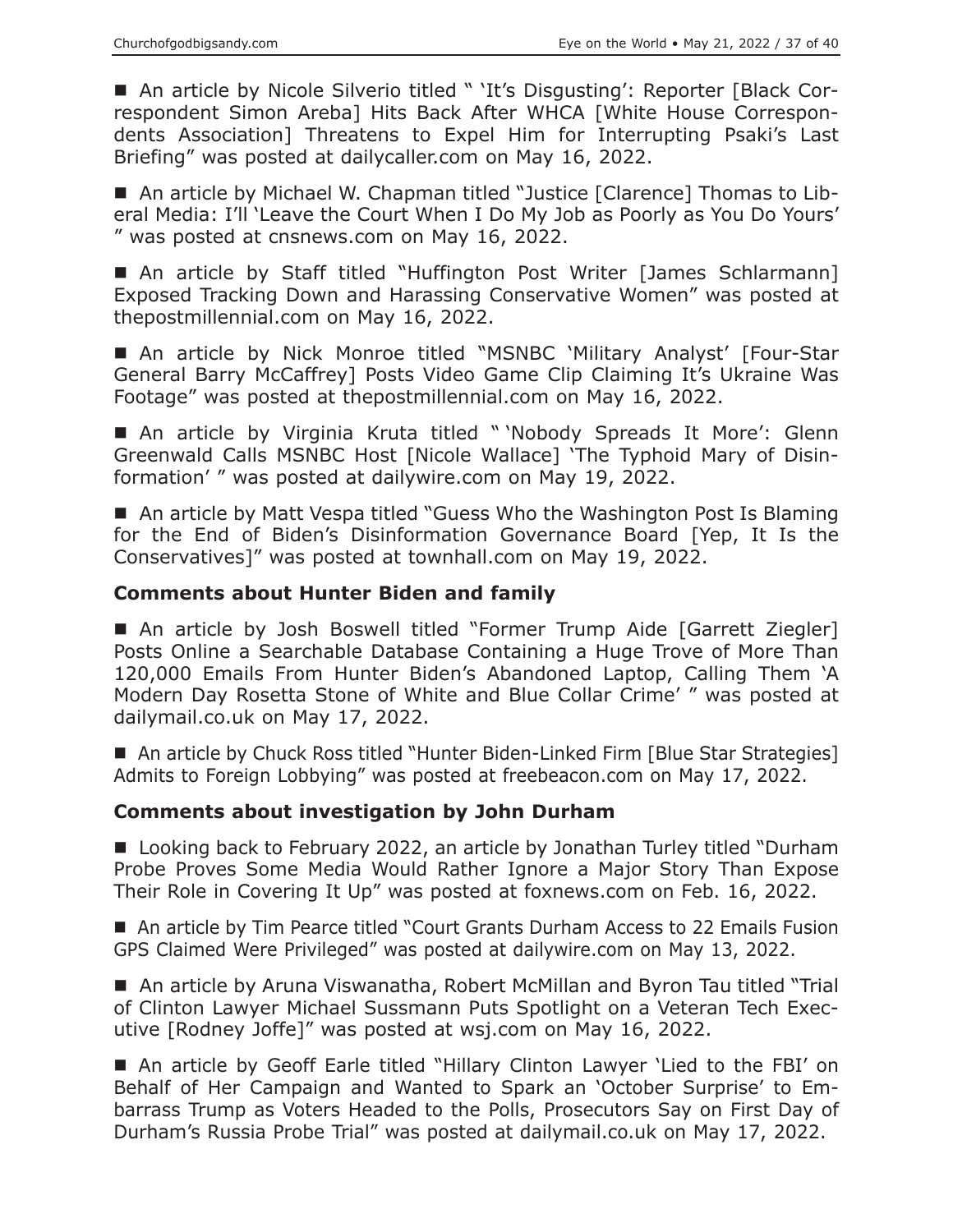## **Number of Biden and Harris books sold**

■ Looking back to April 2022, an article by Andrew Stiles titled "Doctor Dud: Jill Biden Biography Sells Just 250 Copies in First Week" was posted at freebeacon.com on April 29, 2022.

■ Looking back to April 2022, an article by Rebecca Downs titled "Buried in Politico Report Is Mention of How Biography on Jill Biden Fared, and the Numbers Are Catastrophic [Selling Just 250 Copies in Its First Week]" was posted at townhall.com on April 30, 2022.

■ An article by Alex Leary titled "[Joe] Biden Book Sales Declined During His First Year in Office [Netting \$29,000 in 2021, While Kamala Harris Netted \$447,000 in 2021]" was posted at wsj.com on May 13, 2022.

# **Democrats worried about Kamala Harris**

 An article by Katelyn Caralle titled "The Democratic Party and Kamala Harris Are Ranked the Most Unpopular Out of Nine Political Figures and Institutions Including Trump, Biden, DeSantis, Disney, the Supreme Court and the Republican Party—New Poll Shows" was posted at dailymail.co.uk on May 16, 2022.

 An article by Virginia Kruta titled "NBC Poll: Ukrainian President Is As Popular As Kamala Harris and the Democratic Party Combined" was posted at dailywire.com on May 16, 2022.

# **Biden's mental capacity**

■ An article by Jack Newman titled " 'The Real President Is Whoever Controls the Teleprompter': Elon Musk Compares Biden to [Will Ferrell's Anchorman Character Named] Ron Burgundy Because He Will 'Read Whatever' and Warns Soaring Inflation Will Turn the U.S. Into Venezuela" was posted at dailymail.co.uk on May 17, 2022.

■ An article by Joel B. Pollak titled "Bill O'Reilly: Biden 'Cannot Think . . . Doesn't Know Cause and Effect' [Living in a Haze]" was posted at breitbart. com on May 19, 2022.

■ An article by Nikki Schwab and Geoff Earle titled "Biden's Double Gaffe in South Korea: President Refers to New President as the Previous Leader and Gets Name of Samsung's Texas Plant Wrong Shortly After Landing on First Asia Trip" was posted at dailymail.co.uk on May 20, 2022.

## **Biden and Harris supporters and detractors**

■ An article titled "Biden Begins Trip to Asia Meant to Reassure Allies of Focus on China" was posted at nytimes.com on May 19, 2022.

■ An article by Lara Seligman titled " 'Deadly Serious': U.S. Quietly Urging Taiwan to Follow Ukraine Playbook for Countering China" was posted at politico. com on May 19, 2022.

■ An article by Jane Nam titled " 'The Country I Love Is Becoming the Country [China] I Left,' Says Chinese GOP Candidate [in New Hampshire] Lily Tang Williams" was posted at nextshark.com on May 13, 2022.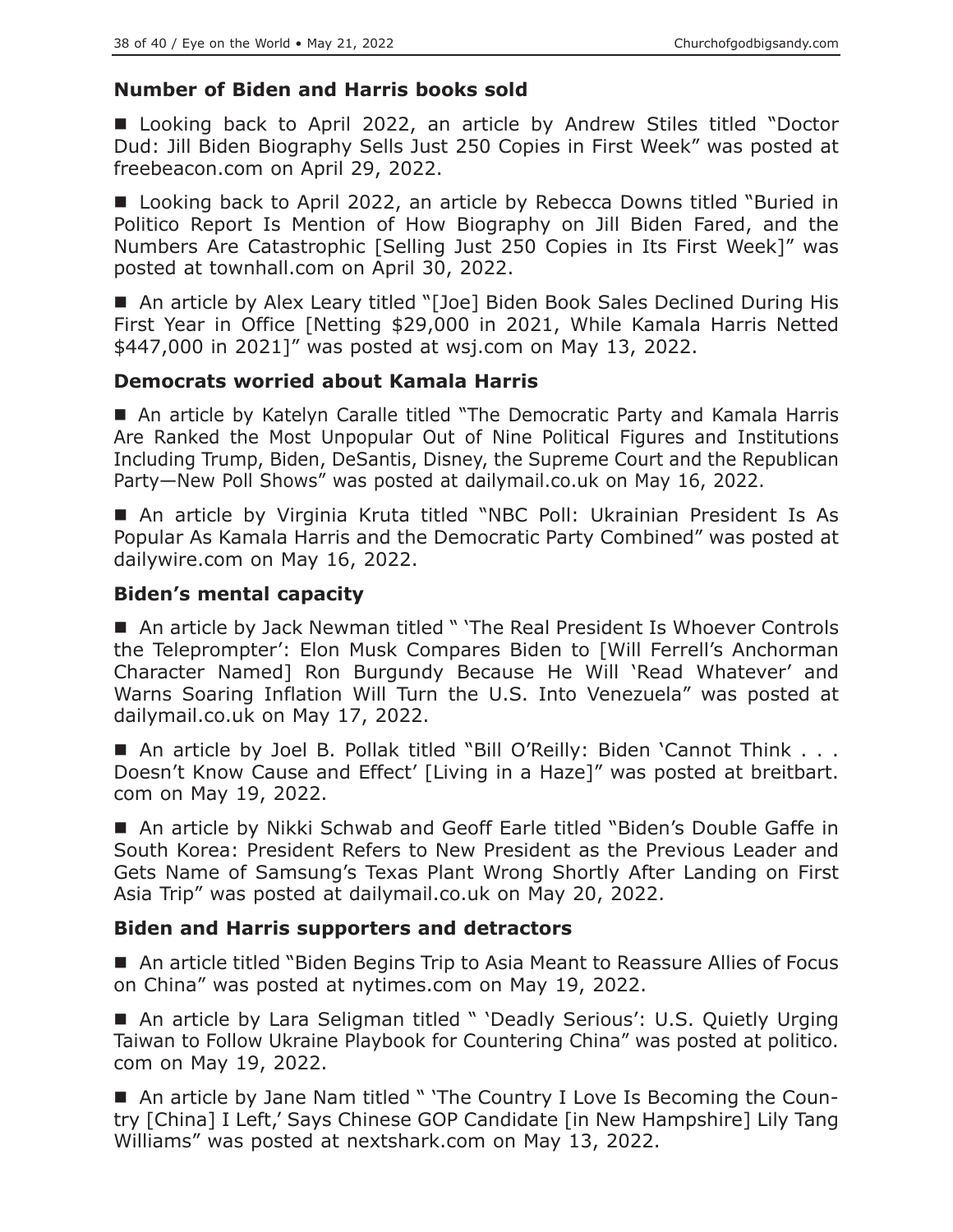■ An article by Craig Bannister titled "White House Tweet Claims 'No Vaccine Available' Before Biden Took Office, Even Though President-Elect Biden Received and Praised It" was posted at cnsnews.com on May 13, 2022.

■ An article by Anders Hagstrom and Ben Evansky titled "Biden Administration to Remove 5 Terror Groups From Blacklist [Basque Fatherland and Liberty, also Known as ETA; Aum Shinrikyo, a Japanese Doomsday Cult; Kahane Kach, a Radical Orthodox Jewish Group; the Mujahideen Shura Council, an Islamic Group in the Environs of Jerusalem; and Gama's Al-Islamiyya, another Islamist Group]" was posted at foxnews.com on May 15, 2022.

■ An article by Gretchen Clayson titled "Pelosi Calls the Supreme Court 'Dangerous to the Freedoms of Our Country' " was posted at dailycaller.com on May 15, 2022.

■ An article by Craig Bannister titled "Voters Overwhelmingly Say You Can Tell the Difference Between Men and Women, But Biden Administration Continues to Blur the Line" was posted at cnsnews.com on May 17, 2022.

■ An article by Joseph Zeballos-Roig titled "Joe Manchin Says He Wants to Help Ukraine Defeat Russia Before Taking on Biden's Economic Agenda" was posted at businessinsider.com on May 17, 2022.

■ An article by John Rigolizzo titled "Dems in Disarray: Progressives Bash Each Other Over Possible NY Showdown Between DCCC [Democratic Congressional Campaign Committee] Chair [Sean Patrick Maloney], Black Caucus Freshman [Mondaire Jones]" was posted at dailywire.com on May 18, 2022.

## **Comments about conservatives**

 An article by Daniel Friend titled "Allen West Accepts Draft Campaign Bid to Lead National Rifle Association" was posted at thetexan.news on May 10, 2022.

■ An article by Ashe Schow titled "Clarence Thomas Bemoans 'Tremendously Bad' Leak of Supreme Court Opinion Draft, Suggests U.S. 'Undermining' Its Institutions" was posted at dailywire.com on May 14, 2022.

■ An article by Stephen Groves titled "South Dakota Report: Noem's Daughter Got Special Treatment [When Applying for Real-Estate Appraiser's License in 2020]" was posted at apnews.com on May 18, 2022.

#### **Trump supporters and detractors**

■ An article by Susan Jones titled "Psaki: Biden Adding 'Ultra' to 'MAGA'— 'Gives It a Little Extra Pop' " was posted at cnsnews.com on May 11, 2022.

 An article by Susan Jones titled "Biden: 'As Much As One Third of the Electorate' May Be 'MAGA Republicans' " was posted at cnsnews.com on May 12, 2022.

#### **General interest**

■ An article by Jon Miltimore titled "U.S. Faces Electricity Shortages Heading Into Summer, as Grid Operators Warn of Limits of Green Energy" was posted at fee.org on May 10, 2022.